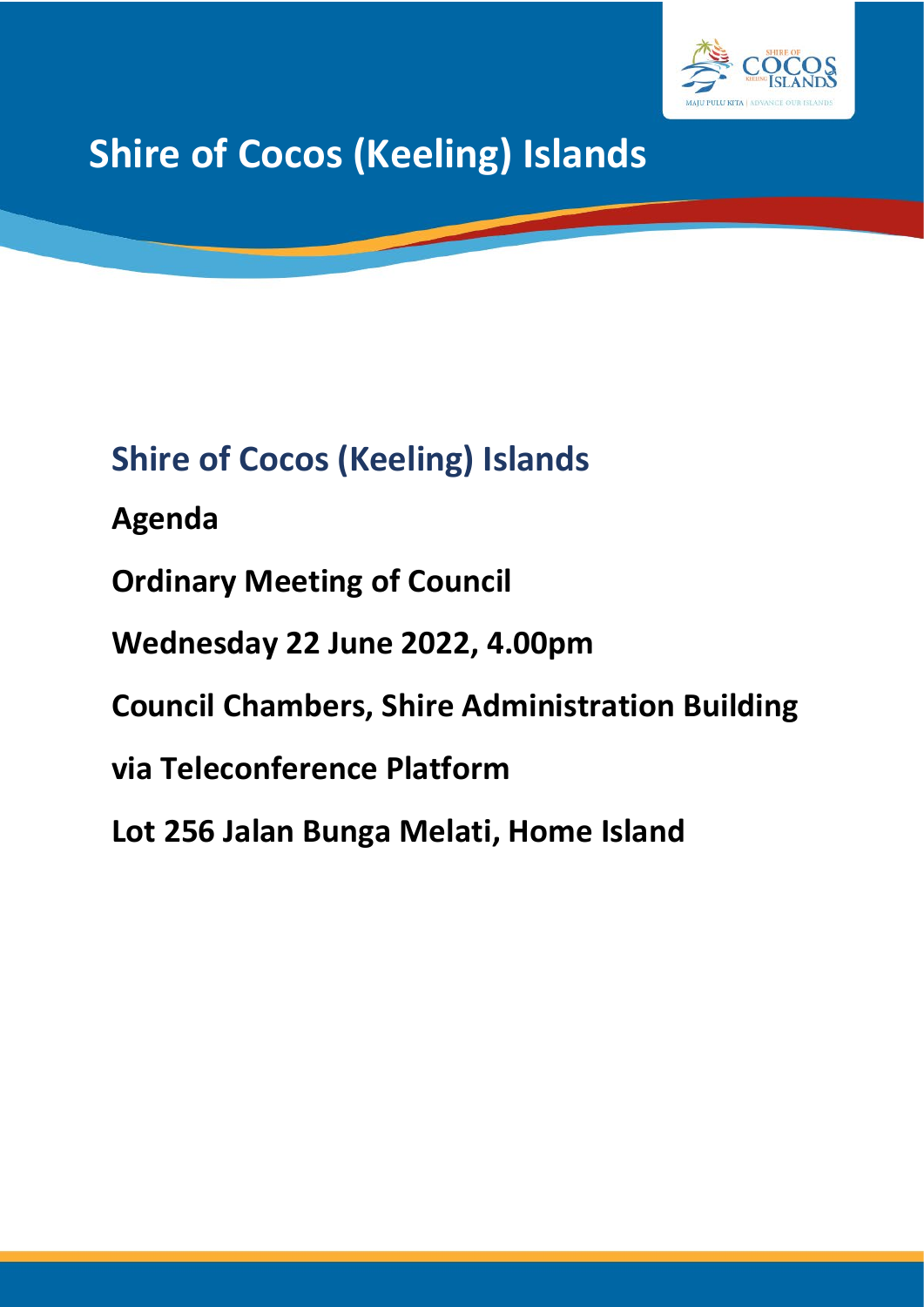

## **Disclaimer**

Members of the public should note that in any discussion regarding any planning or other application that any statement or intimation of approval made by any member or officer of the Shire during the course of any meeting is not intended to be and is not to be taken as notice of approval from the Shire. No action should be taken on any item discussed at a Council meeting prior to written advice on the resolution of the Council being received. Any plans or documents contained in this document may be subject to copyright law provisions (Copyright Act 1968, as amended) and the express permission of the copyright owner(s) should be sought prior to the reproduction.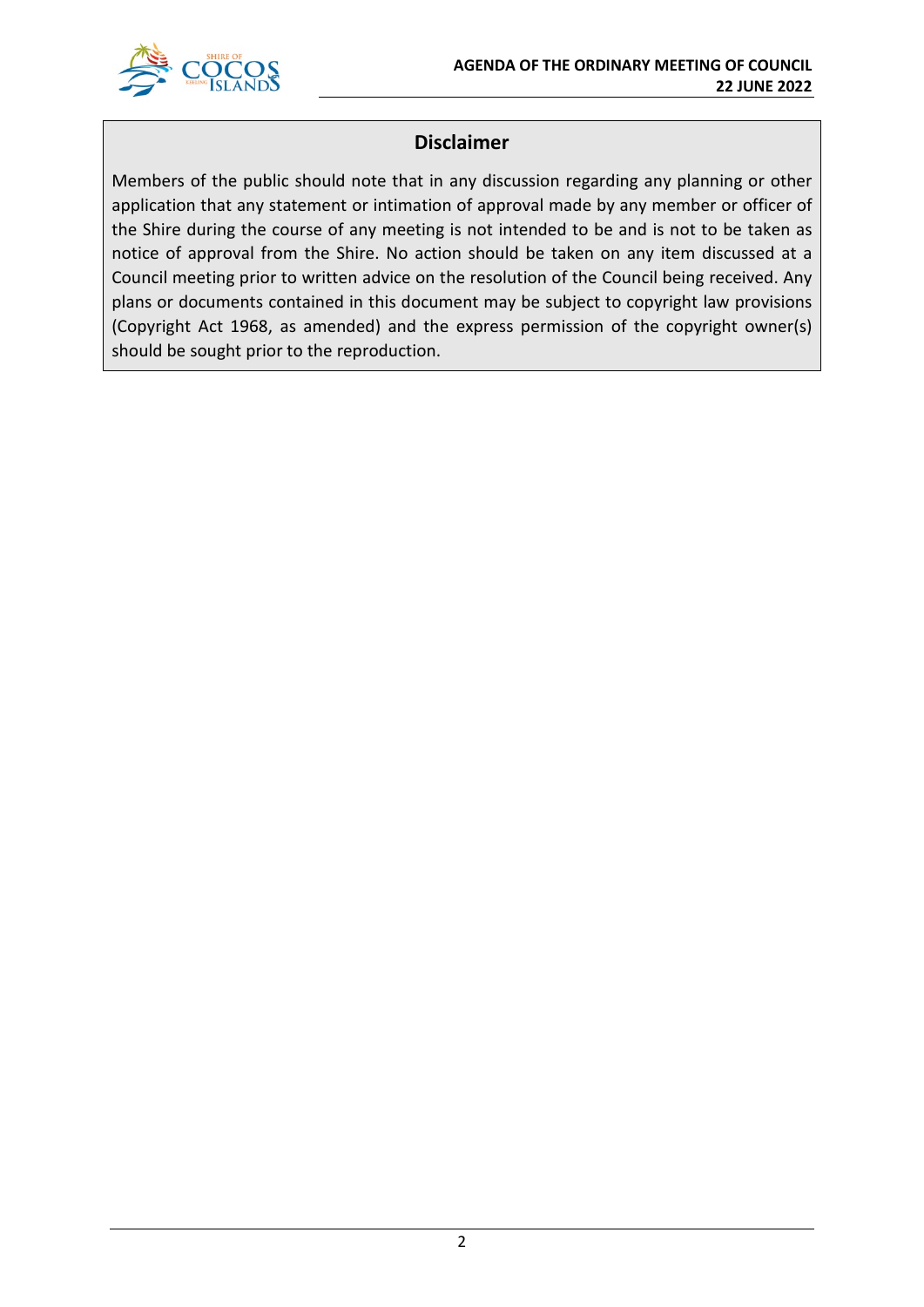

## **OUR VALUES**

**Service**

Provide the best service we can.

We serve the community and each other.

## **Accountability**

We take responsibility for our own actions.

We do what we say we will do.

Mistakes are an opportunity to learn.

## **Support**

We support our team and our community.

Look for opportunities to help each other.

## **Respect**

We respect and value others.

Our interactions are always respectful towards others.

## **Integrity**

We will be honest and transparent with all our dealings.

Maintain confidentiality.

Trust each other.

## **Achievement**

Being proactive and enabling the outcomes.

Be creative and think outside the square.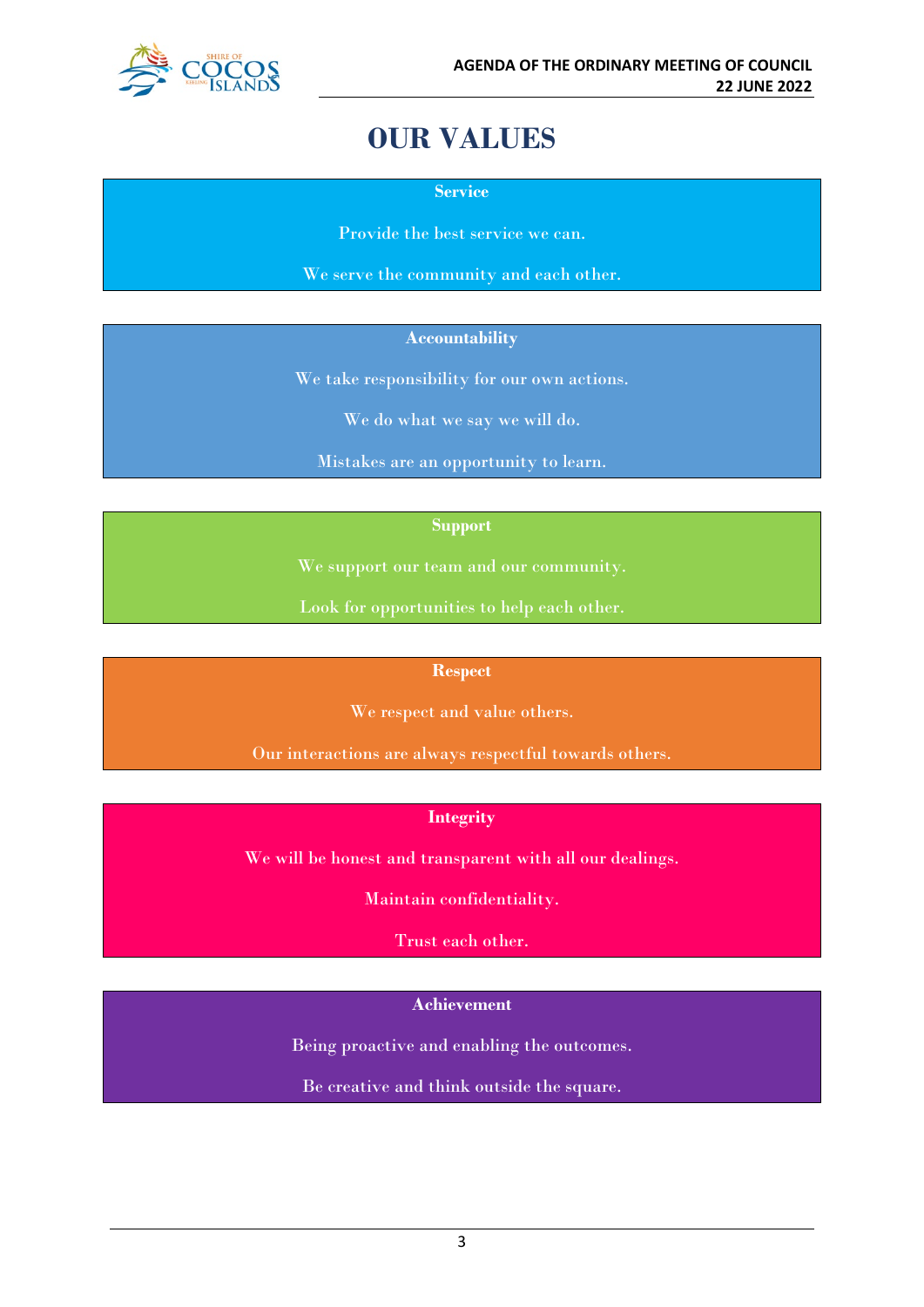## **TABLE OF CONTENTS**

| <b>ITEM</b>             | <b>SUBJECT</b>                                                                                        | <b>PAGE</b>    |
|-------------------------|-------------------------------------------------------------------------------------------------------|----------------|
| 1                       | <b>OPENING/ANNOUNCEMENTS OF VISITORS</b>                                                              | 6              |
| $\overline{2}$          | ATTENDANCE/APOLOGIES/LEAVE OF ABSENCE (PREVIOUSLY<br><b>APPROVED)</b>                                 | 6              |
| $\overline{\mathbf{3}}$ | <b>RESPONSE TO PREVIOUS PUBLIC QUESTIONS TAKEN ON NOTICE</b>                                          | 6              |
| 4                       | <b>PUBLIC QUESTION TIME</b>                                                                           | 6              |
| 5                       | <b>LEAVE OF ABSENCE</b>                                                                               | 7              |
| 5.1                     | LEAVE OF ABSENCE (PREVIOUSLY APPROVED)                                                                | $\overline{7}$ |
| 5.2                     | <b>APPLICATION FOR LEAVE OF ABSENCE</b>                                                               | 7              |
| 6                       | PETITIONS/DEPUTATIONS/PRESENTATIONS                                                                   | 7              |
| $\overline{ }$          | <b>CONFIRMATION OF MINUTES OF PREVIOUS MEETINGS</b>                                                   | 7              |
| 7.1                     | ORDINARY COUNCIL MEETING HELD ON 25 MAY 2022                                                          | $\overline{7}$ |
| 8                       | ANNOUNCEMENTS BY THE PRESIDING MEMBER AND COUNCILLORS                                                 | 7              |
| 9                       | <b>DECLARATION OF INTERESTS</b>                                                                       | 7              |
| 10                      | <b>REPORT AND RECOMMENDATIONS FROM COMMITEES</b>                                                      | 8              |
|                         | <b>REPORTS OF OFFICERS</b>                                                                            |                |
| 10.1                    | <b>FINANCE</b>                                                                                        | 8              |
| 10.1.1                  | <b>MONTHLY FINANCIAL REPORT - MAY 2022</b>                                                            | 8              |
| 10.1.2                  | SCHEDULE OF ACCOUNTS PAID FOR THE PERIOD 1 MAY 2022 TO 31 May<br>2022                                 | 11             |
| 10.1.3                  | ADOPTION OF THE 2022/2023 ANNUAL BUDGET                                                               | 14             |
| 10.2                    | <b>LEASES</b>                                                                                         | 20             |
| <b>NIL</b>              |                                                                                                       | 20             |
| 10.3                    | <b>PLANNING/BUILDING</b>                                                                              | 20             |
| 10.3.1                  | PROPOSED GUEST HOUSE - LOT 142 (#42) BEACON HEIGHTS ROAD, WEST<br><b>ISLAND</b>                       | 20             |
| 10.4                    | <b>ADMINISTRATION</b>                                                                                 | 25             |
| <b>NIL</b>              |                                                                                                       | 25             |
| 11                      | <b>MINUTES TO BE RECEIVED</b>                                                                         | 25             |
| 11.1                    | MINUTES FROM AUDIT AND GOVERNANCE COMMITTEE MEETING TO BE<br>RECEIVED - 27 APRIL 2022 AND 18 MAY 2022 | 25             |
| 11.2                    | MINUTES FROM CEO RECRUITMENT AND SELECTION COMMITTEE<br>MEETING TO BE RECEIVED - 11 APRIL 2022        | 28             |
| 12                      | <b>ELECTED MEMBERS MOTIONS OF WHICH PREVIOUS NOTICE HAS BEEN</b><br><b>GIVEN</b>                      | 31             |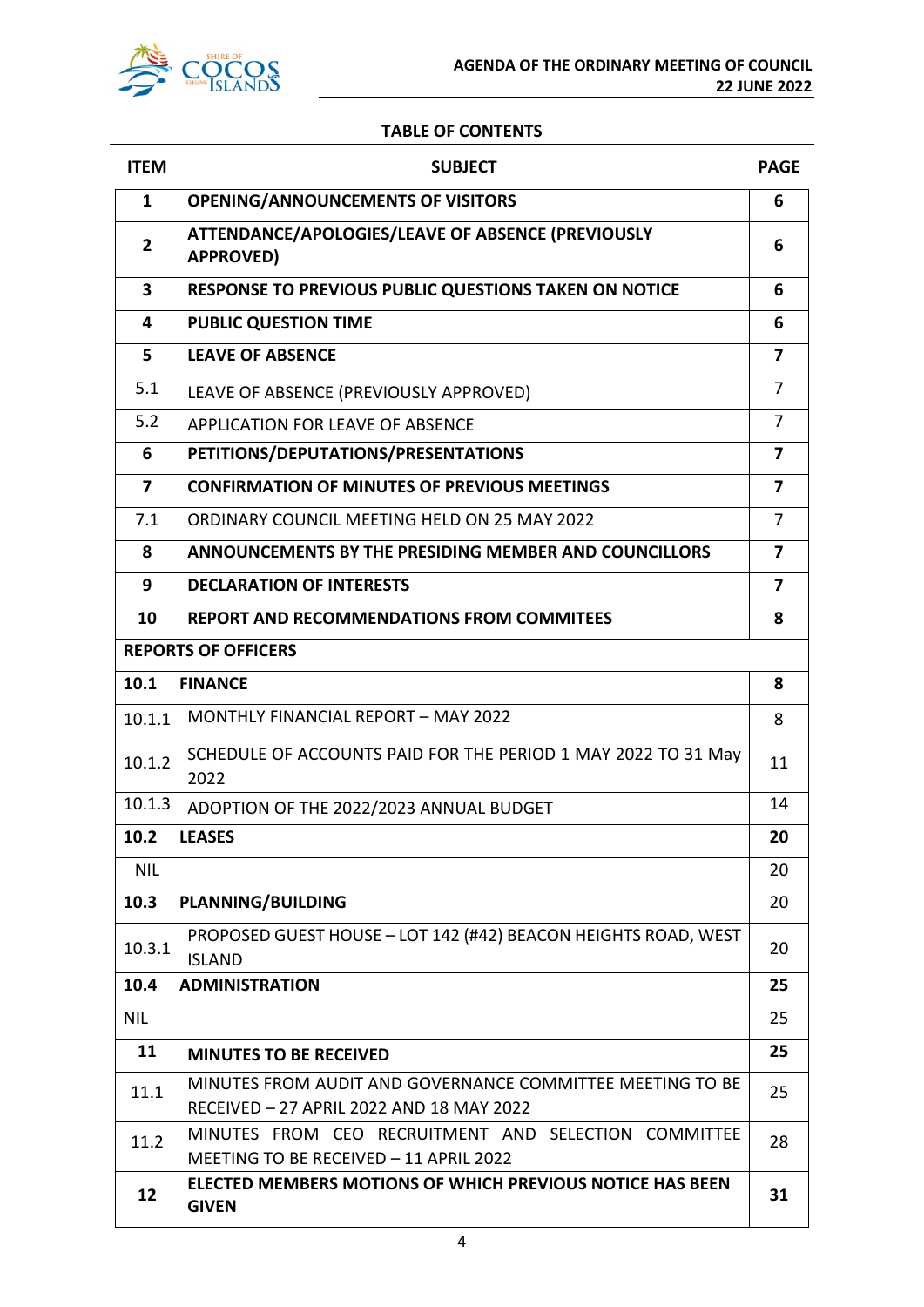

| 13         | <b>MOTIONS WITHOUT NOTICE WITH LEAVE OF COUNCIL</b>             | 31 |
|------------|-----------------------------------------------------------------|----|
| 14         | <b>MATTERS BEHIND CLOSED DOORS</b>                              | 31 |
| 15         | <b>MATTERS RELATING TO THE LAND TRUSTS</b>                      | 31 |
| 15.1       | <b>TRUSTS ADMINISTRATION</b>                                    | 33 |
| <b>NIL</b> |                                                                 | 33 |
| 15.2       | <b>TRUSTS LEASES</b>                                            | 33 |
| 15.2.1     | REQUEST TO AMEND LEASE FOR PORTION OF LOT 103 HOME ISLAND -     | 33 |
|            | <b>ISLAND POWER CO PTY LTD</b>                                  |    |
| 15.2.2     | APPLICATION FOR NEW LEASE PART LOT 18 HOME ISLAND RETAIL CENTRE | 39 |
|            | - TENANCY 5 - TIDAL ACCENTS                                     |    |
| 15.3       | <b>TRUSTS FINANCE</b>                                           | 44 |
| <b>NIL</b> |                                                                 | 44 |
| 16         | NEW BUSINESS OF AN URGENT NATURE INTRODUCED BY DECISION OF      | 44 |
|            | <b>MEETING (LATE ITEM)</b>                                      |    |
| 17         | <b>CLOSURE</b>                                                  | 44 |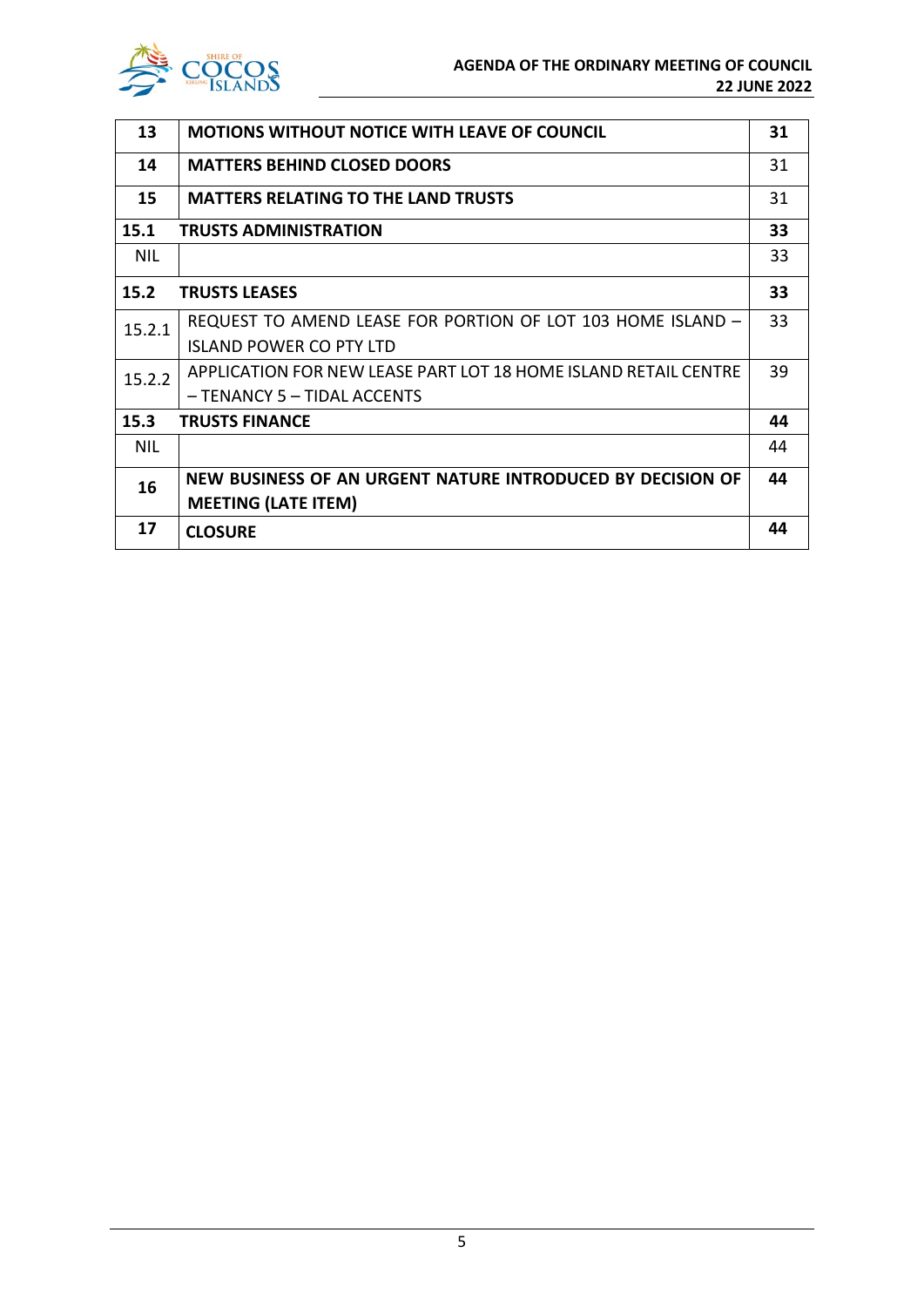

## **1. OPENING/ANNOUNCEMENTS OF VISITORS**

## **2. ATTENDANCE/APOLOGIES/LEAVE OF ABSENCE**

## **3. RESPONSE TO PREVIOUS PUBLIC QUESTIONS TAKEN ON NOTICE**

## **4. PUBLIC QUESTION TIME**

In accordance with section 5.24(1) (a) of the Local Government Act 1995, time is allocated for questions to be raised by members of the public, as follows:

(1) The minimum time to be allocated for the asking of and responding to questions raised by members of the public at ordinary meetings of councils and meetings referred to in regulation 5 is 15 minutes.

(2) Once all the questions raised by members of the public have been asked and responded to at a meeting referred to in sub regulation (1), nothing in these regulations prevents the unused part of the minimum question time period from being used for other matters.

Pursuant to regulation 7(4) (a) of the Local Government (Administration) Regulations 1996, questions from the public must relate to a matter affecting the local government.

In accordance with section 5.25 (1) (f) of the Local Government Act 1995 and the Local Government (Administration) Regulations 1996 regulation 11(e) a summary of each question raised by members of the public at the meeting and a summary of the response to the question will be included in the minutes of the meeting.

Where a question is taken on notice at the meeting, a summary of the response to the question will be included in the agenda for the following Council meeting.

## **OFFICER RECOMMENDATION**

**THAT COUNCIL SUSPEND THE OPERATION OF CLAUSES C1.5.7-PUBLIC QUESTION TIME, C1.5.9-DEPUTATIONS, C1.5.11 PRESENTATIONS, CI.5.13-PUBLIC INSPECTIONS OF AGENDA MATERIALS, C1.7.1-MEMBERS TO BE IN THEIR PROPER PLACES, C1.9.1(b)-MOTIONS TO BE STATED IN WRITING, CI.12.4-METHOD OF TAKING VOTE AND C113.3-PUBLIC INSPECTIONS OF UNCONFIRMED MINUTES OF THE SHIRE OF COCOS (KEELING) ISLANDS MEETING PROCEDURES LOCAL LAW 2019 FOR THE DURATION OF THIS ELECTRONIC MEETING AND THAT THESE MATTERS BE DETERMINED AT THE DISCRETION OF THE PRESIDING MEMBER.**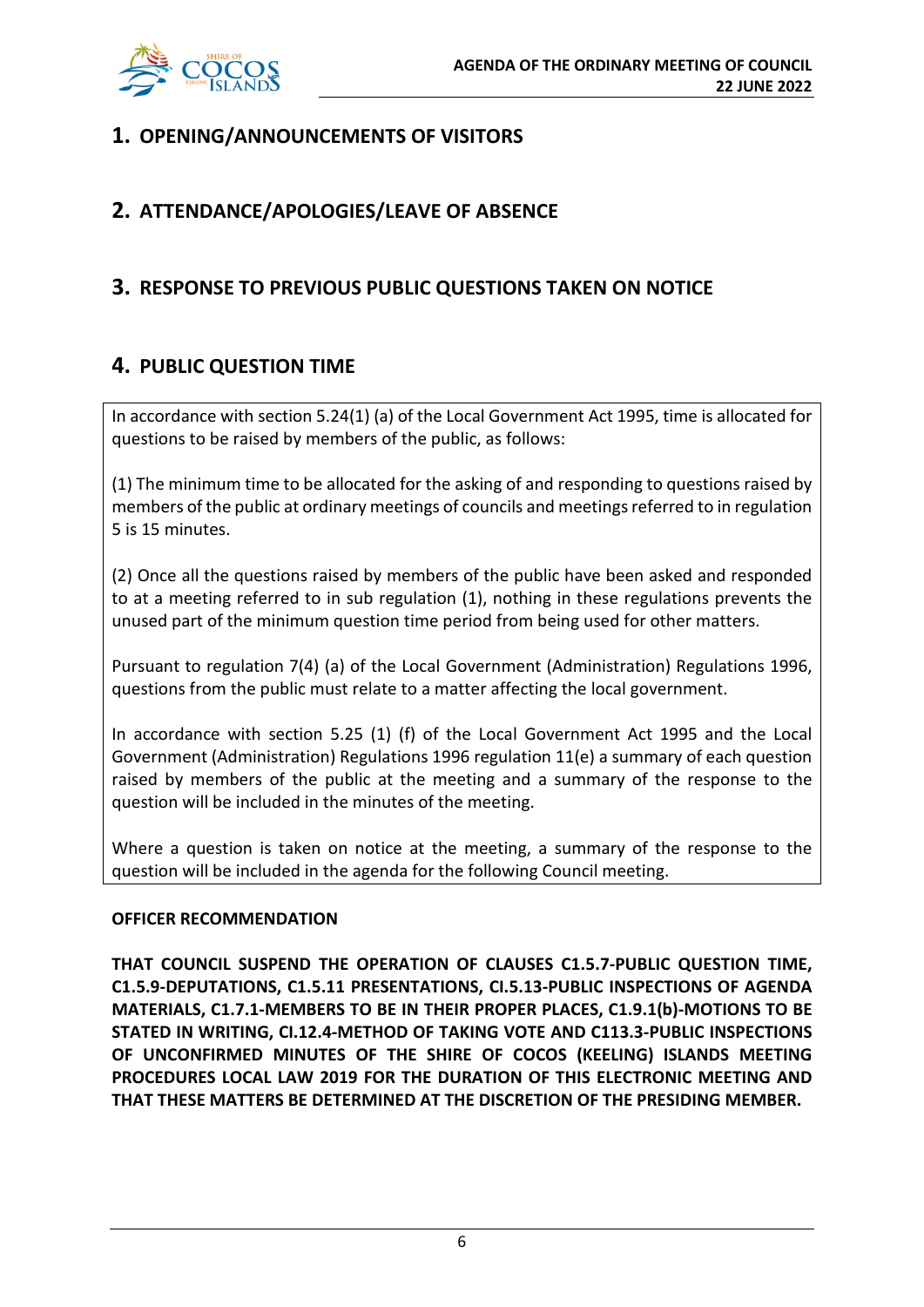

## **5. LEAVE OF ABSENCE**

The Local Government Act 1995 (Section 2.25) provides that a Council may, by resolution, grant leave of absence to a member for Ordinary Council Meetings. A member who is absent, without first obtaining leave of the Council, throughout three consecutive Ordinary meetings of the Council is disqualified from continuing his or her membership of the Council. Disqualification from membership of the Council for failure to attend Ordinary Meetings of the Council will be avoided so long as the Council grants leave prior to the member being absent. The leave cannot be granted retrospectively. An apology for non-attendance at a meeting is not an application for leave of absence.

## **5.1 LEAVE OF ABSENCE (PREVIOUSLY APPROVED)**

| <b>Councillor</b> | Date of Leave | <b>Approved by Council</b> |
|-------------------|---------------|----------------------------|
| <b>NIL</b>        |               |                            |

## **5.2 APPLICATION FOR LEAVE OF ABSENCE**

## **6. PETITIONS/DEPUTATIONS/PRESENTATIONS**

## **7. CONFIRMATION OF MINUTES OF PREVIOUS MEETING(S)**

7.1 Ordinary Council Meeting held on 25 May 2022 - Attachment 7.1

## **OFFICER RECOMMENDATION**

**THAT COUNCIL BY SIMPLE MAJORITY, PURSUANT TO SECTIONS 5.22(2) AND 3.18 OF THE**  *LOCAL GOVERNMENT ACT 1995 (WA) (CKI),* **RESOLVES THAT THE MINUTES OF THE ORDINARY COUNCIL MEETING HELD ON 25 MAY 2022, AS PRESENTED IN ATTACHMENT 7.1 BE CONFIRMED AS A TRUE AND CORRECT RECORD OF PROCEEDINGS.**

## **8. ANNOUNCEMENTS BY THE PRESIDING MEMBER AND COUNCILLORS**

## **9. DECLARATION OF INTERESTS**

Councillors are to complete a Disclosure of Interest Form for each item they are required to disclose an interest in. The Form should be given to the Presiding Member before the meeting commences. After the meeting, the Form is to be provided to the Governance and Risk Coordinator for inclusion in the Disclosures Register.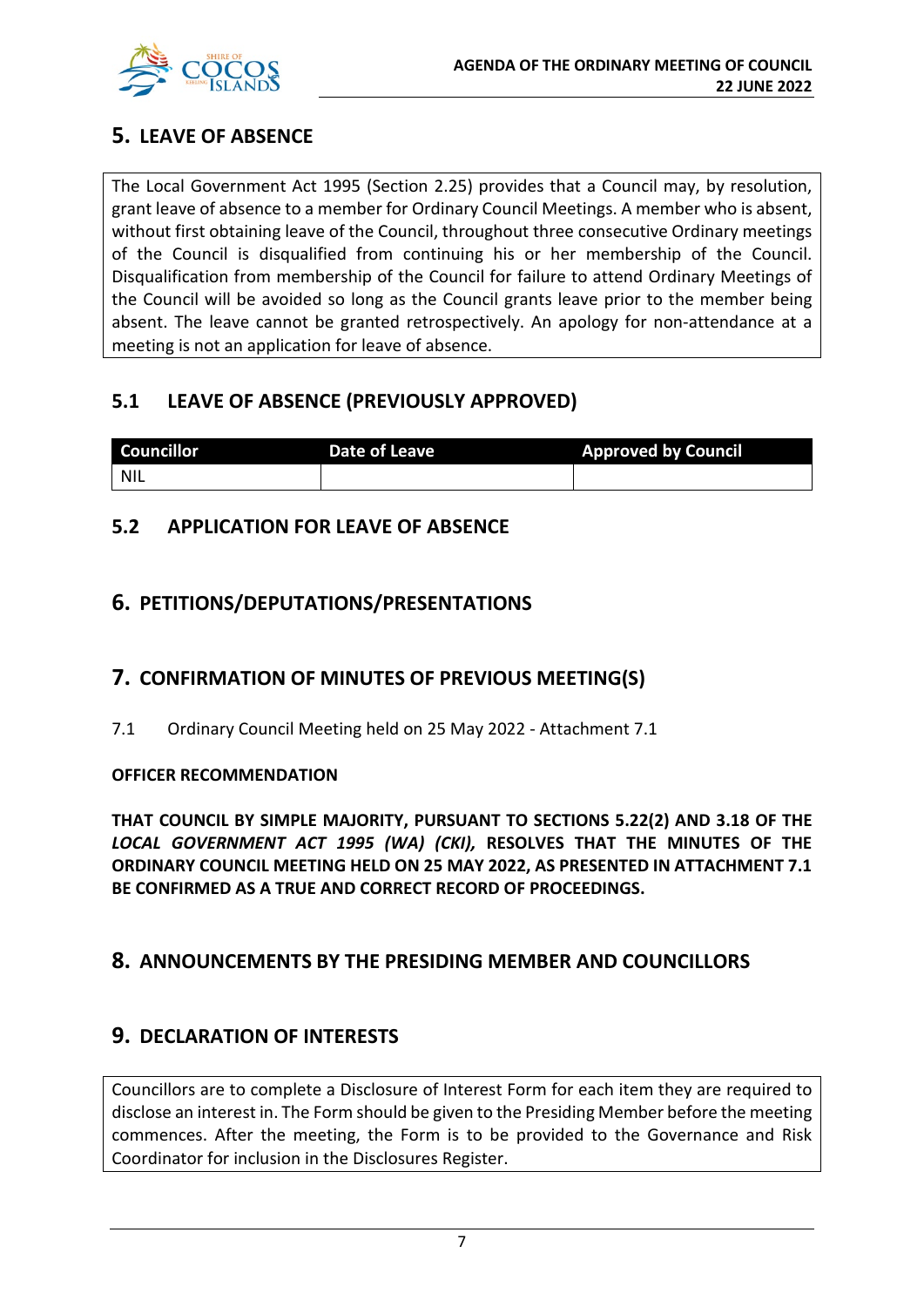

| <b>Name</b> | Item No. Interest Nature |  |
|-------------|--------------------------|--|
|             |                          |  |

## **10. REPORT AND RECOMMENDATIONS OF COMMITTEE**

## **10.1 FINANCE**

## **10.1.1 MONTHLY FINANCIAL REPORT – MAY 2022**

## **Report Information**

| Date:                     | 10 June 2022                                   |
|---------------------------|------------------------------------------------|
| Location:                 | Not Applicable                                 |
| Applicant:                | Not Applicable                                 |
| File Ref:                 |                                                |
| Disclosure of Interest:   |                                                |
| <b>Reporting Officer:</b> | Manager Finance & Corporate Services           |
| Island:                   | Shire Wide                                     |
| Attachments:              | 10.1.1.1 - Monthly Financial Report - May 2022 |

## **Authority / Discretion**

## **Definition**

|   | Advocacy       | When Council advocates on its own behalf or on behalf of its<br>community to another level of government/body/agency.                                                                                                                                                                                                                                        |
|---|----------------|--------------------------------------------------------------------------------------------------------------------------------------------------------------------------------------------------------------------------------------------------------------------------------------------------------------------------------------------------------------|
| ⊠ | Executive      | The substantial direction setting and oversight role of the<br>Council. E.g. adopting plans and reports, accepting tenders,<br>directing operations, setting and amending budgets.                                                                                                                                                                           |
|   | Legislative    | Includes adopting local laws, town planning schemes and<br>policies. Review when Council reviews decisions made by<br>officers.                                                                                                                                                                                                                              |
|   | Quasi-Judicial | When Council determines an application / matter that directly<br>affects a person's right and interest. The judicial character arises<br>from the obligations to abide by the principles of natural justice.<br>Examples of Quasi-Judicial authority include town planning<br>applications, building licenses, applications for other permits /<br>licenses. |
|   | Information    | Includes items provides to Council for information purposes only<br>that do not require a decision of Council (i.e. $-$ for noting).                                                                                                                                                                                                                         |

## **Report Purpose**

The purpose of this report is to provide a monthly financial report for May 2022, which includes rating, investment, reserve, debtor, and general financial information to Elected Members in accordance with Section 6.4 of the *Local Government Act 1995 (WA) (CKI)*.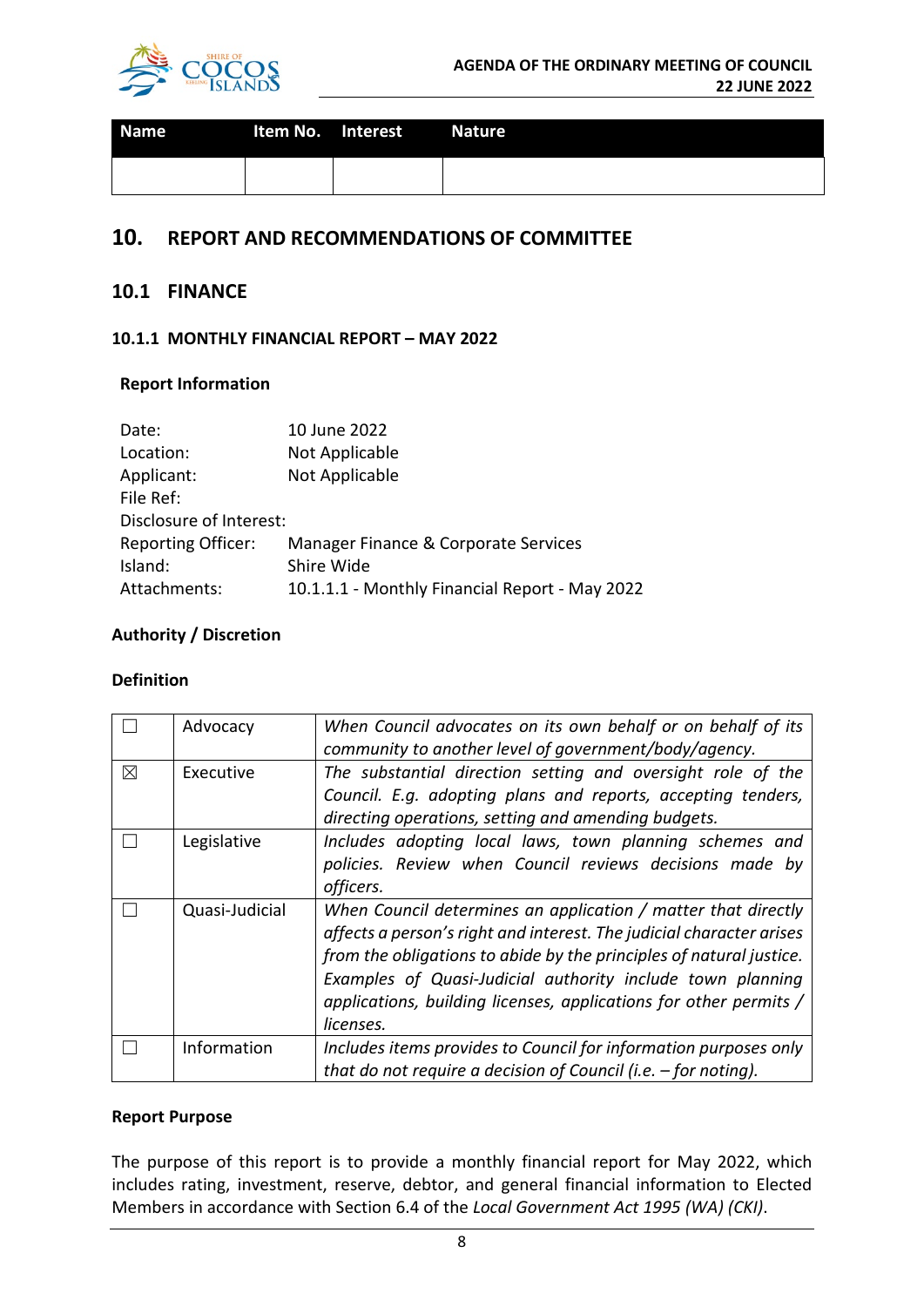

## **Relevant Documents**

Available for viewing at the meeting. Nil

## **Background**

The reporting of monthly financial information is a requirement under section 6.4 of the *Local Government Act 1995 (WA) (CKI)*, and Regulation 34 of the *Local Government (Financial Management) Regulations 1996* and provides oversight of the Shire's finances to Council.

## **Comment**

The period of review is May 2022. The current closing municipal surplus for this period is \$1,781,020 compared to a budget position of \$496,000.

Income for the May 2022 period year to date is \$7,211,745 which is made up \$6,487,272 in operating revenues, \$705,973 in non-operating grants, contributions, and subsidies and \$18,500 in proceeds from sale of assets. The budget estimated \$6,988,956 would be received for the same period. The variance to budget is \$222,789.

Expenditure for the May 2022 period year to date is \$7,523,653. This is made up of \$5,998,443 in operating expenditure and \$1,525,210 in capital expenditure. The budget estimated \$8,528,924 would be spent for the same period. The variance to budget is \$1,005,271.

Details of all significant variances against the current budget are provided in the notes to the Monthly Financial Report contained within Attachment 10.1.1.1.

## **Policy and Legislative Implications**

Regulation 34 of the *Local Government (Financial Management) Regulations 1996* requires all Local Governments to prepare each month a Statement of Financial Activity reporting on the revenue and expenditure for the month.

Financial Management Regulation 34 also requires this statement to be accompanied by:

- a. An explanation of the composition of the net current assets, less committal assets and restricted assets;
- b. An explanation of material variances; and
- c. Such supporting information that is relevant to the Local Government

## **Strategic Implications**

Nil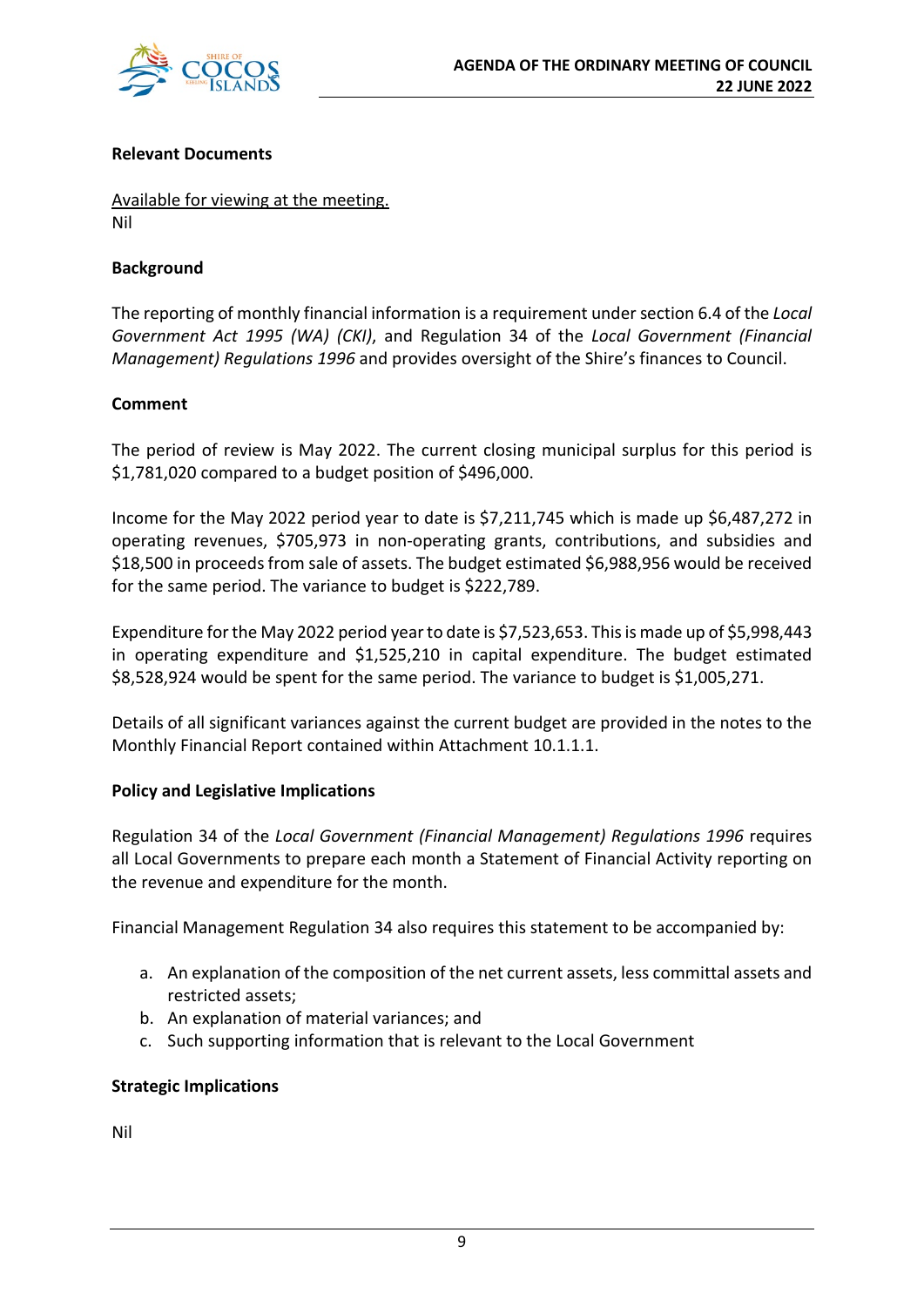

## **Risk Implications**

| <b>Risk Category</b> | <b>Description</b>                                                                                                   | <b>Rating (consequence x</b><br>likelihood) | <b>Mitigation Action</b>                                                                  |
|----------------------|----------------------------------------------------------------------------------------------------------------------|---------------------------------------------|-------------------------------------------------------------------------------------------|
| Financial            | That budget allocations<br>significantly<br>are<br>exceeded.                                                         | Moderate (6)                                | Variances<br>are<br>monitored<br>and<br>highlighted to Council<br>on a monthly basis for  |
| Reputation           | The monthly financial<br>statements are open to<br>public scrutiny.                                                  | Low $(3)$                                   | corrective action.<br>Procedures in place to<br>ensure all expenditure<br>is justifiable. |
| Compliance           | The report is to be<br>presented to Council<br>within two months in<br>order to comply with<br>relevant legislation. | Low $(3)$                                   | There are processes in<br>place<br>to<br>ensure<br>compliance<br>with<br>legislation.     |
| Fraud                | That the report is<br>manipulated.                                                                                   | Low $(3)$                                   | Interim and end of year<br>audits.                                                        |

## **Risk Matrix**

| <b>Consequence /</b><br>Likelihood | Insignificant (1) | Minor (2)    | Medium (3)       | Major (4)        | Extreme (5)      |
|------------------------------------|-------------------|--------------|------------------|------------------|------------------|
| <b>Almost Certain (5)</b>          | Moderate (5)      | High $(10)$  | <b>High (15)</b> | Extreme (20)     | Extreme (25)     |
| Likely (4)                         | Low(4)            | Moderate (8) | <b>High (12)</b> | <b>High (16)</b> | Extreme (20)     |
| Possible (3)                       | Low(3)            | Moderate (6) | Moderate (9)     | <b>High (12)</b> | <b>High (15)</b> |
| Unlikely (2)                       | Low(2)            | Low $(4)$    | Moderate (6)     | Moderate (8)     | <b>High (10)</b> |
| Rare (1)                           | Low(1)            | Low $(2)$    | Low $(3)$        | Low $(4)$        | Moderate (5)     |

## **Conclusion**

That the Monthly Financial Report for the period ending 31 May 2022, including explanations of material variances, be received.

## **OFFICER RECOMMENDATION – ITEM NO 10.1.1**

## **THAT COUNCIL:**

- **1. BY SIMPLE MAJORITY, PURSUANT TO THE** *LOCAL GOVERNMENT (FINANCIAL MANAGEMENT) REGULATIONS 1996* **RECEIVES THE MONTHLY FINANCIAL REPORT FOR THE PERIOD ENDING 31 MAY 2022, AS CONTAINED IN ATTACHMENT 10.1.1.1; AND**
- **2. ACCEPTS THE EXPLANATIONS FOR MATERIAL VARIANCES FOR THE PERIOD ENDING 31 MAY 2022, AS CONTAINED IN ATTACHMENT 10.1.1.1.**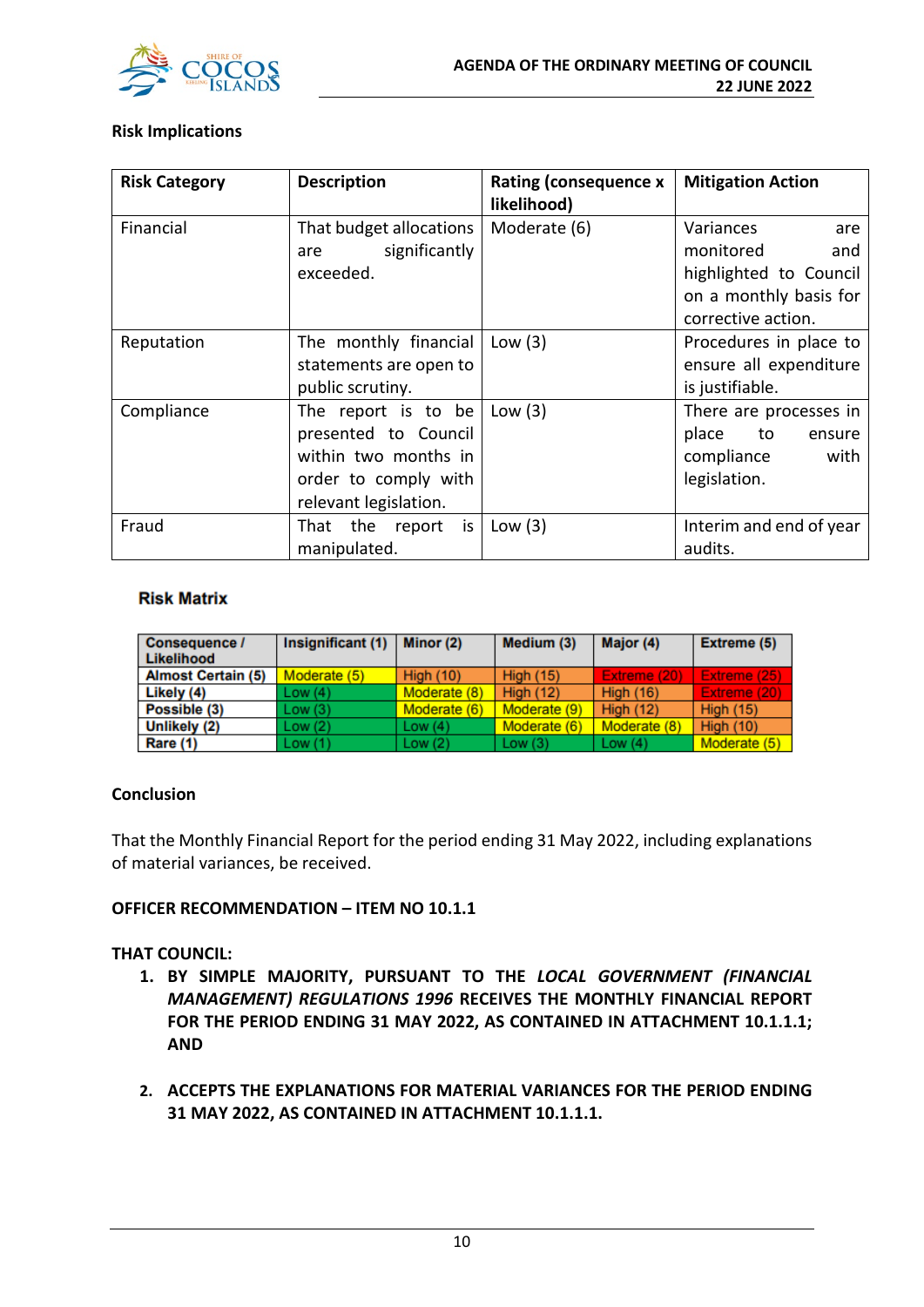

## **10.1.2 SCHEDULE OF ACCOUNTS PAID FOR THE PERIOD 1 MAY 2022 TO 31 May 2022**

## **Report Information**

| Date:                     | 10 June 2022                         |
|---------------------------|--------------------------------------|
| Location:                 | Not applicable                       |
| Applicant:                | Not Applicable                       |
| File Ref:                 |                                      |
| Disclosure of Interest:   |                                      |
| <b>Reporting Officer:</b> | Senior Finance Officer               |
| Island:                   | Shire Wide                           |
| Attachments:              | 10.1.2.1 - Schedule of Accounts paid |

#### **Authority / Discretion**

#### **Definition**

|             | Advocacy       | When Council advocates on its own behalf or on behalf of its<br>community to another level of government/body/agency.                                                                                                                                                                                                                                        |
|-------------|----------------|--------------------------------------------------------------------------------------------------------------------------------------------------------------------------------------------------------------------------------------------------------------------------------------------------------------------------------------------------------------|
|             | Executive      | The substantial direction setting and oversight role of the<br>Council. E.g. adopting plans and reports, accepting tenders,<br>directing operations, setting and amending budgets.                                                                                                                                                                           |
| $\boxtimes$ | Legislative    | Includes adopting local laws, town planning schemes and<br>policies. Review when Council reviews decisions made by<br>officers.                                                                                                                                                                                                                              |
|             | Quasi-Judicial | When Council determines an application / matter that directly<br>affects a person's right and interest. The judicial character arises<br>from the obligations to abide by the principles of natural justice.<br>Examples of Quasi-Judicial authority include town planning<br>applications, building licenses, applications for other permits /<br>licenses. |
|             | Information    | Includes items provides to Council for information purposes only<br>that do not require a decision of Council (i.e. $-$ for noting).                                                                                                                                                                                                                         |

#### **Report Purpose**

The purpose of this report is to present to Council a list of accounts paid under delegated authority for the period 1 May 2022 to 31 May 2022, as required by the *Local Government (Financial Management) Regulations 1996*.

## **Relevant Documents**

Available for viewing at the meeting Nil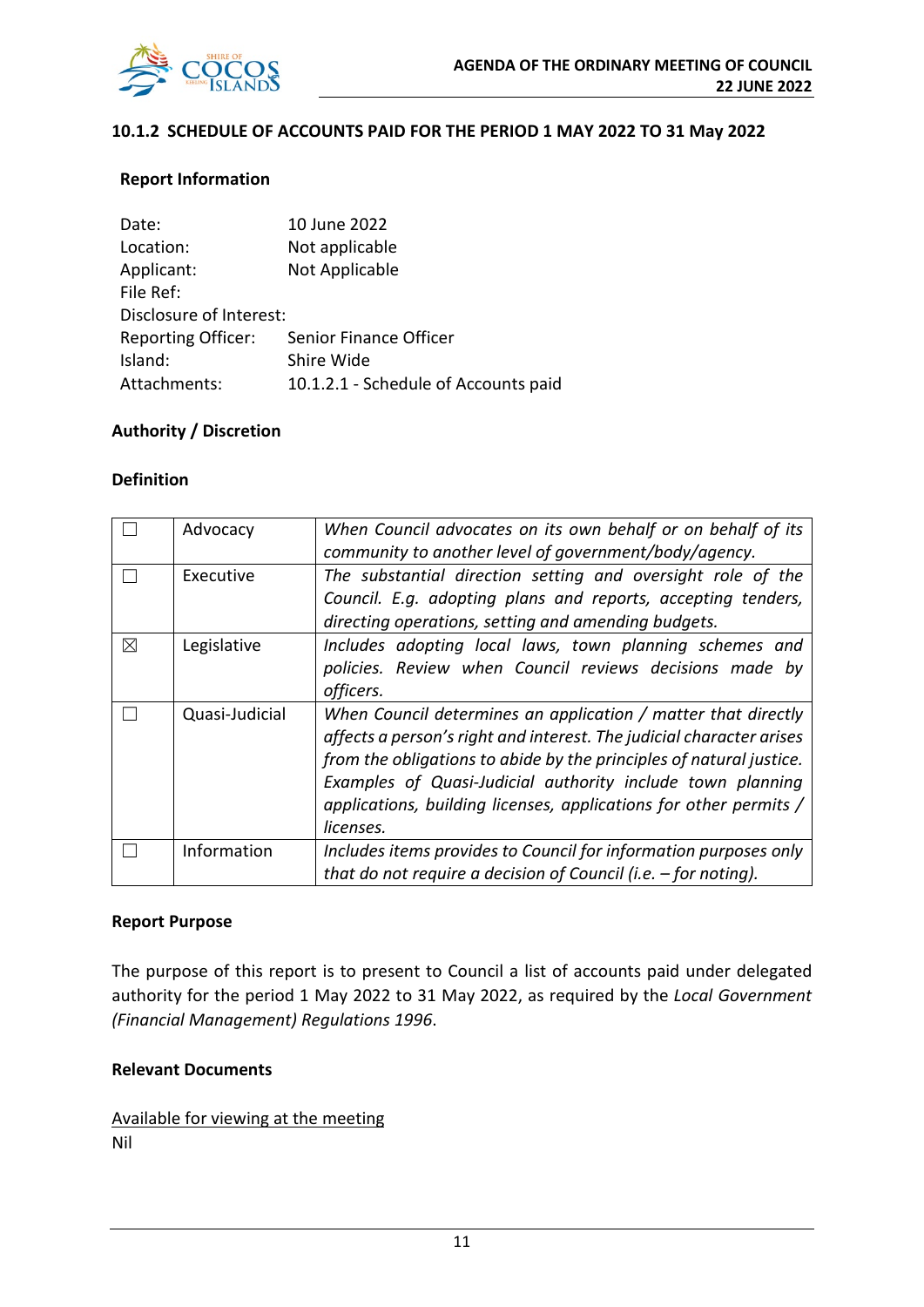

## **Background**

Council has delegated, to the Chief Executive Officer, the exercise of its power to make payments from the Shire's Municipal and Trust funds. In accordance with Regulation 13 of the *Local Government (Financial Management) Regulations 1996* a list of accounts paid is to be provided to Council, where such delegation is made.

## **Comment**

The following table summarises the payments for the period by payment type, with full details of the accounts paid contained within Attachment 10.1.2.1.

| <b>Payment Type</b>         | Amount (\$)  |
|-----------------------------|--------------|
| EFT Payments #8903 to #8984 | \$164,341.49 |
| Direct Debit Payment        | \$46,832.29  |
| Cheque Payment              | \$9,645.87   |
| <b>Total Payments</b>       | \$220,819.65 |

Contained within Attachment 10.1.2.1 is a detailed transaction listing of payments, including credit card expenditure, for the period ended 31 May 2022 as per the Summary table above.

## **Policy and Legislative Implications**

Nil

## **Strategic Implications:**

Nil

## **Risk Implications**

| <b>Risk Category</b> | <b>Description</b>                                                                              | <b>Rating (consequence x</b><br>likelihood) | <b>Mitigation Action</b>                                                                            |
|----------------------|-------------------------------------------------------------------------------------------------|---------------------------------------------|-----------------------------------------------------------------------------------------------------|
| Financial            | That budget allocations<br>significantly<br>are<br>exceeded.                                    | Moderate (6)                                | Variances<br>are<br>monitored<br>and<br>highlighted to Council<br>monthly for corrective<br>action. |
| Reputation           | The<br>paid<br>accounts<br>report is open to public<br>scrutiny.                                | Low $(3)$                                   | Procedures in place to<br>ensure all expenditure<br>is justifiable.                                 |
| Compliance           | The report is to be<br>presented to Council in<br>order to comply with<br>relevant legislation. | Low $(3)$                                   | There are processes in<br>place<br>to to<br>ensure<br>compliance<br>with<br>legislation.            |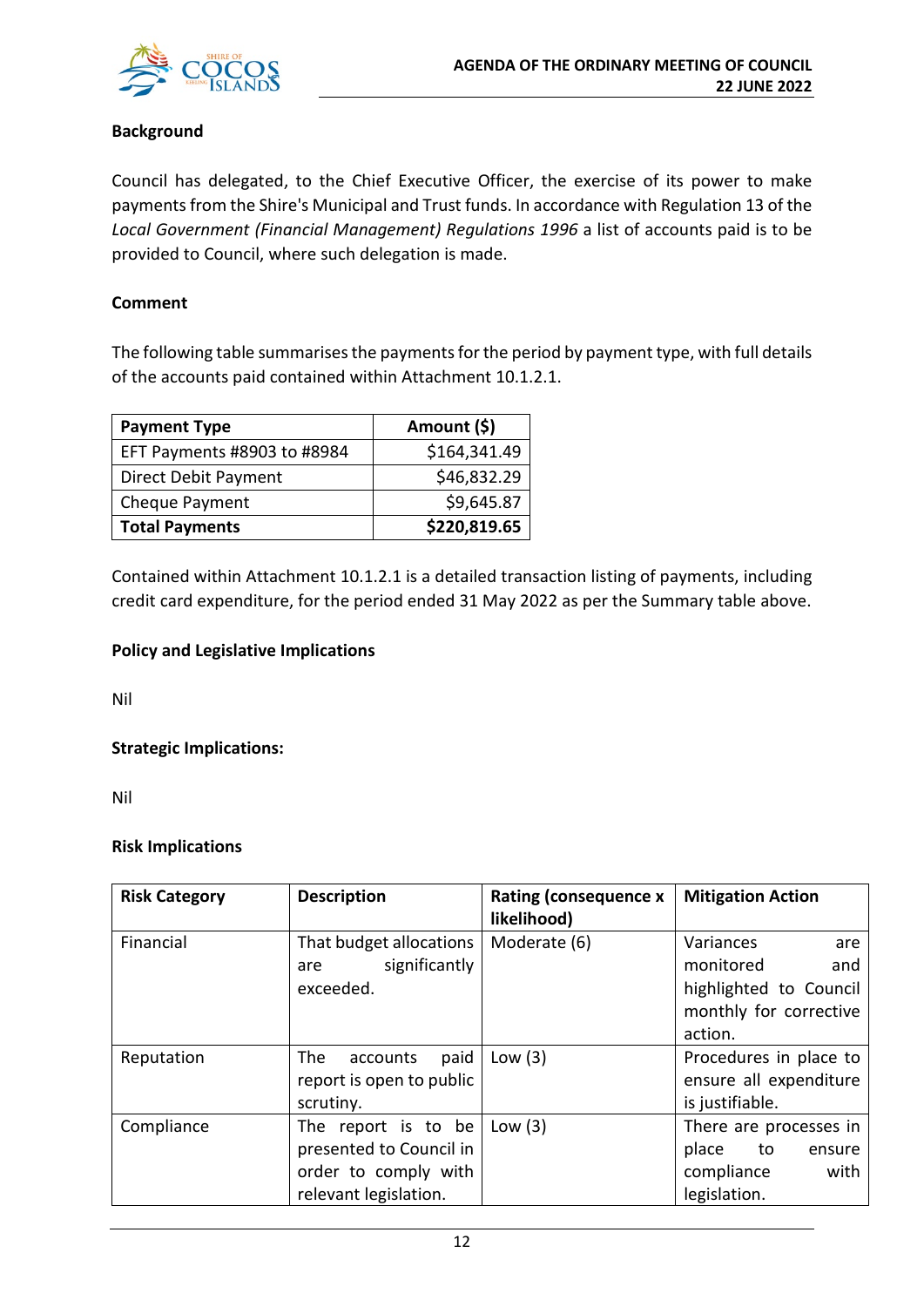

| Fraud | That the report is $\vert$ Low (3) |  |  | Interim and end of year |       |      |
|-------|------------------------------------|--|--|-------------------------|-------|------|
|       | manipulated.                       |  |  | audits                  | along | with |
|       |                                    |  |  | sequence checks.        |       |      |

## **Risk Matrix**

| <b>Consequence /</b><br>Likelihood | Insignificant (1) | Minor (2)        | Medium (3)       | Major (4)        | Extreme (5)      |
|------------------------------------|-------------------|------------------|------------------|------------------|------------------|
| <b>Almost Certain (5)</b>          | Moderate (5)      | <b>High (10)</b> | <b>High (15)</b> | Extreme (20)     | Extreme (25)     |
| Likely (4)                         | Low (4)           | Moderate (8)     | <b>High (12)</b> | <b>High (16)</b> | Extreme (20)     |
| Possible (3)                       | Low (3)           | Moderate (6)     | Moderate (9)     | <b>High (12)</b> | <b>High (15)</b> |
| Unlikely (2)                       | Low (2)           | Low $(4)$        | Moderate (6)     | Moderate (8)     | High $(10)$      |
| <b>Rare (1)</b>                    | Low (1)           | Low(2)           | Low(3)           | Low $(4)$        | Moderate (5)     |

## **Conclusion**

It is recommended that Council receives the reports provided for the period ended 31 May 2022.

## **OFFICER RECOMMENDATION – ITEM NO 10.1.2**

## **THAT COUNCIL:**

- **1. BY SIMPLE MAJORITY, PURSUANT TO REGULATION 13(1) OF THE** *LOCAL GOVERNMENT (FINANCIAL MANAGEMENT) REGULATIONS 1996* **RECEIVES THE REPORT FROM THE CHIEF EXECUTIVE OFFICER ON THE EXERCISE OF DELEGATED AUTHORITY IN RELATION TO PAYMENTS MADE FROM MUNICIPAL OR TRUST FUNDS FOR THE PERIOD 1 MAY 2022 TO 31 MAY 2022 TOTALLING \$220,819.65 AS CONTAINED IN ATTACHMENT 10.1.2.1.**
- **2. RECEIVES THE DETAILED TRANSACTION LISTING OF CREDIT CARD EXPENDITURE FOR THE PERIOD ENDED 31 MAY 2022, AS CONTAINED IN ATTACHMENT 10.1.2.1.**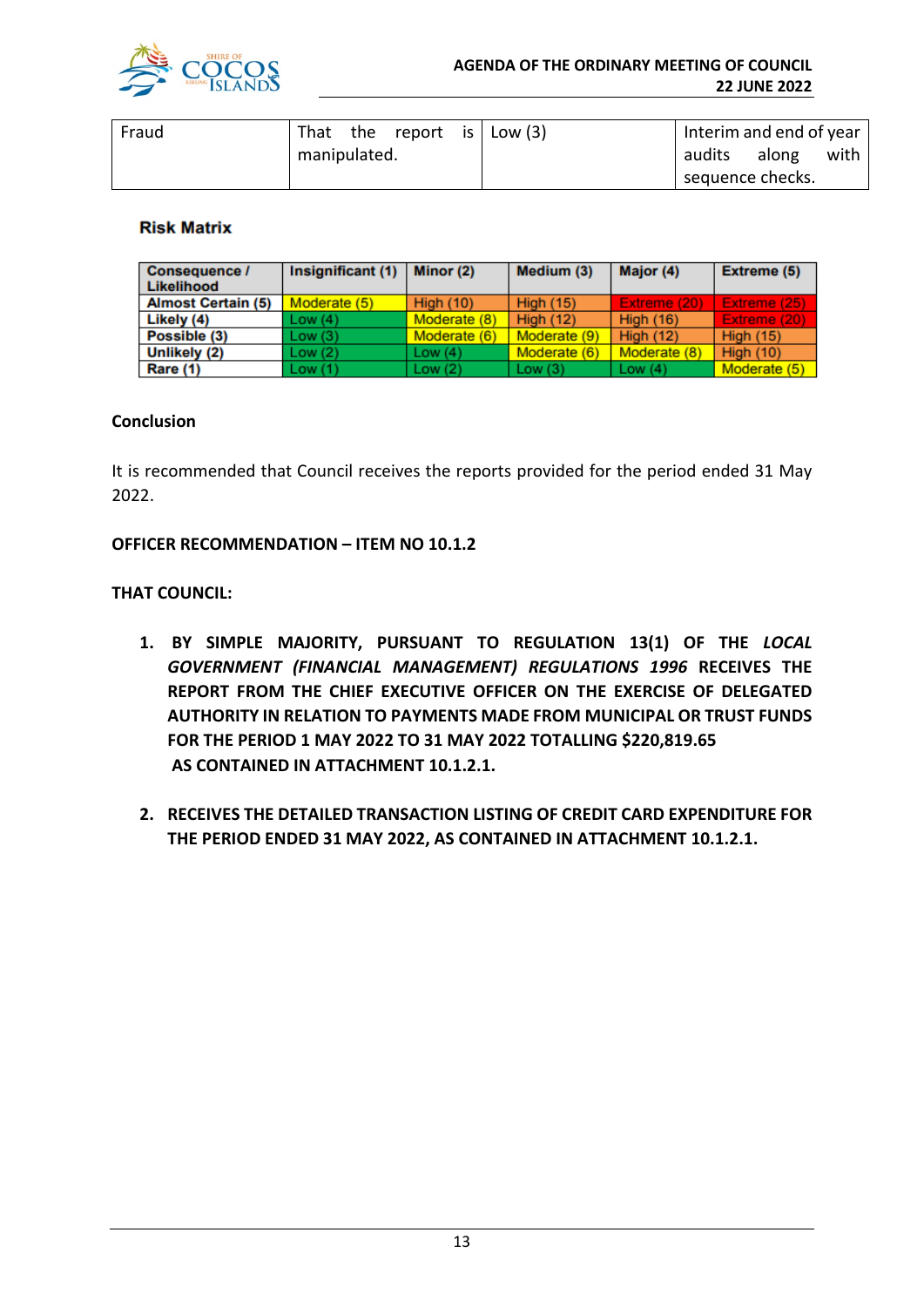

## **10.1.3 ADOPTION OF THE 2022/2023 ANNUAL BUDGET**

## **Report Information**

| 17 June 2022                            |
|-----------------------------------------|
| Not applicable                          |
| Not applicable                          |
|                                         |
| Disclosure of Interest: Nil             |
| Manager Finance & Corporate Services    |
| <b>Whole Shire</b>                      |
| 10.1.3.1 - Annual Budget 2022-2023      |
| 10.1.3.2 - Schedule of Fees and Charges |
| 10.1.3.3 - Capital Expenditure 2022-23  |
|                                         |

## **Authority / Discretion**

## **Definition**

|   | Advocacy       | When Council advocates on its own behalf or on behalf of its         |
|---|----------------|----------------------------------------------------------------------|
|   |                | community to another level of government/body/agency.                |
| X | Executive      | The substantial direction setting and oversight role of the          |
|   |                | Council. E.g. adopting plans and reports, accepting tenders,         |
|   |                | directing operations, setting and amending budgets.                  |
|   | Legislative    | Includes adopting local laws, town planning schemes and              |
|   |                | policies. Review when Council reviews decisions made by              |
|   |                | officers.                                                            |
|   | Quasi-Judicial | When Council determines an application / matter that directly        |
|   |                | affects a person's right and interest. The judicial character arises |
|   |                | from the obligations to abide by the principles of natural justice.  |
|   |                | Examples of Quasi-Judicial authority include town planning           |
|   |                | applications, building licenses, applications for other permits /    |
|   |                | licenses.                                                            |
|   | Information    | Includes items provides to Council for information purposes only     |
|   |                | that do not require a decision of Council (i.e. $-$ for noting).     |

#### **Report Purpose**

The purpose of this report is for Council to consider and adopt the proposed budget for Municipal, Trust and Reserve Funds for the 2022/2023 financial year, together with supporting schedules, including imposition of rates and minimum payments, adoption of fees and charges, setting of Elected Members fees for the year, and other consequential matters arising from the budget papers.

#### **Relevant Documents**

Available for viewing at the meeting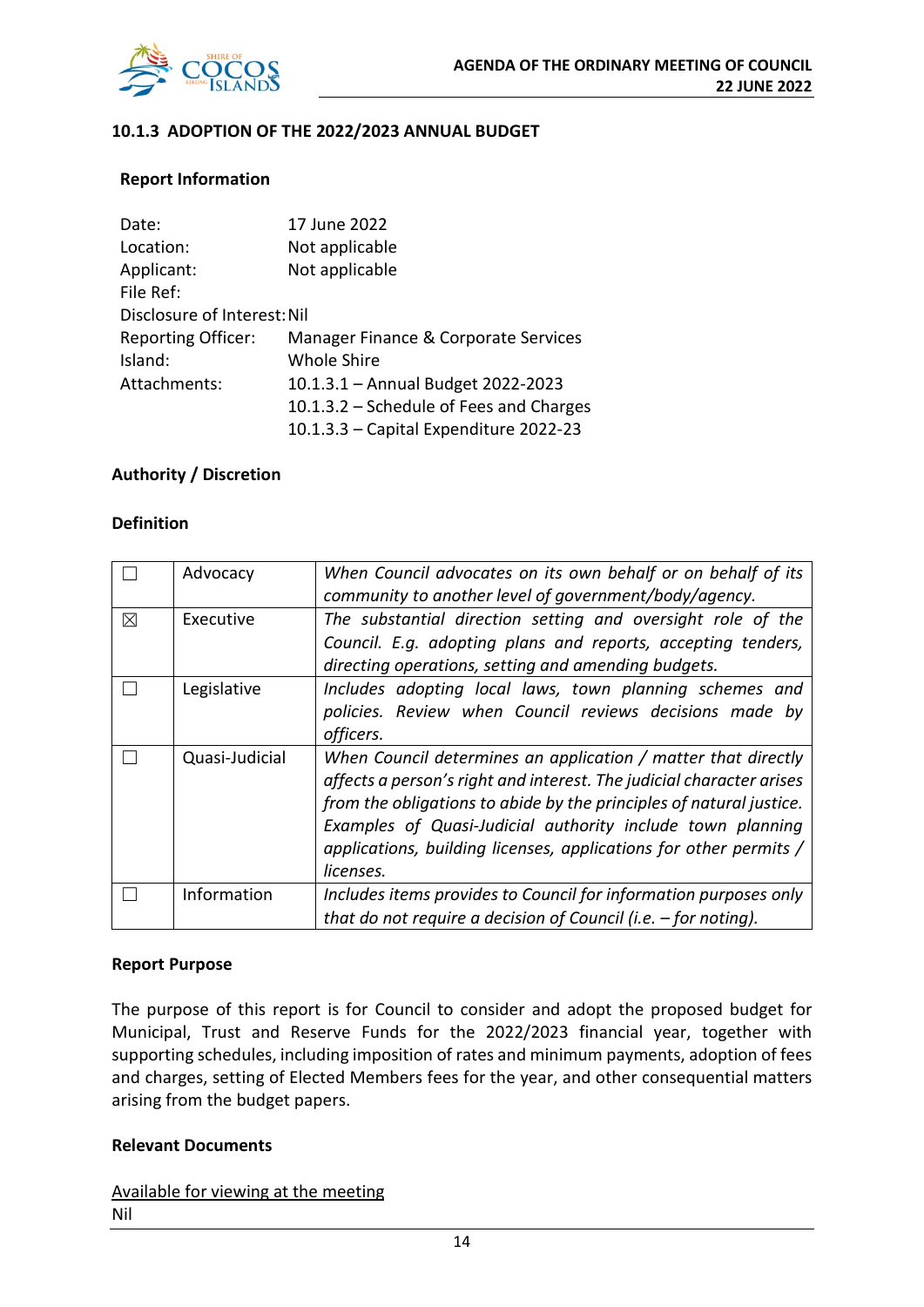

## **Background**

The presented budget for 2022/2023 is a balanced budget. This Budget document has been prepared in accordance with the *Local Government Act 1995 (WA) (CKI)*, *Local Government (Financial Management) Regulations 1996* and Australian Accounting Standards.

## **Comment**

The following information is provided in support of the Budget being presented for consideration.

## **2021/2022 Forecast Carried Forward Surplus**

The estimated surplus to be carried forward from 2021/2022 into this budget is \$467,013. The surplus is a combination of savings against budget expectations, and projects and services budgeted in 2021/2022 not yet completed. These projects and services have been rebudgeted in the 2022/2023 budget for completion.

## **Major Projects, Services and Programs**

The major projects, services and programs that have been included in the 2022/2023 Budget include:

| Project/Initiative                                     | <b>Budget</b>   |
|--------------------------------------------------------|-----------------|
|                                                        | Allocation (\$) |
| Tokoh refurbishment - Home Island                      | \$1,101,666     |
| <b>Plant Replacement</b>                               | \$1,447,371     |
| <b>Home Island Retail Precinct</b>                     | \$829,376       |
| Road Reconstruction Jalan Bunga Mawar                  | \$270,276       |
| Resheeting of Bungalows                                | \$235,424       |
| Kampong – Kitchens & Window Renewals                   | \$196,553       |
| Kampong – Bathroom Renewals                            | \$104,269       |
| Waste Management                                       | \$1,082,748     |
| Off Island Disposal of Waste/Asbestos                  | \$132,628       |
| <b>Road Maintenance</b>                                | \$338,824       |
| Parks and Reserves (including Playgrounds) Maintenance | \$988,529       |
| <b>Kampong Housing Maintenance</b>                     | \$981,185       |
| Community Development, events and festivals            | \$363,131       |
| <b>Boat Ramp Maintenance</b>                           | \$53,140        |

## **Proposed Rates**

At the Ordinary Council Meeting held on 27 April 2022 Council resolved to provide local public notice of its intention to adopt differential rates and minimum payments for the 2022/2023 financial year. Ratepayers were provided 21 days to make a submission. No submissions were received by the Manager Finance & Corporate Services during the submission period.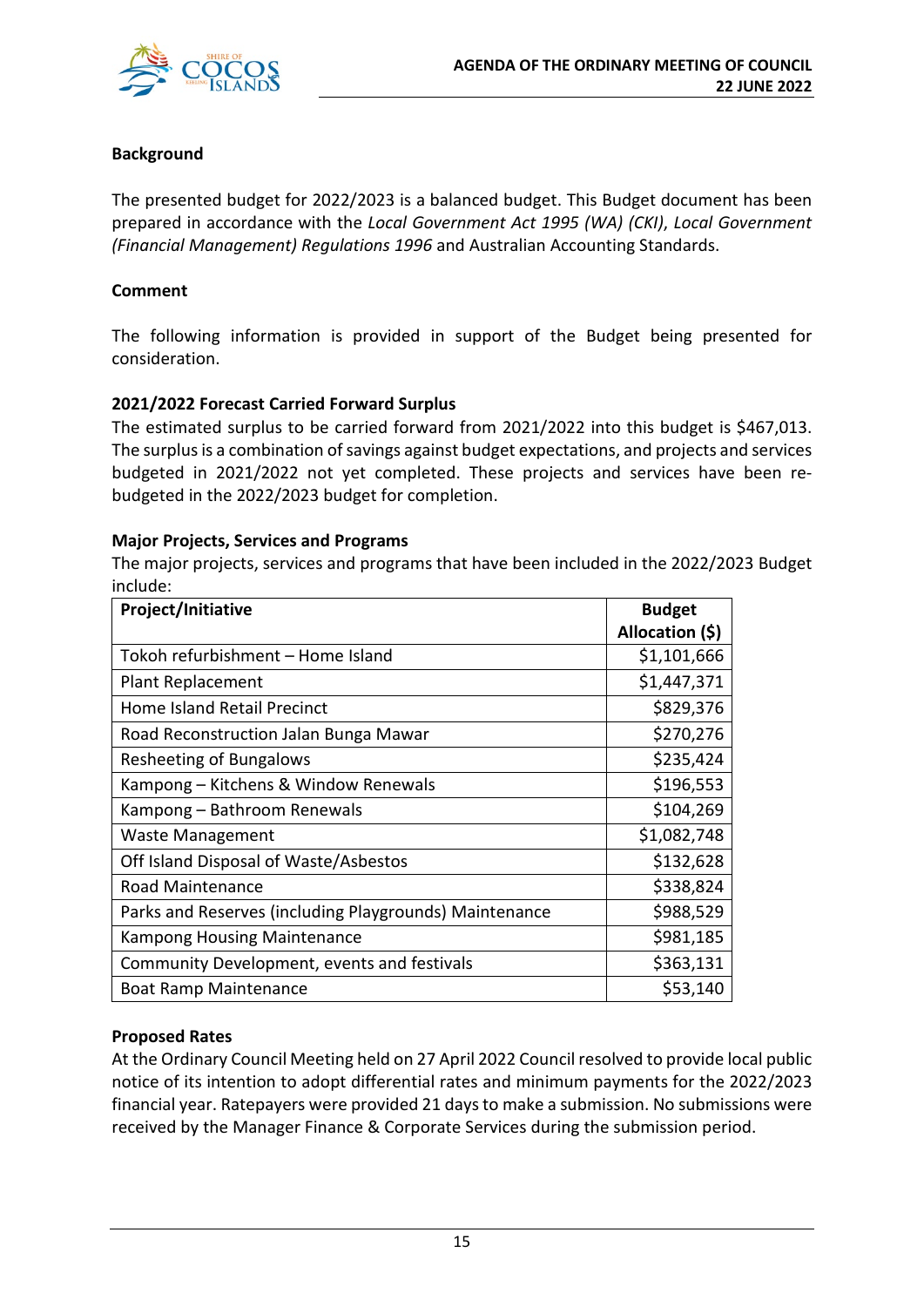

If adopted the proposed rates would yield revenue of \$442,694 comprising a 2.7% increase in total rates revenue raised compared to the 2021/2022 year. This includes the amalgamation of the GRV Holiday Accommodation into the GRV Business category.

The following rating categories, rates in the dollar and minimum payments for 2022/2023 are recommended for adoption:

| <b>RATING CATEGORY</b>       | RATE IN \$<br>2022/23 | <b>MINIMUM RATE</b><br>2022/23 |
|------------------------------|-----------------------|--------------------------------|
| <b>GRV General Developed</b> | 0.1161                | \$751                          |
| <b>GRV Vacant Land</b>       | 0.2318                | \$854                          |
| <b>GRV Business</b>          | 0.1225                | \$751                          |

## **Capital Expenditure**

Total capital expenditure for 2022/2023 is budgeted to be \$4.3 million, with \$2.13 million being funded from non-operating grants and contributions, \$0.8 million from reserve funds and the balance (\$1.3 million) from municipal funds. Due to the number of projects still ongoing from 2021/2022, the focus has been to complete the major projects carried forward with minimal new projects considered. Should resources become available throughout the year, new projects can be considered by Council. Details of the capital works schedule for 2022/23 is attached at 10.1.3.3

## **Schedule of Fees and Charges**

A minor review of the Fees and Charges has occurred as part of the budget process. Most fees have resulted in a 5% increase with fees for camping, hall hire and photocopying not being increased. Rental fees for the Kampong houses have increased by \$10 per week.

All fees and charges were checked against associated legislation and any required amendments have been made.

## **Cash Backed Reserves**

The Shire's Plant, Building and Community reserves have been utilised to fund capital projects totalling \$823,672.

## **Policy and Legislative Implications**

This Budget has been prepared in accordance with the *Local Government Act 1995 (WA) (CKI)*, the *Local Government (Financial Management) Regulations* 1996 and Australian Accounting Standards.

Section 6.2 of the *Local Government Act 1995 (WA) (CKI)* requires Council to prepare an annual budget.

Section 6.16 of the *Local Government Act 1995 (WA) (CKI)* Imposition of fees and charges

## **Financial Implications**

The proposed budget is a balanced budget for the 2022/2023 financial year.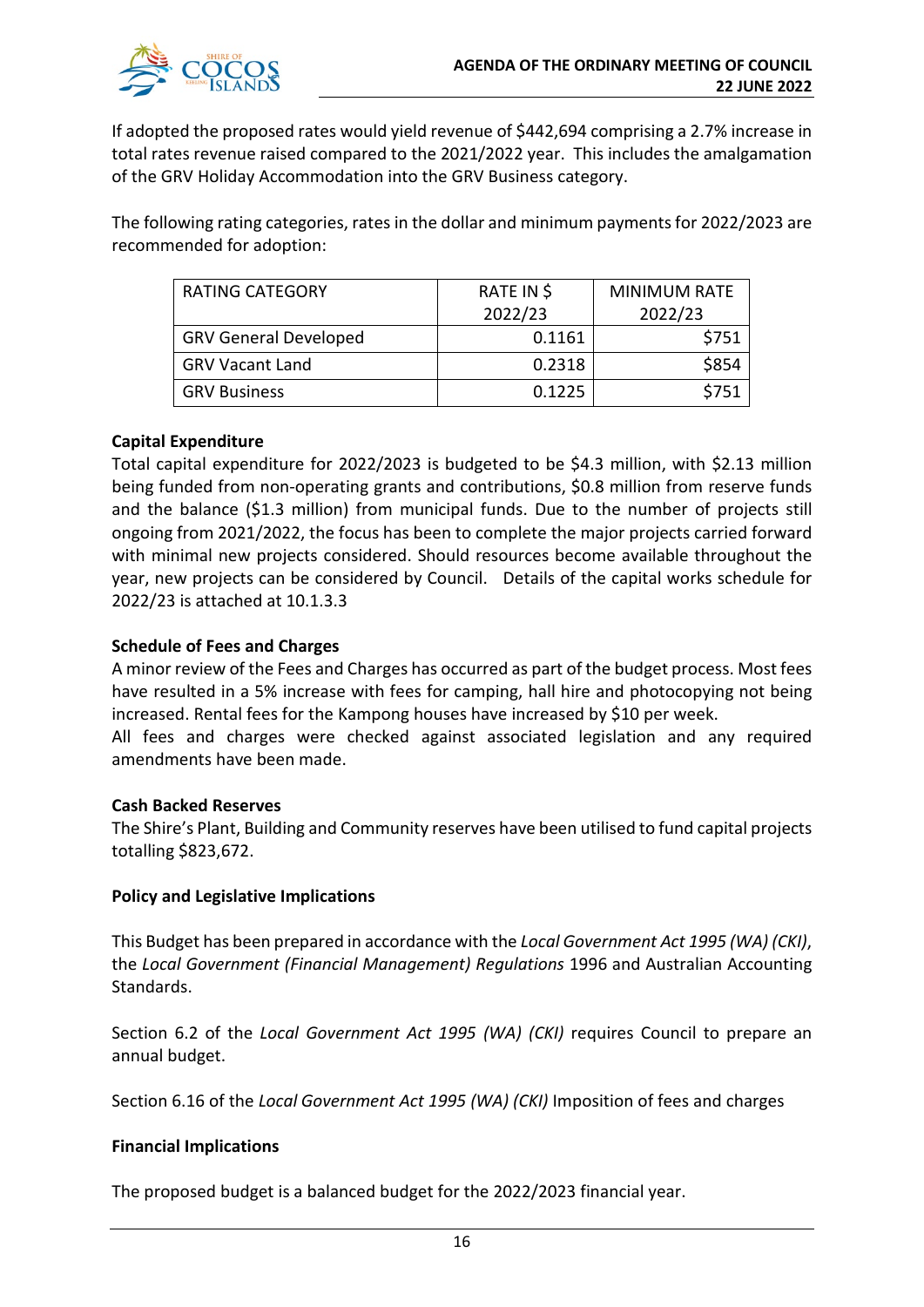

## **Strategic Implications**

Shire of Cocos (Keeling) Islands Strategic Community Plan 2016 – 2026: *Outcome 4.1 - An Informed Council working with other to advance our islands Objective 4 – Ensure efficient and effective management of the organisation and financial resources.*

## **Risk Implications**

| <b>Risk Category</b> | <b>Description</b>                                                             | <b>Rating (consequence x</b><br>likelihood) | <b>Mitigation Action</b>                                                                                                              |
|----------------------|--------------------------------------------------------------------------------|---------------------------------------------|---------------------------------------------------------------------------------------------------------------------------------------|
| Financial            | The budget does not<br>accurately reflect<br>actual expenditure and<br>revenue | Low $(3)$                                   | The budget has been<br>prepared<br>with<br>sufficient rigour<br>to<br>provide a high level of<br>confidence<br>in<br>all<br>estimates |
| Reputation           | The budget does not<br>reflect<br>community<br>aspiration and priority         | Moderate (3)                                | The budget has been<br>prepared to align with<br>the CBP                                                                              |
| Compliance           | The budget does not<br>comply                                                  | Low $(4)$                                   | The budget has been<br>prepared<br>in.<br>accordance with<br>all<br>legislative<br>requirements                                       |

## **Risk Matrix**

| <b>Consequence /</b><br>Likelihood | Insignificant (1) | Minor (2)        | Medium (3)       | Major (4)        | Extreme (5)         |
|------------------------------------|-------------------|------------------|------------------|------------------|---------------------|
| <b>Almost Certain (5)</b>          | Moderate (5)      | <b>High (10)</b> | <b>High (15)</b> | Extreme (20)     | <b>Extreme (25)</b> |
| Likely (4)                         | Low(4)            | Moderate (8)     | <b>High (12)</b> | <b>High (16)</b> | Extreme (20)        |
| Possible (3)                       | Low(3)            | Moderate (6)     | Moderate (9)     | <b>High (12)</b> | <b>High (15)</b>    |
| Unlikely (2)                       | Low(2)            | Low $(4)$        | Moderate (6)     | Moderate (8)     | <b>High (10)</b>    |
| Rare (1)                           | Low(1)            | Low(2)           | Low $(3)$        | Low $(4)$        | Moderate (5)        |

#### **Voting Requirements**

Absolute Majority

## **Conclusion**

Officers submit the Shire's 2022/2023 Annual Budget for adoption as required under Section 6.2 of the *Local Government Act 1995 (WA) (CKI).*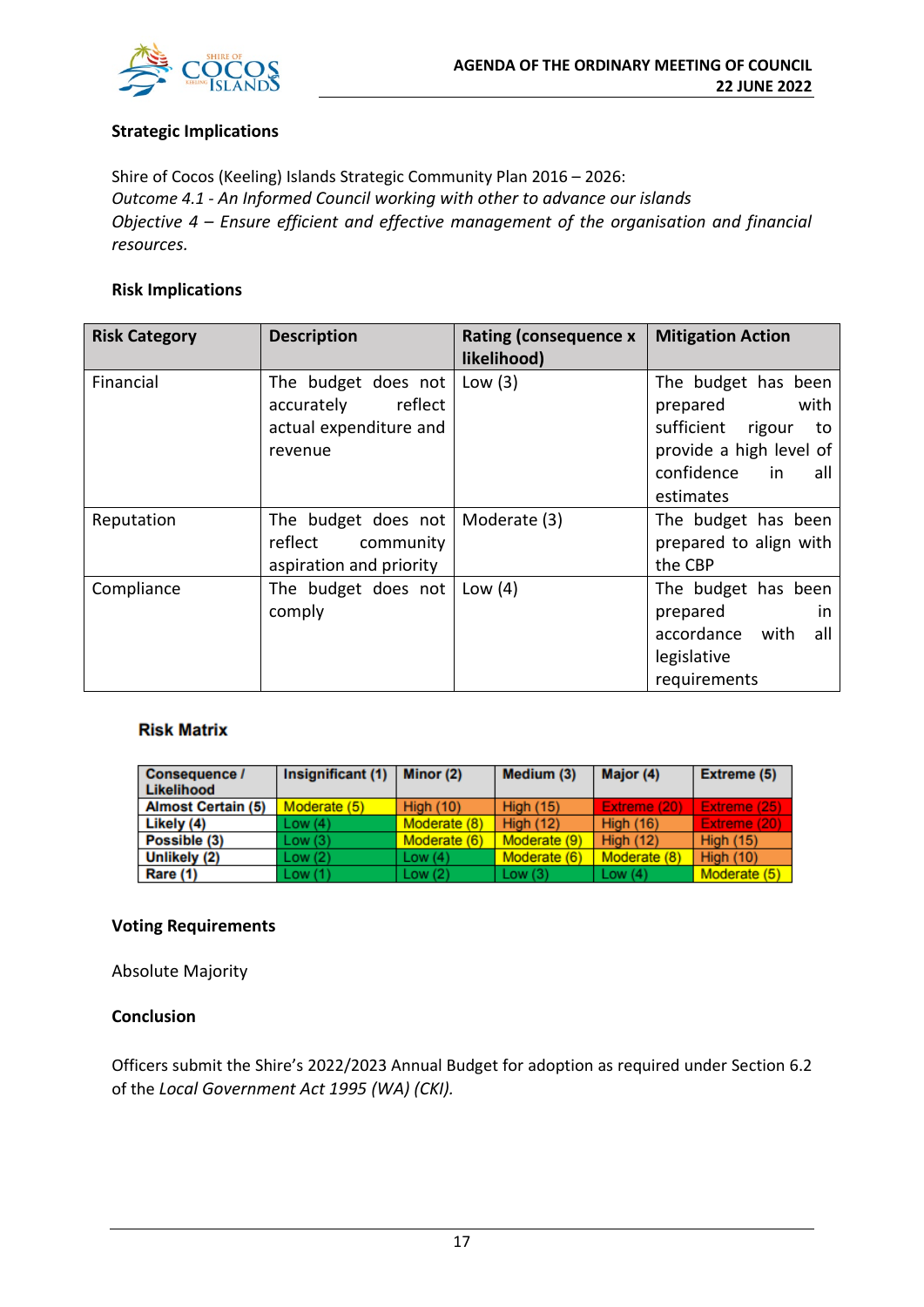

## **OFFICER RECOMMENDATION – ITEM NO 10.1.3**

**THAT COUNCIL, BY ABSOLUTE MAJORITY:**

- **1. PURSUANT TO SECTION 6.2 OF THE** *LOCAL GOVERNMENT ACT 1995 (WA) (CKI)* **AND PART 3 OF THE** *LOCAL GOVERNMENT (FINANCIAL MANAGEMENT) REGULATIONS 1996,* **RESOLVES TO ADOPT THE 2022/2023 BUDGET, INCLUDING THE STATEMENT OF COMPREHENSIVE INCOME BY NATURE AND TYPE, STATEMENT OF COMPREHENSIVE INCOME BY PROGRAM, STATEMENT OF CASH FLOWS, RATE SETTING STATEMENT, SUPPORTING NOTES TO AND FORMING PART OF THE STATUTORY BUDGET, CAPITAL EXPENDITURE BUDGET BY PROJECT AND TRANSFERS TO/FROM RESERVE FUNDS FOR THE YEAR ENDING 30 JUNE 2023, AS DETAILED IN ATTACHMENT 10.1.3.1.**
- **2. PURSUANT TO SECTIONS 6.32, 6.34, 6.35, 6.37 AND 6.38 OF THE** *LOCAL GOVERNMENT ACT 1995 (WA) (CKI)* **AND REGULATION 54 OF THE** *LOCAL GOVERNMENT (FINANCIAL MANAGEMENT) REGULATIONS 1996,* **RESOLVES TO ADOPT THE 2022/2023 GENERAL RATE AND MINIMUM PAYMENT FOR THE SHIRE OF COCOS (KEELING) ISLANDS AS FOLLOWS:**

| <b>RATING CATEGORY</b>       | RATE IN \$<br>2022/23 | <b>MINIMUM RATE</b><br>2022/23 |
|------------------------------|-----------------------|--------------------------------|
| <b>GRV General Developed</b> | 0.1161                | \$751                          |
| <b>GRV Vacant Land</b>       | 0.2318                | \$854                          |
| <b>GRV Business</b>          | 0.1225                | \$751                          |

**3. PURSUANT TO THE PROVISIONS OF THE** *WASTE AVOIDANCE AND RESOURCE RECOVERY ACT 2007* **PART 6, DIVISION 3, SECTION 67:** 

> **A) LEVY A CHARGE OF \$373 IN RESPECT OF THE REMOVAL OF THE CONTENTS OF ONE 240L REFUSE BIN FROM RESIDENTIAL PROPERTY UP TO TWICE PER WEEK; AND**

> **B) LEVY A MINIMUM CHARGE OF \$373 IN RESPECT OF THE REMOVAL OF THE CONTENTS OF ONE 240L REFUSE BIN FROM COMMERCIAL PROPERTY UP TO TWICE PER WEEK, ANY ADDITIONAL BINS OR COLLECTIONS WILL RESULT IN ADDITIONAL CHARGES;**

#### **4. INSTALMENTS**

**ENDORSE THE DUE DATES FOR PAYMENT OF INSTALMENT OPTIONS AS:**

- **A) ONE (1) INSTALMENT OPTION – WEDNESDAY 31 AUGUST 2022: AND**
- **B) FOUR (4) INSTALMENT OPTION - FIRST INSTALMENT WEDNESDAY 31 AUGUST 2022, SECOND INSTALMENT WEDNESDAY 30 NOVEMBER 2022, THIRD INSTALMENT TUESDAY 31 JANUARY 2023, AND FOURTH INSTALMENT FRIDAY 31 MARCH 2023;**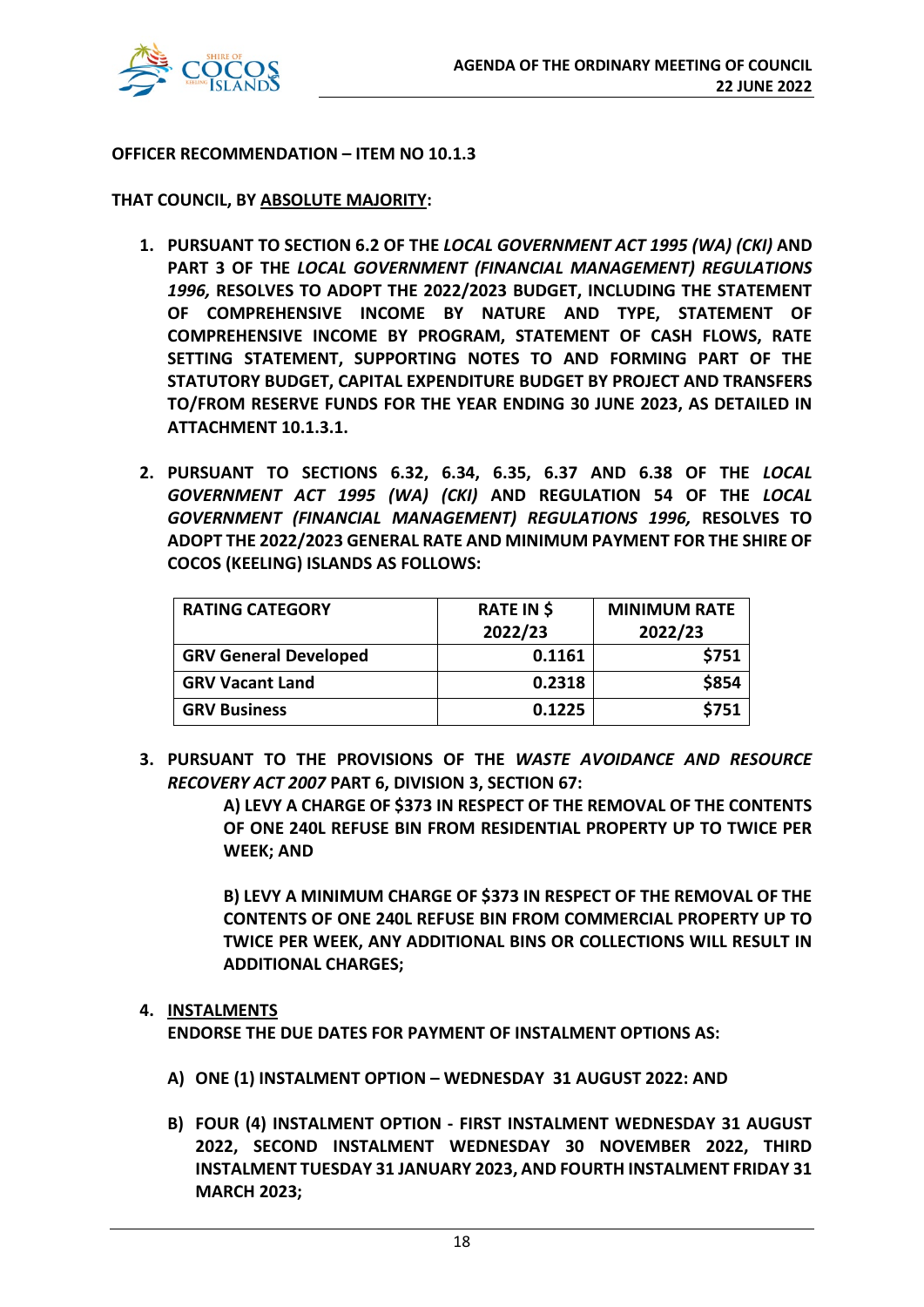

## **5. INSTALMENT ADMINISTRATION FEE**

**PURSUANT TO SECTIONS 6.45 AND 6.50 OF** *THE LOCAL GOVERNMENT ACT (WA) (CKI) 1995* **AND REGULATION 67 OF THE LOCAL GOVERNMENT (FINANCIAL MANAGEMENT) REGULATIONS 1996 RESOLVES TO ADOPT AN INSTALMENT ADMINISTRATION CHARGE WHERE THE OWNER HAS ELECTED TO PAY RATES (AND SERVICE CHARGES) BY WAY OF AN INSTALMENT OPTION OF \$5 FOR EACH INSTALMENT AFTER THE INITIAL INSTALMENT IS PAID, BEING \$15.00;**

## **6. INSTALMENT INTEREST**

**PURSUANT TO REGULATION 68 OF THE LOCAL GOVERNMENT (FINANCIAL MANAGEMENT) REGULATIONS 1996***,* **RESOLVES TO ADOPT AN INSTALMENT INTEREST RATE OF 5.5% WHERE THE OWNER HAS ELECTED TO PAY RATES AND SERVICE CHARGES THROUGH AN INSTALMENT OPTION;**

## **7. PENALTY INTEREST**

**PURSUANT TO SECTIONS 6.51(1) AND 6.51(4) OF** *THE LOCAL GOVERNMENT ACT (WA) (CKI)* **1995 AND REGULATION 70 OF THE LOCAL GOVERNMENT (FINANCIAL MANAGEMENT) REGULATIONS 1996, RESOLVES TO ADOPT AN INTEREST RATE OF 11% PER ANNUM FOR RATES AND CHARGES THAT REMAIN UNPAID AFTER BECOMING DUE AND PAYABLE;**

## **8. ELECTED MEMBERS' FEES AND ALLOWANCES**

**PURSUANT TO SECTION 5.99 OF THE** *LOCAL GOVERNMENT ACT 1995 (WA) (CKI)***, RESOLVES TO SET THE ANNUAL ATTENDANCE FEE FOR ALL COUNCILLORS TO \$5,500 AND THE SHIRE PRESIDENT'S ALLOWANCE TO \$5,500 FOR THE 2022/2023 FINANCIAL YEAR.**

## **9. FEES AND CHARGES**

**PURSUANT TO SECTION 6.16 OF THE** *LOCAL GOVERNMENT ACT 1995 (WA) (CKI)***, ADOPTS THE FEES AND CHARGES SET OUT IN ATTACHMENT 10.1.3.2 AND**

## **10. MATERIAL VARIANCE FOR 2022/2023 FINANCIAL YEAR**

**PURSUANT TO REGULATION 34(5) OF THE** *LOCAL GOVERNMENT (FINANCIAL MANAGEMENT) REGULATIONS 1996* **ADOPTS THE LEVEL TO BE USED IN THE MONTHLY STATEMENTS OF FINANCIAL ACTIVITY IN 2022/2023 FOR REPORTING MATERIAL VARIANCES TO BE THE GREATER OF:** 

> **I) 10%; OR II) \$20,000;**

**APPLICABLE TO EACH REVENUE AND EXPENDITURE ITEM WITHIN THE NATURE AND TYPE CLASSIFICATION AND CAPITAL INCOME AND EXPENDITURE.**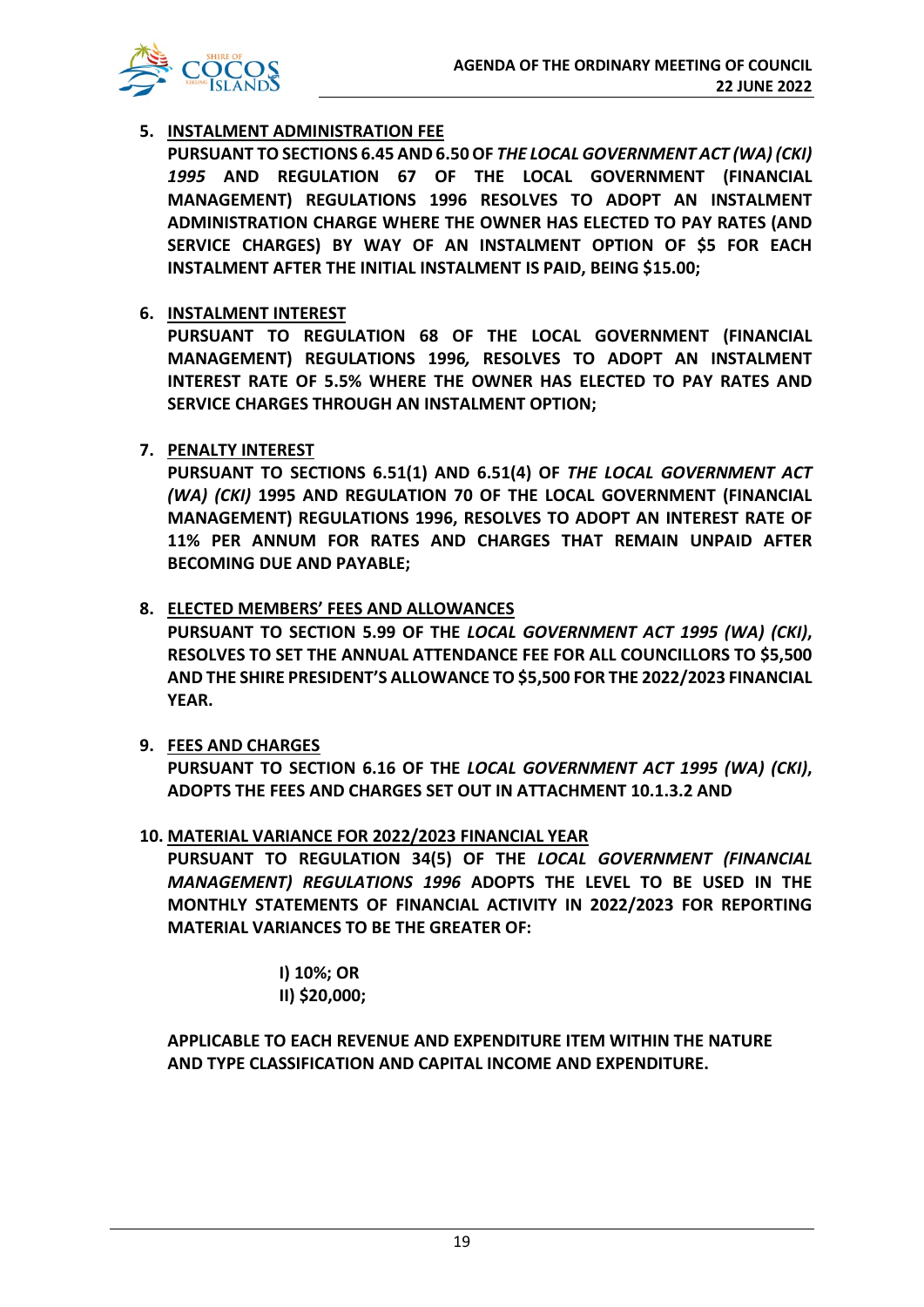

## **10.2 LEASES**

## **10.3 PLANNING/BUILDING**

## **10.3.1 PROPOSED GUEST HOUSE – LOT 142 (#42) BEACON HEIGHTS ROAD, WEST ISLAND**

## **Report Information**

| Date:                     | 26 May 2022                                                        |
|---------------------------|--------------------------------------------------------------------|
| Location:                 | Lot 142 (#42) Beacon Heights Road, West Island                     |
| Applicant:                | <b>Megan Clunies-Ross</b>                                          |
| File Ref:                 | WL142                                                              |
| <b>Reporting Officer:</b> | <b>Chief Executive Officer</b>                                     |
| Island:                   | West Island                                                        |
| Attachments:              | 10.3.1.1 - Application Development Approval - 42 Beacon Heights Rd |
|                           | West Island                                                        |

## **Authority / Discretion**

## **Definition**

|   | Advocacy       | When Council advocates on its own behalf or on behalf of its<br>community to another level of government/body/agency.                                                                                                                                                                                                                                        |
|---|----------------|--------------------------------------------------------------------------------------------------------------------------------------------------------------------------------------------------------------------------------------------------------------------------------------------------------------------------------------------------------------|
|   | Executive      | The substantial direction setting and oversight role of the<br>Council. E.g. adopting plans and reports, accepting tenders,<br>directing operations, setting and amending budgets.                                                                                                                                                                           |
|   | Legislative    | Includes adopting local laws, town planning schemes and<br>policies. Review when Council reviews decisions made by<br>officers.                                                                                                                                                                                                                              |
| 図 | Quasi-Judicial | When Council determines an application / matter that directly<br>affects a person's right and interest. The judicial character arises<br>from the obligations to abide by the principles of natural justice.<br>Examples of Quasi-Judicial authority include town planning<br>applications, building licenses, applications for other permits /<br>licenses. |
|   | Information    | Includes items provides to Council for information purposes only<br>that do not require a decision of Council (i.e. $-$ for noting).                                                                                                                                                                                                                         |

## **Report Purpose**

For Council to consider a development application for the use of the existing four-bedroom, two-bathroom dwelling on the subject property as a short stay accommodation guest house from time to time for up to eight guests.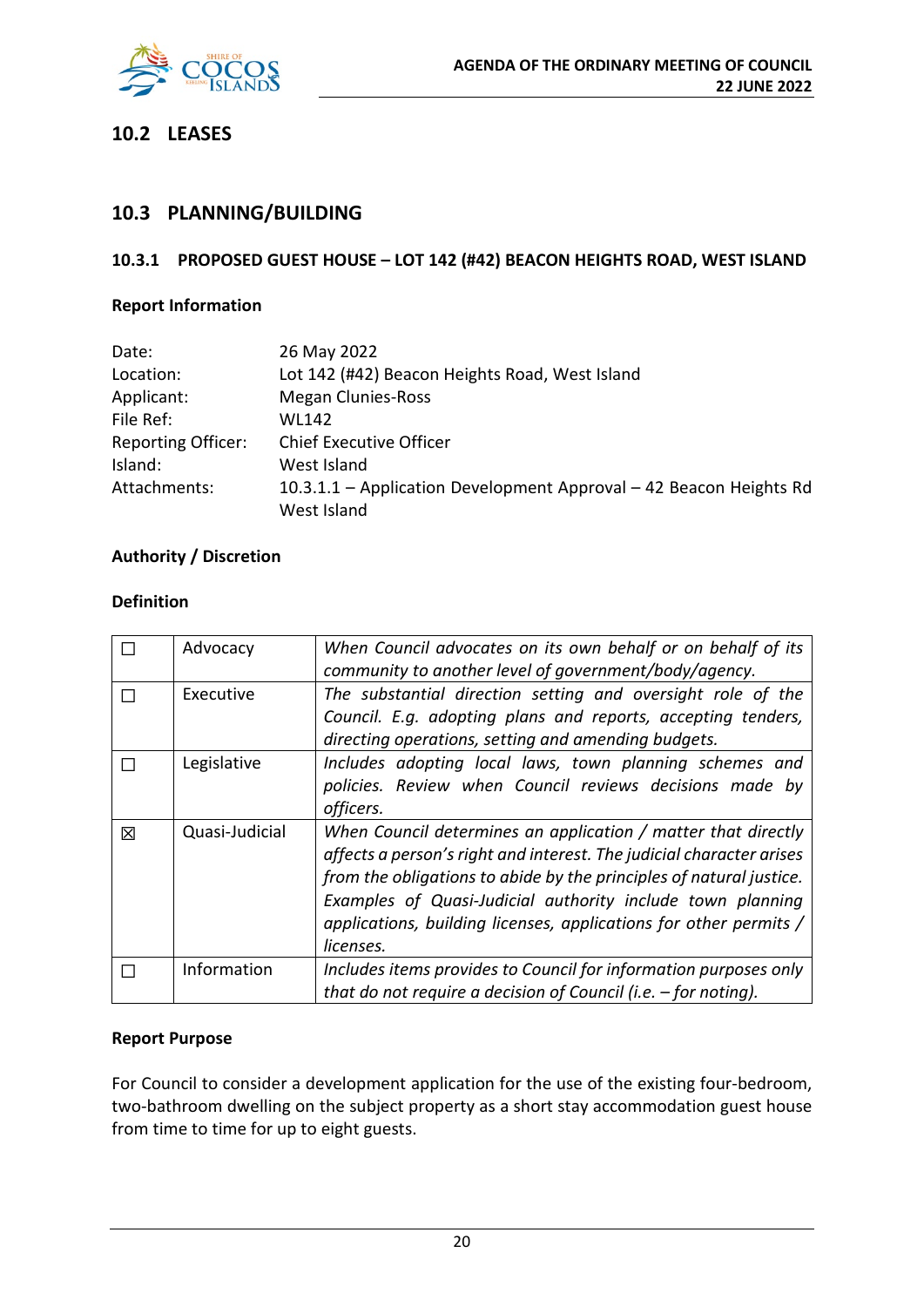

## **Relevant Documents**

Available for viewing at the meeting Property management plan Guest code of conduct Fire and emergency plan

## **Background**

The subject property of Lot 142 (#42) Beacon Heights Road, West Island is zoned Residential under the Shire's *Local Planning Scheme No.1* (the Scheme).

Currently only a single house and associated outbuildings exist on the property. The landowner intends to use the single house for short stay accommodation from time to time. The specific land use term for this development under the Scheme is 'guest house', which is defined as the following:

*'means the use of premises for a commercial accommodation establishment compatible in character and scale with residential housing'.* 

A property management plan, fire and emergency plan and a guest code of conduct have been submitted in support of the development application as attached to this item.

The application was referred to the Department of Infrastructure, Transport, Regional Development and Communications (Comm) regarding any essential service implications. This organisation raised no concerns with the application.

Currently Council does not have a delegation register in place for statutory town planning approvals, meaning each application must be presented to Council for determination.

## **Comment**

The proposed maximum guest capacity of eight person is logical and therefore supported for the four-bedroom dwelling (two guests per bedroom).

If the property is managed to the protocols stated, the tourist use is deemed compatible with the surrounding residential locality. Nonetheless it is recommended that Council grant an initial two-year approval for the guest house, which on cessation can be extended by Council if deemed appropriate and/or requested by the landowner.

It is recommended Council retains a degree of control by making the approval subject to various conditions. Should a breach of these conditions occur, Council, in accordance with the enforcement provisions of the Scheme can cancel the guest house approval.

## **Policy and Legislative Implications**

Shire of Cocos (Keeling) Islands Local Planning Scheme No.1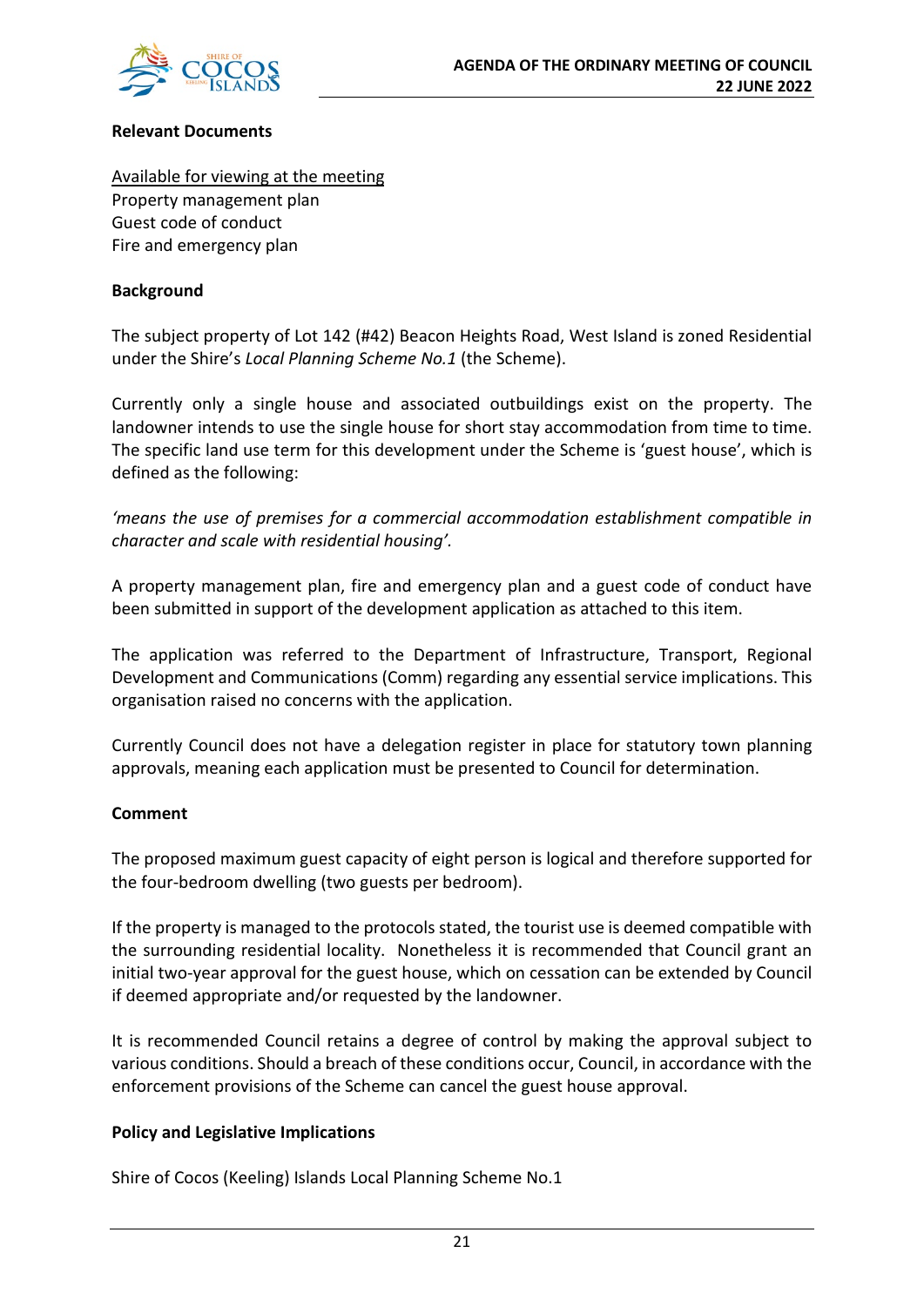

## **Financial Implications**

This item has no financial implications.

## **Strategic Implications**

Shire of Cocos (Keeling) Islands Strategic Community Plan 2016 – 2026: *Outcome 3.2 Future development is sympathetic to the Islands environment 3.2.1 Maintain and develop infrastructure in-line with community needs and the Islands environment.*

## **Risk Implications**

| <b>Risk Category</b> | <b>Description</b>                                                          | <b>Rating (consequence x</b><br>likelihood) | <b>Mitigation Action</b>                                |
|----------------------|-----------------------------------------------------------------------------|---------------------------------------------|---------------------------------------------------------|
| Health & Safety      | House fire                                                                  | Moderate (5)                                | condition<br>Approval<br>management<br>property<br>plan |
| Compliance           | <b>Building</b><br>permit<br>not<br>obtained<br>prior<br>to<br>construction | Low(1)                                      | Advice note added to<br>planning approval               |
|                      | behaviour of<br>Unruly<br>guests in a residential<br>area                   | Moderate (9)                                | condition<br>Approval<br>enforcement                    |

## **Risk Matrix**

| Consequence /<br><b>Likelihood</b> | Insignificant (1) | Minor (2)        | Medium (3)       | Major (4)        | <b>Extreme (5)</b> |
|------------------------------------|-------------------|------------------|------------------|------------------|--------------------|
| <b>Almost Certain (5)</b>          | Moderate (5)      | <b>High (10)</b> | <b>High (15)</b> | Extreme (20)     | Extreme (25)       |
| Likely (4)                         | Low(4)            | Moderate (8)     | <b>High (12)</b> | <b>High (16)</b> | Extreme (20)       |
| Possible (3)                       | Low(3)            | Moderate (6)     | Moderate (9)     | <b>High (12)</b> | <b>High (15)</b>   |
| Unlikely (2)                       | Low(2)            | Low $(4)$        | Moderate (6)     | Moderate (8)     | <b>High (10)</b>   |
| Rare (1)                           | Low(1)            | Low(2)           | Low $(3)$        | Low $(4)$        | Moderate (5)       |

## **Voting Requirements**

Simple Majority

## **Conclusion**

The officer supports the proposals subject to conditions being imposed on the applicant.

It is recommended the guest house is approved for an initial two-year period. Council has the option of granting a five-year extension at the completion of the two-year period at the request of the landowner.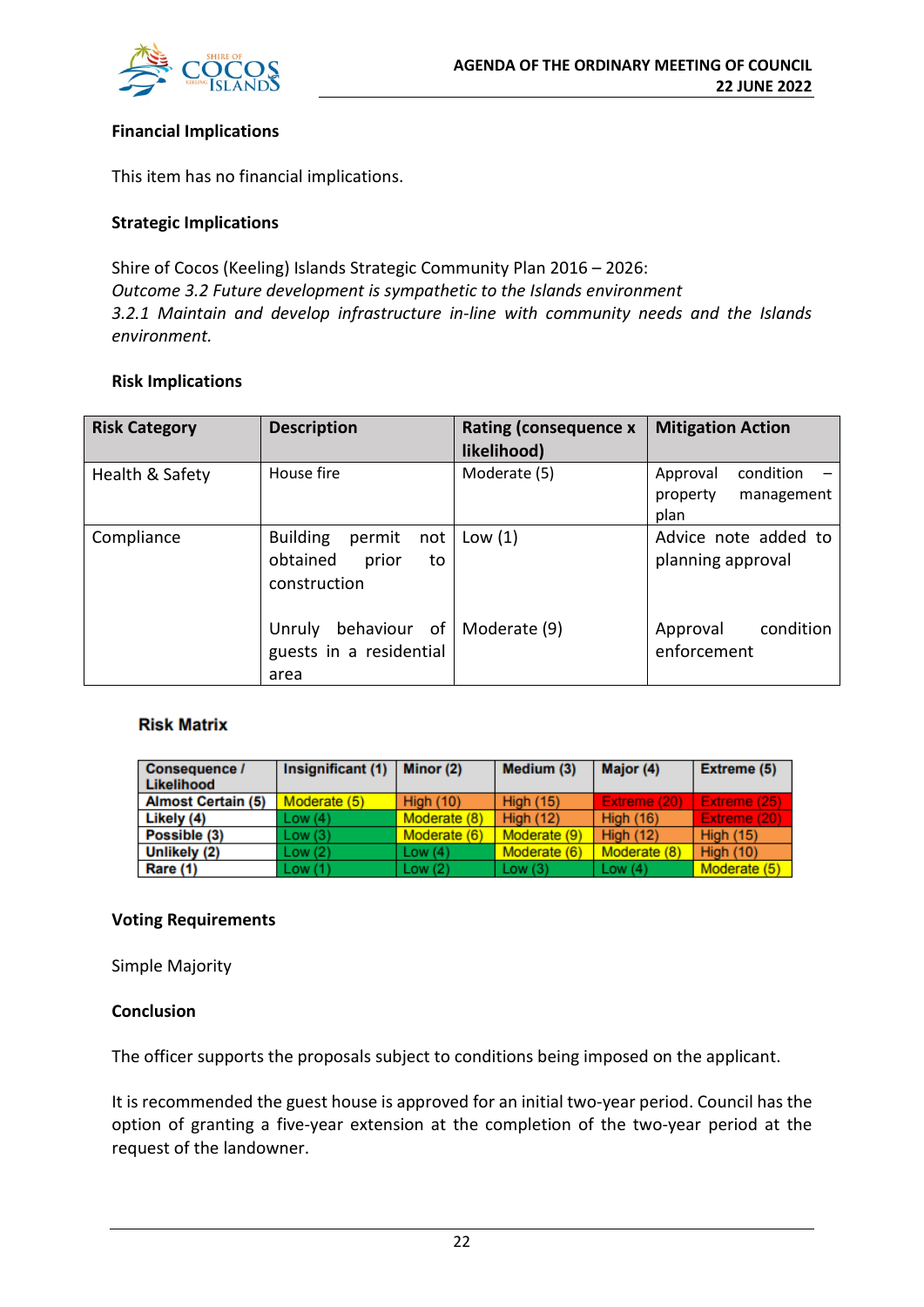

## **OFFICER RECOMMENDATION – ITEM NO 10.3.1**

**THAT COUNCIL, BY SIMPLE MAJORITY, PURSUANT TO THE** *SHIRE OF COCOS (KEELING) ISLANDS LOCAL PLANNING SCHEME NO.1***, RESOLVES TO GRANT DEVELOPMENT APPROVAL FOR THE RESIDENTIAL ADDITIONS AND GUEST HOUSE LAND USE AT LOT 142 BEACON HEIGHTS ROAD, WEST ISLAND SUBJECT TO THE FOLLOWING CONDITIONS AND ADVICE NOTES:** 

- **1. DEVELOPMENT MAY BE CARRIED OUT ONLY IN ACCORDANCE WITH THE DETAILS OF THE APPLICATION AS APPROVED HEREIN AND ANY APPROVED PLAN.**
- **2. ANY ADDITIONAL DEVELOPMENT WHICH IS NOT IN ACCORDANCE WITH THE APPLICATION THE SUBJECT OF THIS APPROVAL OR ANY CONDITION OF APPROVAL WILL REQUIRE THE FURTHER APPROVAL OF THE SHIRE OF COCOS (KEELING) ISLANDS.**
- **3. THE APPROVED USE AS GUEST HOUSE IS LIMITED FOR A PERIOD OF TWO YEARS FROM THE DATE OF THIS APPROVAL.**
- **4. THE TOTAL NUMBER OF PEOPLE TO BE ACCOMMODATED IN THE GUEST HOUSE SHALL NOT EXCEED EIGHT (8) GUESTS AT ALL TIMES.**
- **5. THE DEVELOPMENT MUST NOT CAUSE NUISANCE OR DEGRADE THE AMENITY OF THE LOCALITY IN ANY WAY, INCLUDING BY REASON OF THE EMISSION OF NOISE, LIGHT, ODOUR, FUMES, SMOKE, VAPOUR OR OTHER POLLUTANT, OR IMPACT ON PUBLIC SAFETY OR OTHERWISE; TO THE SATISFACTION OF THE SHIRE OF COCOS (KEELING) ISLANDS.**
- **6. BARBEQUES ARE TO BE LIMITED TO GAS OR ELECTRIC ONLY.**
- **7. ACCOMMODATION FOR GUESTS IS LIMITED TO SHORT STAY ONLY, BEING A MAXIMUM BOOKING TIME OF THREE MONTHS IN ANY TWELVE-MONTH PERIOD.**
- **8. THE GUEST HOUSE SHALL BE OPERATED BE IN ACCORDANCE WITH THE 'CODE OF CONDUCT', AND THE 'FIRE AND EMERGENCY PLAN' SUBMITTED WITH THE SUBJECT DEVELOPMENT APPLICATION DATED 12 MAY 2022.**
- **9. THE LISTED 'PROPERTY MANAGER' SHALL UNDERTAKE THE DUTIES LISTED ON THE 'PROPERTY MANAGEMENT PLAN' SUBMITTED WITH THE SUBJECT DEVELOPMENT APPLICATION DATED 12 MAY 2022.**

**ADVICE NOTES:** 

- **A. THIS IS A DEVELOPMENT APPROVAL OF THE SHIRE OF COCOS (KEELING) ISLANDS UNDER ITS** *LOCAL PLANNING SCHEME NO.1***. IT IS NOT AN APPROVAL TO COMMENCE OR CARRY OUT DEVELOPMENT UNDER ANY OTHER LAW. IT IS THE RESPONSIBILITY OF THE APPLICANT/LANDOWNER TO OBTAIN ANY OTHER NECESSARY APPROVALS, CONSENTS, PERMITS AND LICENSES REQUIRED UNDER ANY OTHER LAW, AND TO COMMENCE AND CARRY OUT DEVELOPMENT IN ACCORDANCE WITH ALL RELEVANT LAWS.**
- **B. THE APPLICANT IS TO IMPLEMENT AND MAINTAIN REPORTING MECHANISMS FOR COMPLAINTS CONCERNING THE OPERATION OF THE GUEST HOUSE. IN THE EVENT OF A SUBSTANTIATED COMPLAINT BEING RECEIVED THE APPLICANT IS REQUIRED TO DEMONSTRATE MITIGATION RESPONSE(S) TO THE APPROVAL OF THE SHIRE OF COCOS (KEELING) ISLANDS.**
- **C. SHOULD THE APPLICANT BE AGGRIEVED BY THE DECISION (IN PART OR WHOLE) THERE IS A RIGHT PURSUANT TO THE** *PLANNING AND DEVELOPMENT ACT 2005* **TO HAVE THE DECISION REVIEWED BY THE STATE ADMINISTRATIVE TRIBUNAL. SUCH AN APPLICATION MUST BE LODGED WITHIN TWENTY-EIGHT (28) DAYS FROM THE DATE OF THE DECISION.**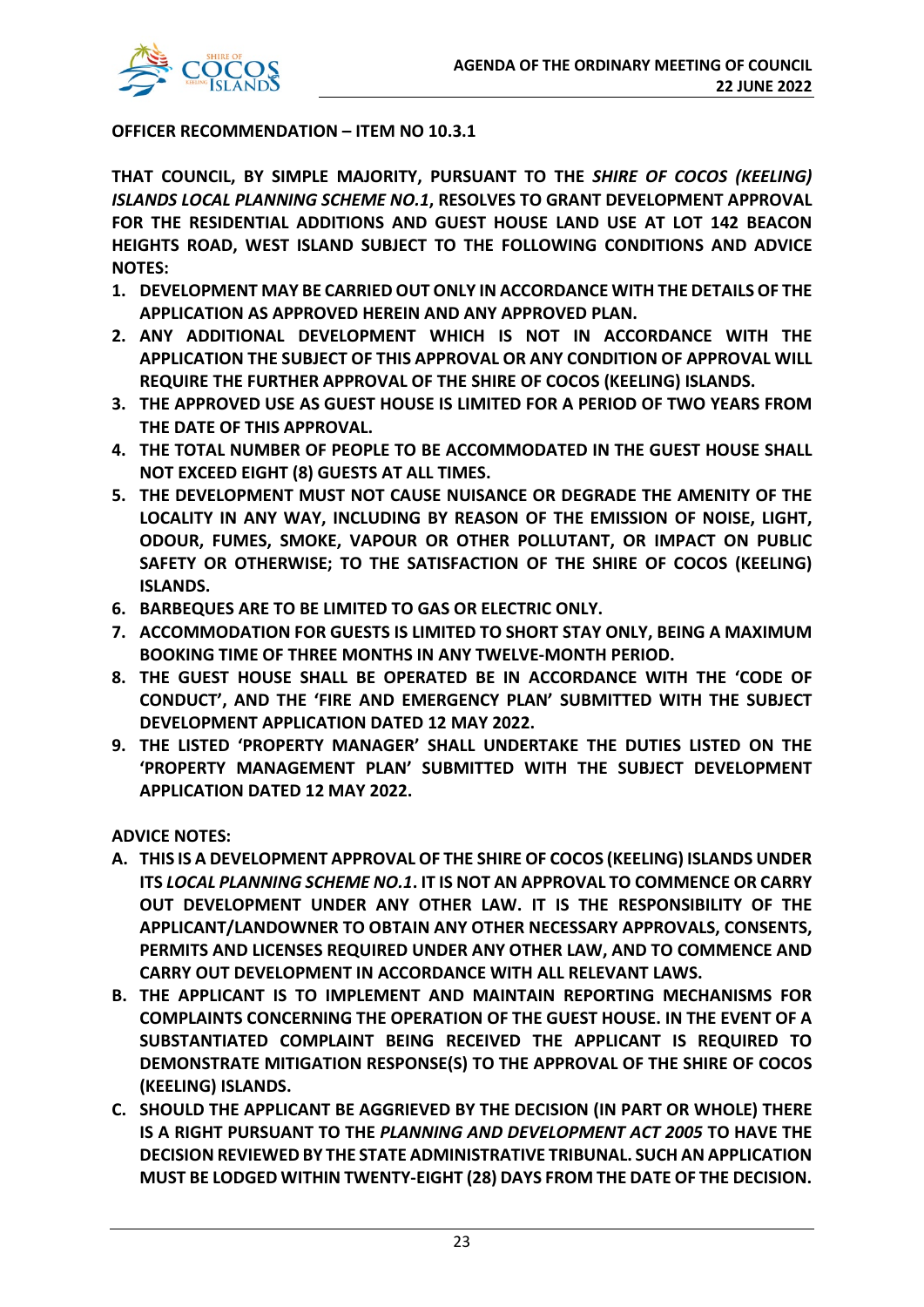

- **D. THIS APPROVAL IS ISSUED TO THE CURRENT APPLICANT AND IS NOT TRANSFERABLE TO ANOTHER PERSON OR ANOTHER PARCEL OF LAND.**
- **E. DEVELOPMENT APPROVAL AS GUEST HOUSE DOES NOT AFFECT THE EXISTING AND FUTURE USE OF THE PREMISES AS A SINGLE HOUSE.**
- **F. THE FOLLOWING WORKS WILL NEED TO BE COMPLETED TO THE DWELLING, IF NOT ALREADY COMPLETED:**

**1) SMOKE DETECTORS AND EVACUATION LIGHTING WILL NEED TO BE INSTALLED AND CONFIGURED IN THE DWELLING TO ACHIEVE COMPLIANCE WITH PART 3.7.2.5 OF THE**  *NATIONAL CONSTRUCTION CODE OF AUSTRALIA* **FOR A CHANGE OF BUILDING CLASSIFICATION FROM A CLASS 1A 'SINGLE DWELLING' TO A CLASS 1B 'BOARDING HOUSE, GUEST HOUSE OR HOSTEL USE' RESIDENCE.**

**2) A MINIMUM OF TWO RCDS WILL NEED TO BE FITTED TO PROTECT ALL POWER POINT AND LIGHTING CIRCUITS AS PRESCRIBED UNDER REGULATION 12 OF THE** *ELECTRICITY REGULATIONS 1947***.**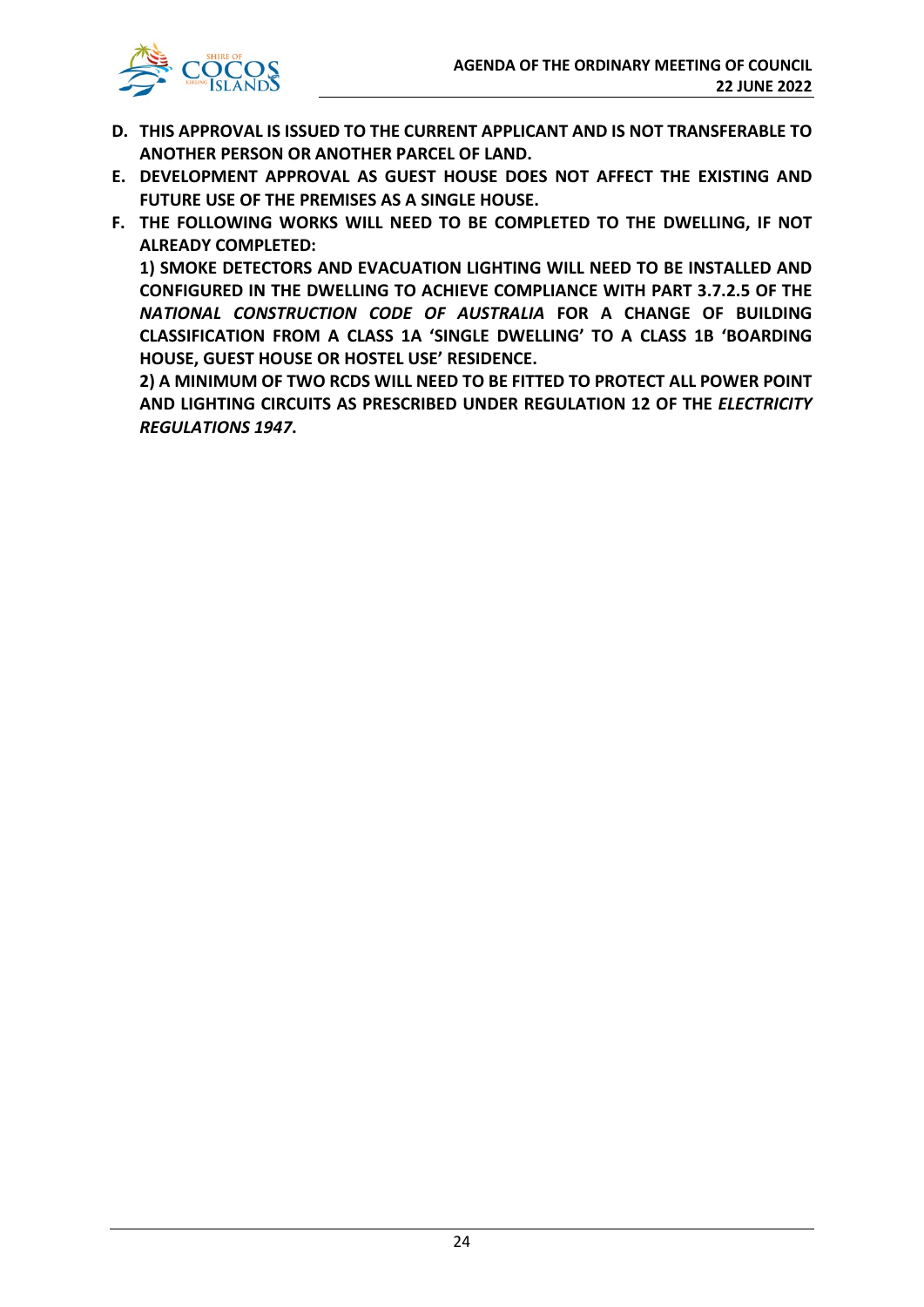

## **10.4 ADMINISTRATION**

## **11. MINUTES TO BE RECEIVED**

## **11.1 MINUTES FROM AUDIT AND GOVERNANCE COMMITTEE MEETING TO BE RECEIVED**

## **Report Information**

| Date:                       | 9 June 2022                                             |
|-----------------------------|---------------------------------------------------------|
| Applicant:                  | Shire of Cocos (Keeling) Islands                        |
| File Ref:                   |                                                         |
| Location:                   | N/A                                                     |
| Disclosure of Interest: Nil |                                                         |
| <b>Reporting Officer:</b>   | Governance and Risk Coordinator                         |
| Island:                     | Shire Wide                                              |
| Attachments:                | 11.1.1 - Audit and Governance Committee Meeting Minutes |
|                             | 27 April 2022                                           |
|                             | 11.1.2 - Audit and Governance Committee Meeting Minutes |
|                             | 18 May 2022 (Unconfirmed)                               |

## **Authority / Discretion**

## **Definition**

|   | Advocacy       | When Council advocates on its own behalf or on behalf of its<br>community to another level of government/body/agency.                                                                                                                                                                                                                                                    |
|---|----------------|--------------------------------------------------------------------------------------------------------------------------------------------------------------------------------------------------------------------------------------------------------------------------------------------------------------------------------------------------------------------------|
|   | Executive      | The substantial direction setting and oversight role of the Council.<br>E.g. adopting plans and reports, accepting tenders, directing<br>operations, setting and amending budgets.                                                                                                                                                                                       |
| X | Legislative    | Includes adopting local laws, town planning schemes and policies.<br>Review when Council reviews decisions made by officers.                                                                                                                                                                                                                                             |
|   | Quasi-Judicial | When Council determines an application / matter that directly<br>$ $ affects a person's right and interest. The judicial character arises<br>from the obligations to abide by the principles of natural justice.<br>Examples of Quasi-Judicial authority include town planning<br>applications, building licenses, applications for other permits $\Lambda$<br>licenses. |
|   | Information    | Includes items provides to Council for information purposes only<br>that do not require a decision of Council (i.e. $-$ for noting).                                                                                                                                                                                                                                     |

## **Summary**

The report formally presents the confirmed and unconfirmed minutes of Audit and Governance Committee of Council from the previous meeting.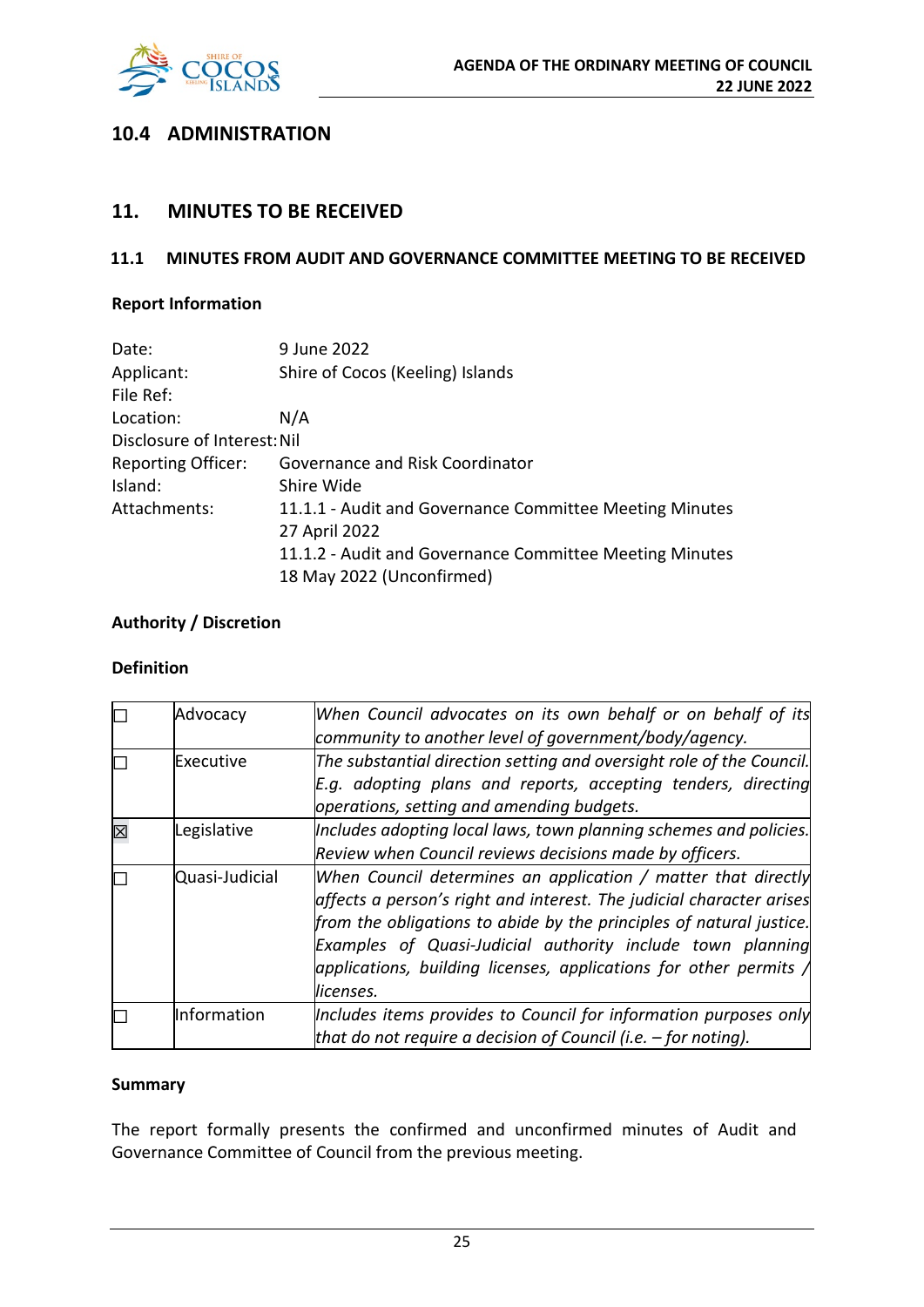

## **Background**

The Shire has established the Audit and Governance Committee as a Committee of Council. The Audit and Governance Committee does not have any delegated authority; therefore, any recommendations requiring a Council decision that result from this Committee meeting must be brought before Council. This will be done via agenda items to Council.

## **Comment**

The attached minutes are the confirmed and unconfirmed minutes of the meeting of Audit and Governance Committee of Council held on the 27 April 2022 and 18 May 2022.

## **Consultation**

N/A

## **Financial Implications**

The Officer's recommendation for Council to receive the minutes of Committee meetings carries no financial commitment for Council. Should any recommendation require a financial commitment or have any implication outside the CEO's delegated authority, the matter will be referred to Council as a specific agenda item.

## **Risk Implications**

Nil

## **Policy Implications**

Nil

## **Statutory Implications**

Administration regulation 11 sets out the content that the minutes of council or committee meetings must contain, including:

- the names of members present at the meeting;
- details of each motion moved, the mover and the outcome of the motion;
- details of each decision made at the meeting; and
	- written reasons for each decision made at a meeting that is significantly different from the committee's or council employee's recommendation.

*Section 5.22(2) and (3) of the Act* requires that the minutes of a council or committee meeting are to go to the next meeting of the council or committee for confirmation and signing by the person presiding to certify the confirmation.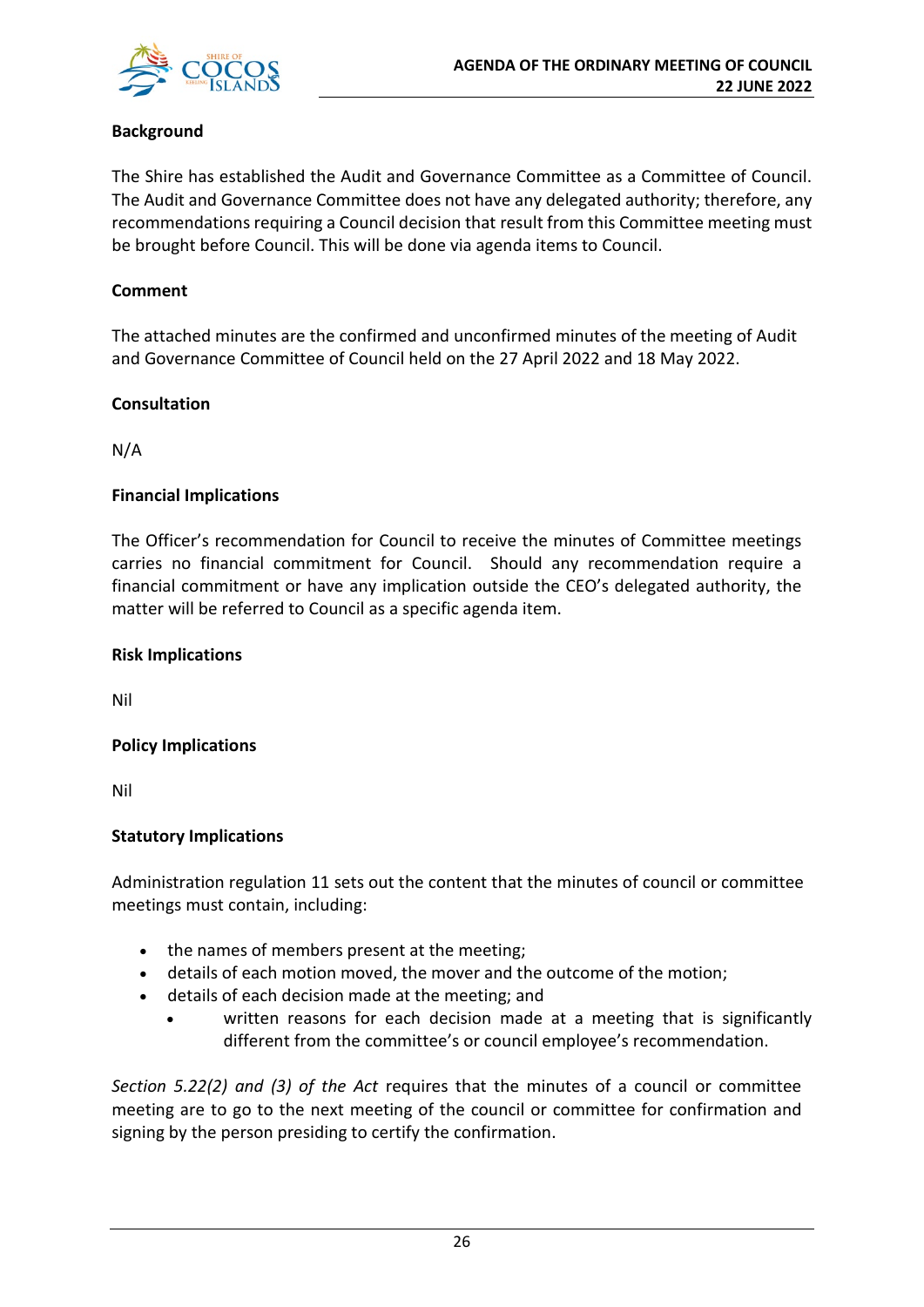

## **Strategic Implications**

Shire of Cocos (Keeling) Islands Strategic Community Plan 2013 *– Outcome 4.1.2 Continue to improve organisational planning.*

## **Voting Requirements**

Simple majority

## **Conclusion**

That the minutes of the Audit and Governance Committee meeting held on the 27 April 2022 and 18 May 2022 be received.

## **OFFICER RECOMMENDATION – ITEM NO 11.1**

**THAT COUNCIL, BY SIMPLE MAJORITY PURSUANT TO** *SECTION 3.18 OF THE LOCAL GOVERNMENT ACT 1995* **RESOLVES TO RECEIVE THE MINUTES OF THE AUDIT AND GOVERNANCE COMMITTEE MEETING HELD ON 27 APRIL 2022 AND 18 MAY 2022.**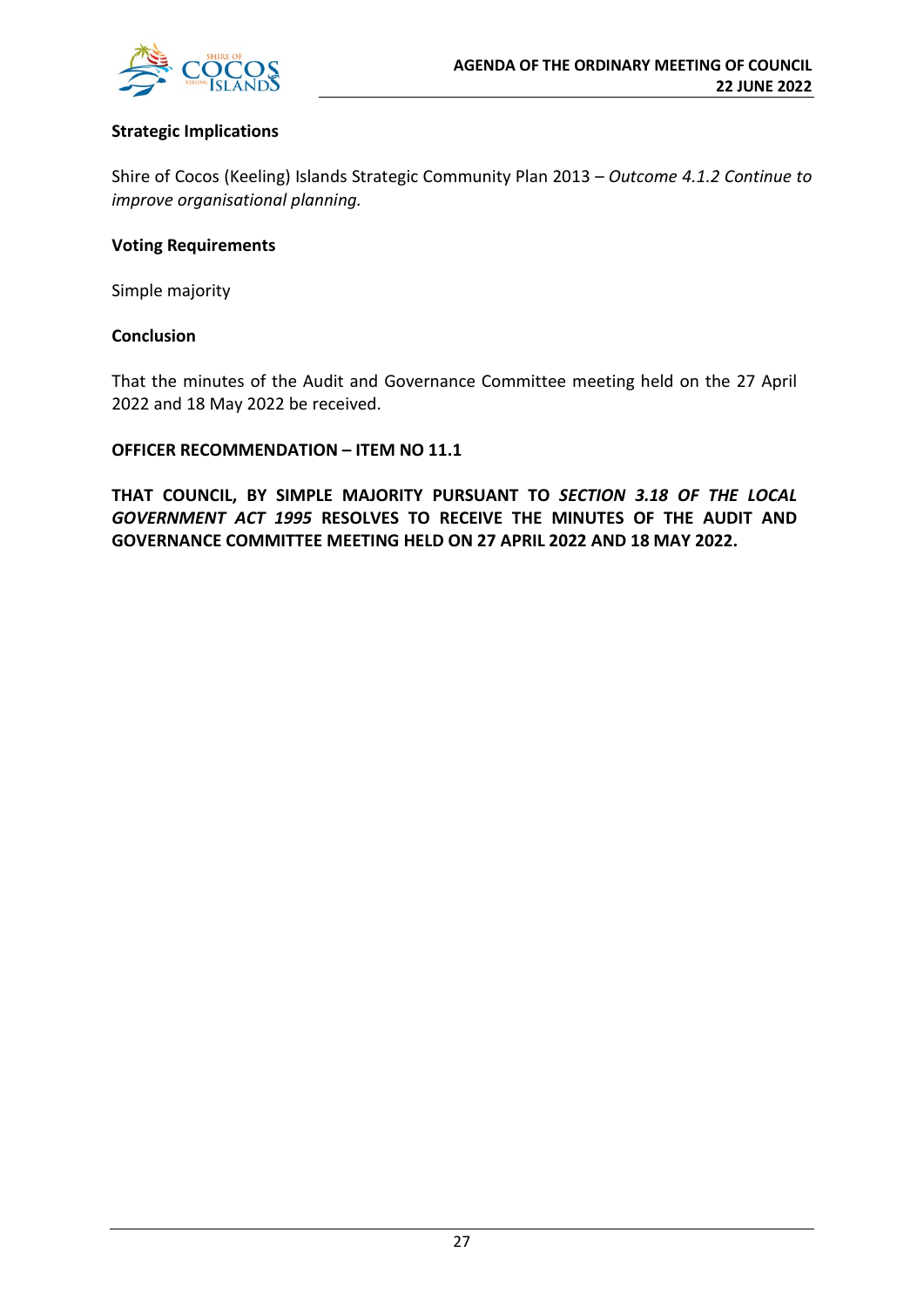

## **11.2 MINUTES FROM CEO RECRUITMENT AND SELECTION COMMITTEE MEETING TO BE RECEIVED**

## **Report Information**

| Date:                       | 9 June 2022                                              |
|-----------------------------|----------------------------------------------------------|
| Applicant:                  | Shire of Cocos (Keeling) Islands                         |
| File Ref:                   |                                                          |
| Location:                   | N/A                                                      |
| Disclosure of Interest: Nil |                                                          |
| <b>Reporting Officer:</b>   | Governance and Risk Coordinator                          |
| Island:                     | Shire Wide                                               |
| Attachments:                | 11.2.1 – CEO Recruitment and Selection Committee Meeting |
|                             | Minutes 11 April 2022 (Confirmed)                        |

## **Authority / Discretion**

## **Definition**

| Advocacy       | When Council advocates on its own behalf or on behalf of its              |
|----------------|---------------------------------------------------------------------------|
|                | community to another level of government/body/agency.                     |
| Executive      | The substantial direction setting and oversight role of the Council.      |
|                | E.g. adopting plans and reports, accepting tenders, directing             |
|                | operations, setting and amending budgets.                                 |
| Legislative    | Includes adopting local laws, town planning schemes and policies.         |
|                | Review when Council reviews decisions made by officers.                   |
| Quasi-Judicial | When Council determines an application / matter that directly             |
|                | affects a person's right and interest. The judicial character arises      |
|                | from the obligations to abide by the principles of natural justice.       |
|                | Examples of Quasi-Judicial authority include town planning                |
|                | applications, building licenses, applications for other permits $\Lambda$ |
|                | licenses.                                                                 |
| Information    | Includes items provides to Council for information purposes only          |
|                | that do not require a decision of Council (i.e. $-$ for noting).          |

#### **Summary**

The report formally presents the confirmed minutes of CEO Recruitment and Selection Committee of Council from the previous meeting.

## **Background**

The Shire has established the CEO Recruitment and Selection Committee as a Committee of Council. The CEO Recruitment and Selection Committee does not have any delegated authority; therefore, any recommendations requiring a Council decision that result from this Committee meeting must be brought before Council. This will be done via agenda items to Council.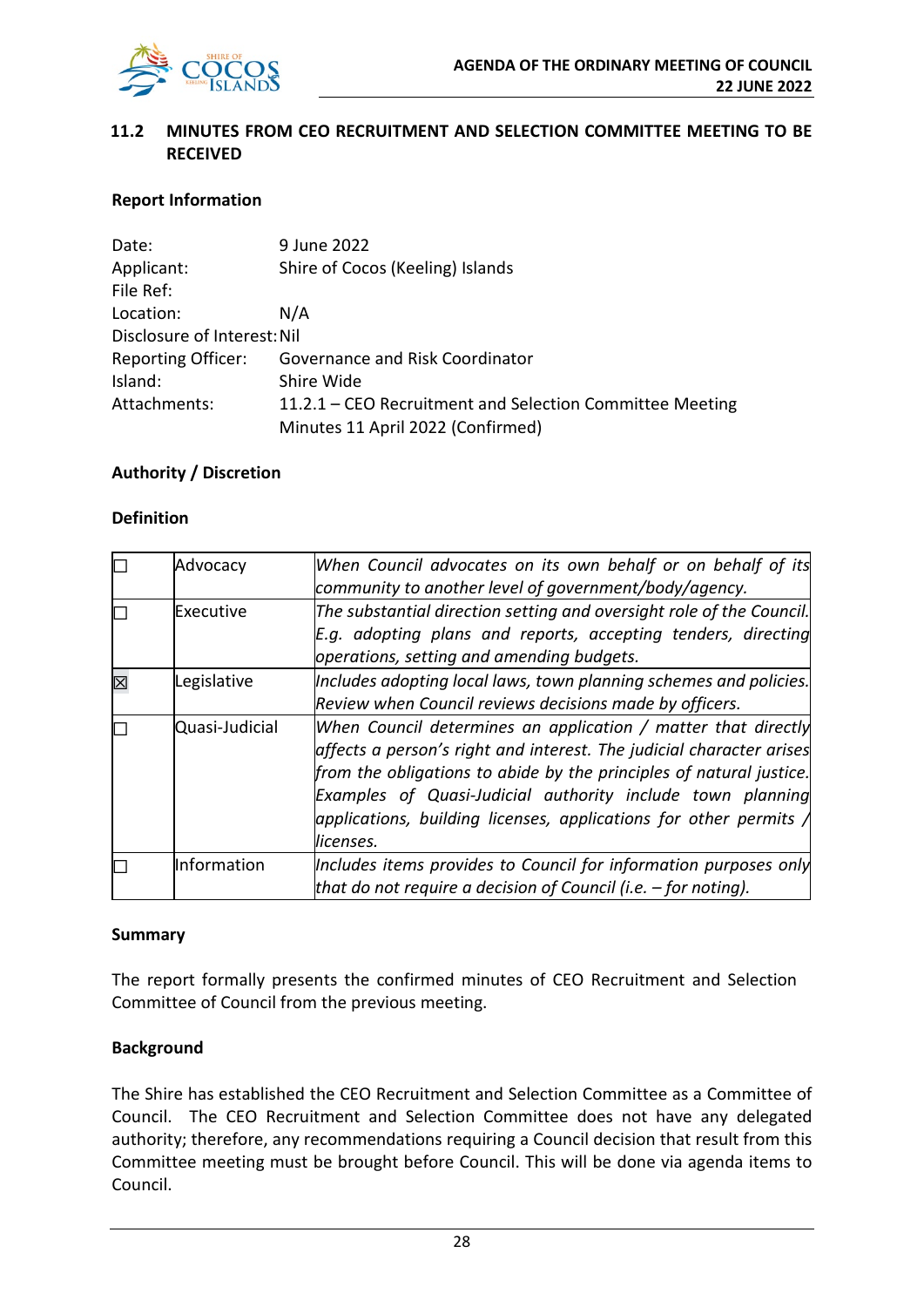

## **Comment**

The attached minutes is the confirmed minutes of the meeting of CEO Recruitment and Selection Committee of Council held on the 11 April 2022.

## **Consultation**

N/A

## **Financial Implications**

The Officer's recommendation for Council to receive the minutes of Committee meetings carries no financial commitment for Council. Should any recommendation require a financial commitment or have any implication outside the CEO's delegated authority, the matter will be referred to Council as a specific agenda item.

#### **Risk Implications**

Nil

## **Policy Implications**

Nil

#### **Statutory Implications**

Administration regulation 11 sets out the content that the minutes of council or committee meetings must contain, including:

- the names of members present at the meeting;
- details of each motion moved, the mover and the outcome of the motion;
- details of each decision made at the meeting; and
	- written reasons for each decision made at a meeting that is significantly different from the committee's or council employee's recommendation.

*Section 5.22(2) and (3) of the Act* requires that the minutes of a council or committee meeting are to go to the next meeting of the council or committee for confirmation and signing by the person presiding to certify the confirmation.

## **Strategic Implications**

Shire of Cocos (Keeling) Islands Strategic Community Plan 2013 *– Outcome 4.1.2 Continue to improve organisational planning.*

## **Voting Requirements**

Simple majority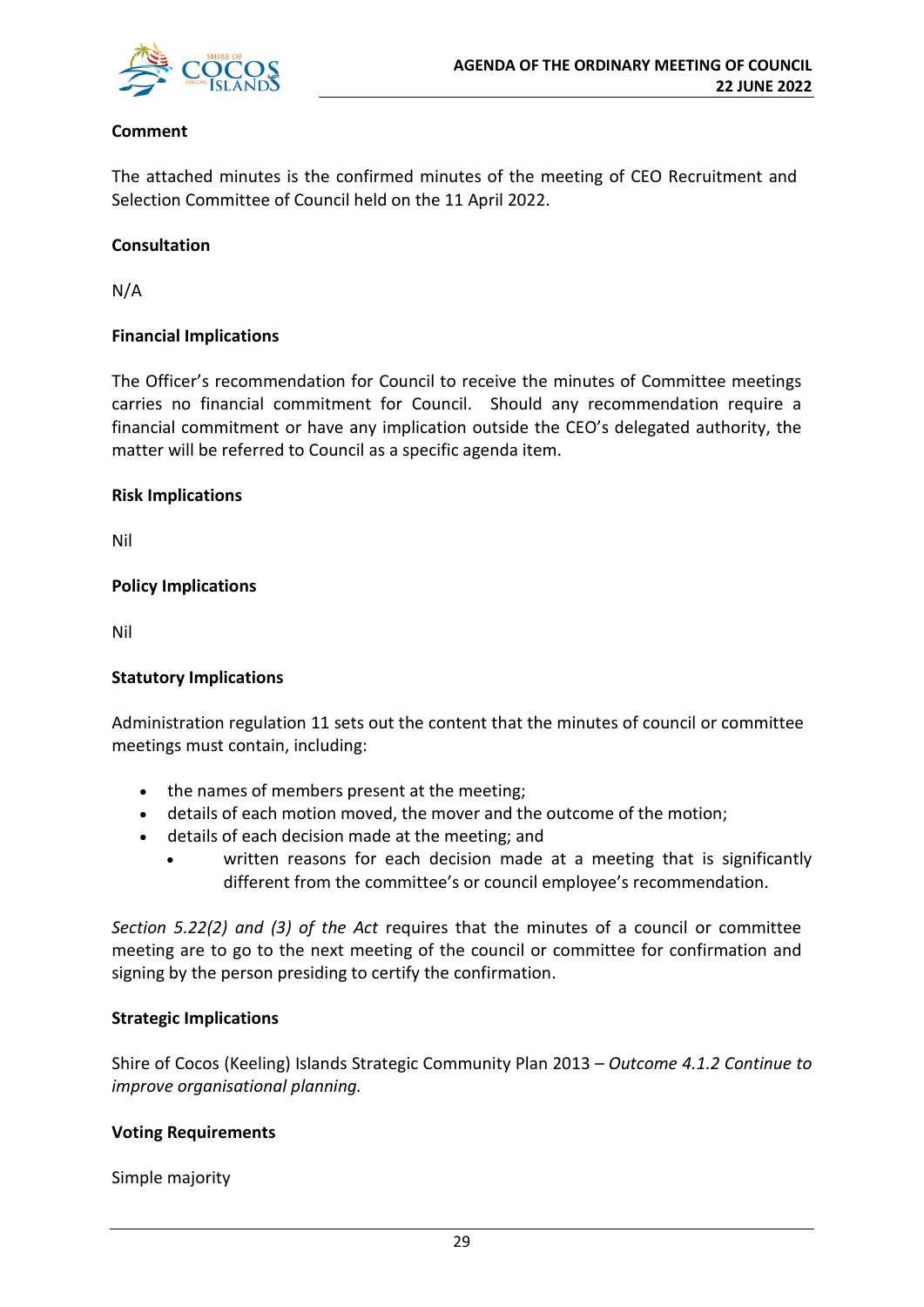

## **Conclusion**

That the minutes of the CEO Recruitment and Selection Committee meeting held on the 11 April 2022 be received.

**OFFICER RECOMMENDATION – ITEM NO 11.2**

**THAT COUNCIL, BY SIMPLE MAJORITY PURSUANT TO** *SECTION 3.18 OF THE LOCAL GOVERNMENT ACT 1995* **RESOLVES TO RECEIVE THE MINUTES OF THE CEO RECRUITMENT AND SELECTION COMMITTEE MEETING HELD ON 11 APRIL 2022.**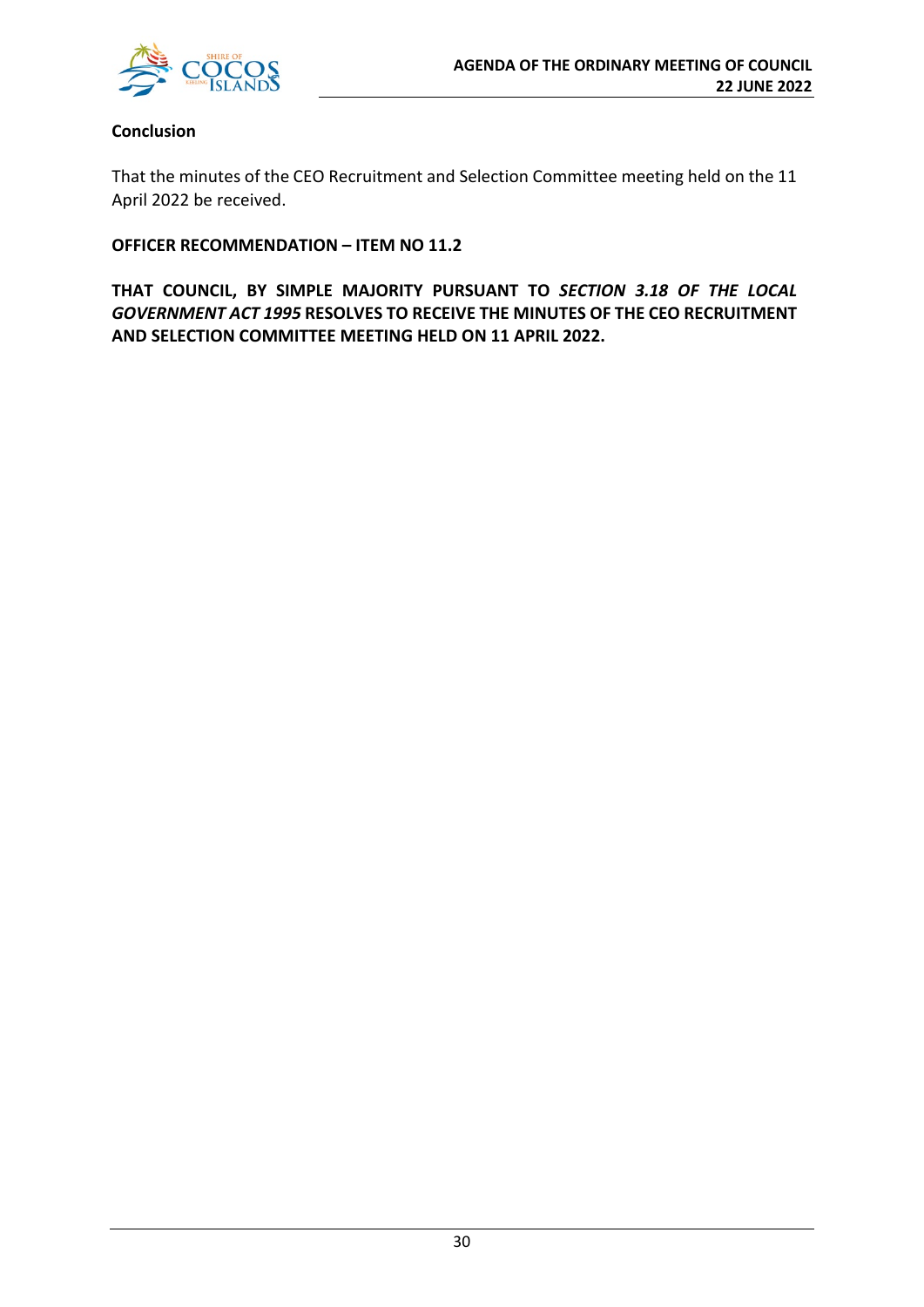

- **12. ELECTED MEMBERS MOTION OF WHICH PREVIOUS NOTICE HAS BEEN GIVEN**
- **13. MOTIONS WITHOUT NOTICE WITH LEAVE OF COUNCIL**
- **14. MATTERS BEHIND CLOSED DOORS**
- **15. MATTERS RELATING TO THE LAND TRUSTS**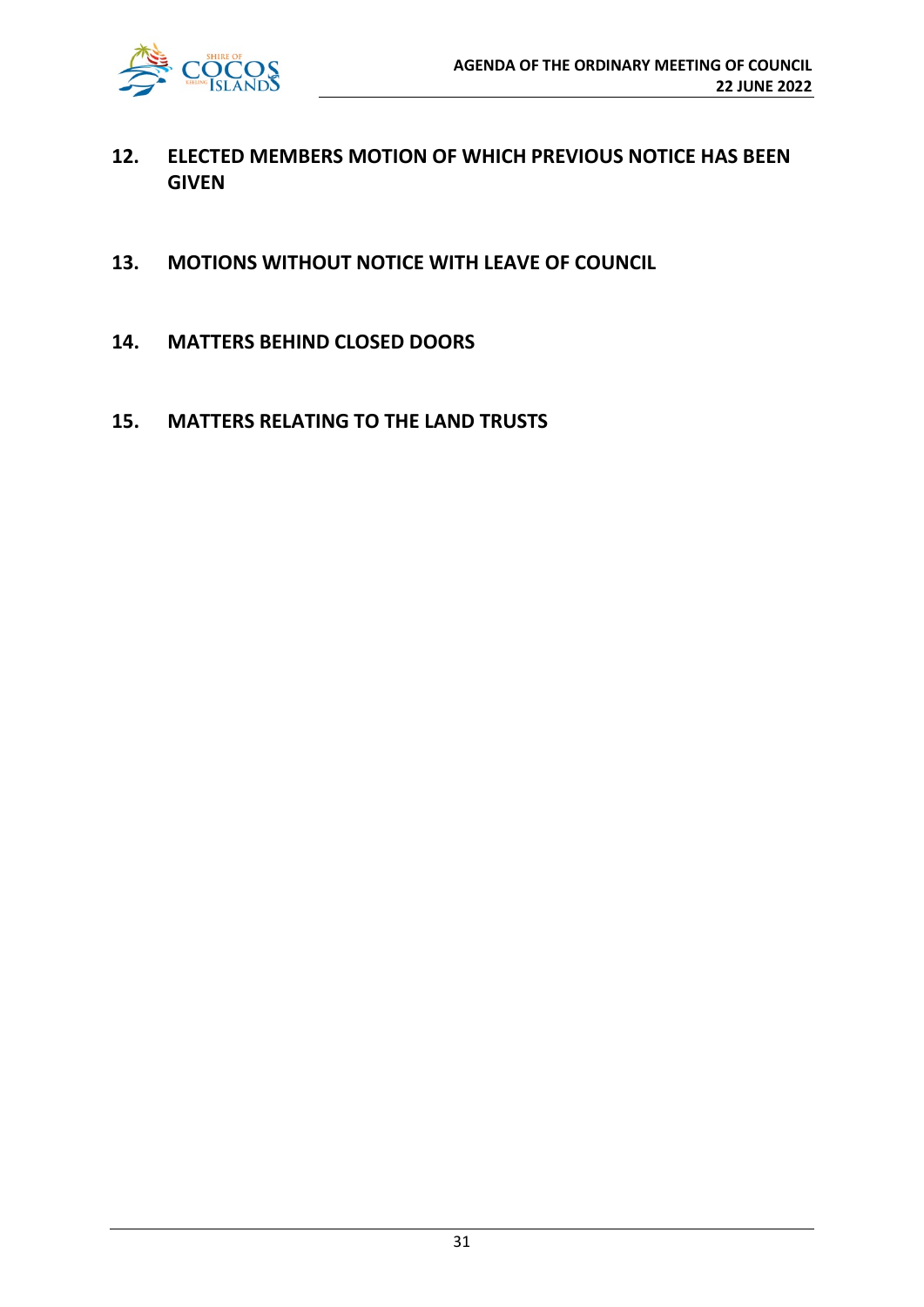



## MATTERS RELATING TO THE LAND TRUST 1979 AND LAND TRUST 1984

The Australian Government transferred ownership of portions of land on the Cocos (Keeling) Islands, under two separate deeds, to the Territory's local government being the Cocos (Keeling) Islands Council. On 1 July 1992, the Territories Law Reform Act came into effect by which the Commonwealth Government applied Western Australian laws to the Cocos (Keeling) Islands. The *Local Government (Transition) Ordinance 1992* established the Shire of the Cocos (Keeling) Islands by absorbing the Cocos (Keeling) Islands Council. By this arrangement, the body corporate called the Shire of Cocos (Keeling) Islands became the Trustee for both Land Trusts. Decisions relating to the Trust are made by Council as the decision-making arm of the body corporate.

**The 1979 Deed:** The 1979 Trust Deed applies to all of the land above the high-water mark on Home Island, except Lot 13, Lot 14 and Pulu Gangsa (Cemetery Island). The Deed states that the land is to be held 'upon trust for the benefit, advancement and wellbeing of the community formed by the Kampong residents.' No other terms were expressed in the Deed. 'Kampong residents' were described in the 1979 Trust Deed as 'the residents from time to time of the Kampong area'.

**The 1984 Deed:** The 1984 Trust Deed applies to all parcels of land situated and being above high-water mark within the Cocos (Keeling) Islands, including North Keeling Island, but not including parcels of land as described in the First Schedule of the 1984 Trust Deed. This transferred land was to be held by the Council (and later, by its successor, the Shire) 'upon trust for the benefit, advancement and wellbeing of the Cocos (Keeling) Islander's resident in the Territory on land owned by the Council."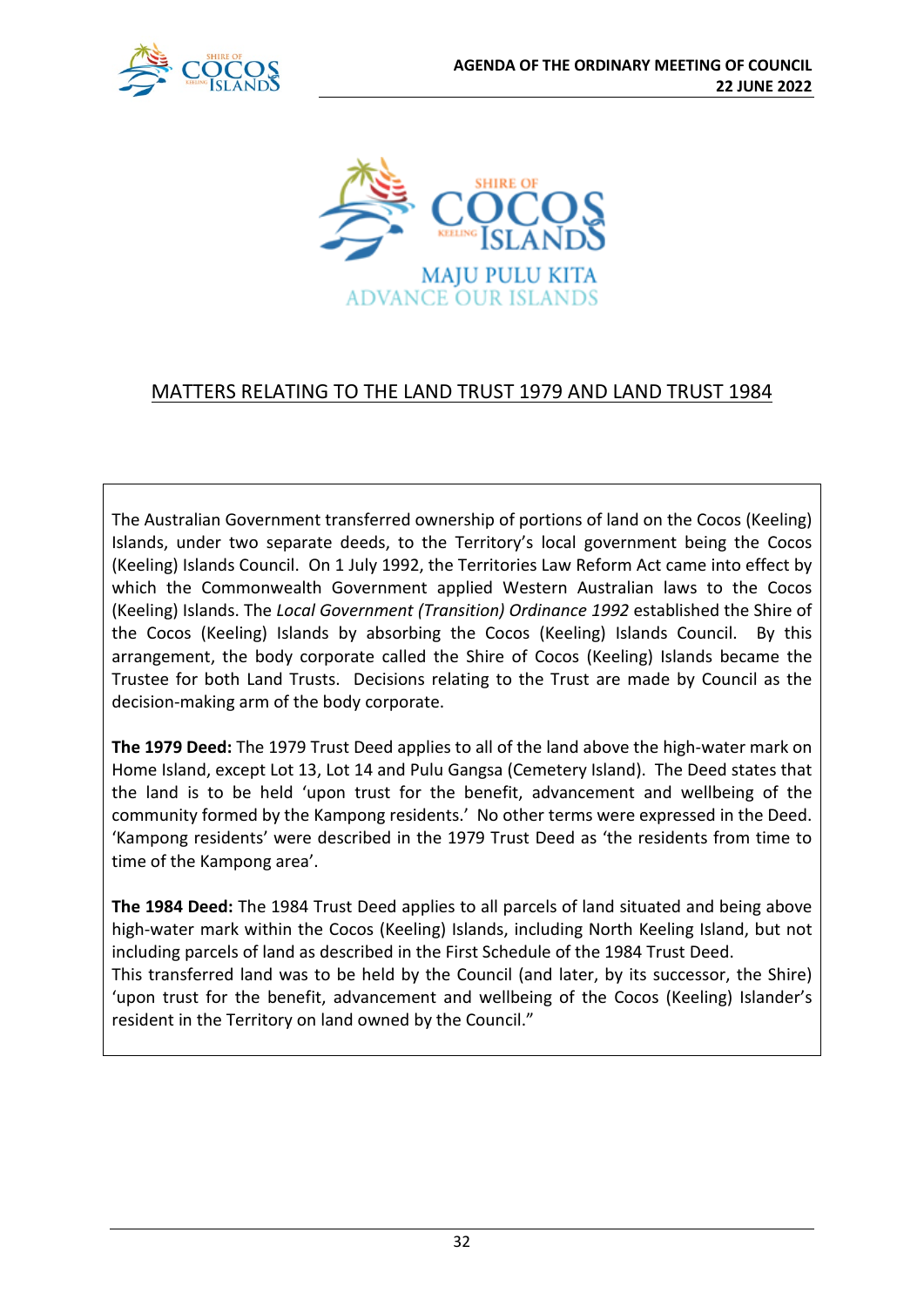

## **15.1 TRUSTS ADMINISTRATION**

## **15.2 TRUSTS LEASES**

## **15.2.1 REQUEST TO AMEND LEASE FOR PORTION OF LOT 103 HOME ISLAND – ISLAND POWER CO PTY LTD**

## **Report Information**

| 7 June 2022                        |
|------------------------------------|
| Island Power Co Pty Ltd            |
|                                    |
| Portion of Lot 103 Home Island     |
| Disclosure of Interest: Nil        |
| Reporting Officer: Leasing Officer |
| Home Island                        |
| Nil                                |
|                                    |

## **Authority / Discretion**

## **Definition**

|   | Advocacy       | When Council advocates on its own behalf or on behalf of its<br>community to another level of government/body/agency.                                                                                                                                                                                                                                        |
|---|----------------|--------------------------------------------------------------------------------------------------------------------------------------------------------------------------------------------------------------------------------------------------------------------------------------------------------------------------------------------------------------|
| 区 | Executive      | The substantial direction setting and oversight role of the<br>Council. E.g. adopting plans and reports, accepting tenders,<br>directing operations, setting and amending budgets.                                                                                                                                                                           |
|   | Legislative    | Includes adopting local laws, town planning schemes and<br>policies. Review when Council reviews decisions made by<br>officers.                                                                                                                                                                                                                              |
|   | Quasi-Judicial | When Council determines an application / matter that directly<br>affects a person's right and interest. The judicial character arises<br>from the obligations to abide by the principles of natural justice.<br>Examples of Quasi-Judicial authority include town planning<br>applications, building licenses, applications for other permits /<br>licenses. |
|   | Information    | Includes items provides to Council for information purposes only<br>that do not require a decision of Council (i.e. $-$ for noting).                                                                                                                                                                                                                         |

#### **Report Purpose**

This report formally brings a request from Island Power Co Pty Ltd for the lease of Part of Lot 103 to amend a condition in Phase One milestone for the purpose of development of a renewable energy facility. This process outlined below will meet all statutory requirements for disposal of property as per the *Local Government Act 1995 (WA) (CKI).* It should be noted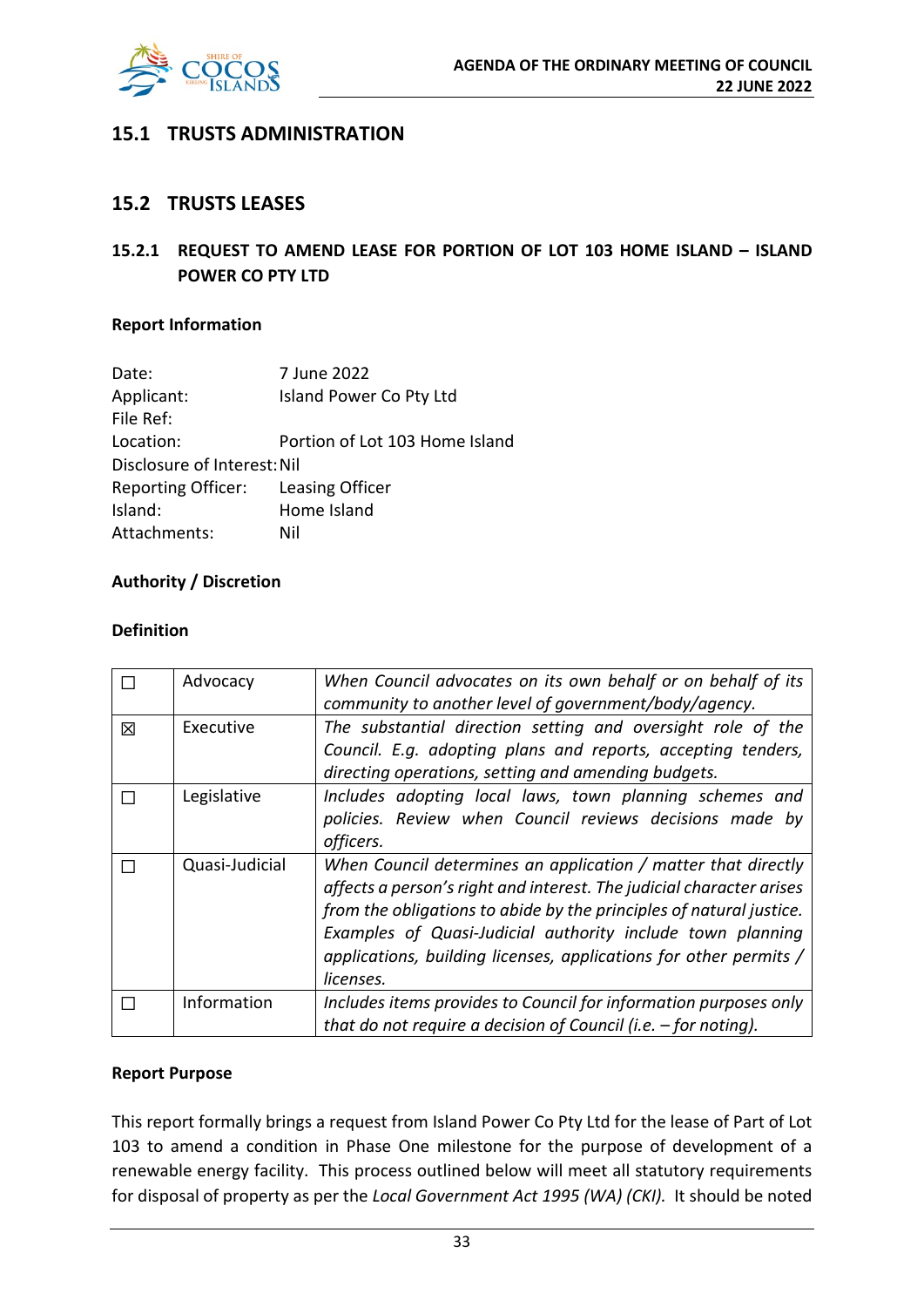

that Council, in this instance, is acting in its capacity as the Trustee of the Land Trusts as the Land (Lot 103) is held in Trust; however the process as outlined in this report applies all requirements of the *Local Government Act 1995 (WA) (CKI)* to provide transparency and as a best practice process. Council, in making any decision in relation to the Trusts, must give due consideration of the purpose of the Trusts that is "*the benefit, advancement and wellbeing of the community formed by Kampong residents; and the wellbeing of Cocos Islanders"* and ensure their decision-making is guided by this objective. Council, acting in its capacity as Trustee, has the authority to dispose of Land held in Trust to the Lessee.

## **Relevant Documents**

Nil

## **Background**

At the Ordinary Meeting of Council on 23 January 2019, Council resolved to:

- 1. GIVE LOCAL PUBLIC NOTICE OF THE INTENT TO DISPOSE (BY LEASE) OF A PORTION OF LOT 103 IN TWO PARTS (PART ONE: 7,500SQM AND PART TWO: 12,500SQM GIVING A TOTAL LEASE AREA OF 2.00 HECTARES) TO ISLAND POWER CO PTY LTD FOR THE PURPOSE OF DEVELOPING A RENEWABLE ENERGY FACILITY AS PER THE FOLLOWING LEASE CONDITIONS:
	- LEASE VALUE OF \$4,200 (\$0.21PSQM) PER ANNUM AS DETERMINED BY THE INDEPENDENT PROFESSIONAL VALUATION BY OPTEON AND SUBJECT TO ANNUAL CPI REVIEW;
	- LEASE TERM OF 15 YEARS PLUS 15 YEARS;
	- THE LEASE APPLICATION IS MADE BY ISLAND POWER CO PTY LTD ON BEHALF OF PROJECT COMPANY ISLAND POWER CO HI PTY LTD WHICH WILL BE USED TO DELIVER THE PROJECT (HEREAFTER THEY ARE REFERRED TO TOGETHER AS THE "LESSEE").
	- DEVELOPMENT WILL BE CARRIED OUT IN TWO STAGES WITH TIMEFRAMES AS FOLLOWS:

PHASE ONE:

- A. LODGE DEVELOPMENT APPLICATION: WITHIN 24 MONTHS FROM THE COMMENCEMENT DATE.
- B. COMPLETE THE NEGOTIATIONS ON THE DEVELOPMENT APPLICATION TO THE SATISFACTION OF THE SHIRE OF COCOS (KEELING) ISLANDS IN ITS CAPACITY AS CONSENT AUTHORITY TO THE DEVELOPMENT APPLICATION: WITHIN 6 MONTHS FROM THE DATE OF LODGEMENT OF THE DEVELOPMENT APPLICATION OR AS EXTENDED BY THE LESSOR IN ITS ABSOLUTE DISCRETION.
- C. LODGE BUILDING PERMIT APPLICATION: WITHIN 12 MONTHS FROM THE DATE OF ISSUE OF A DEVELOPMENT APPROVAL.
- D. COMMENCE LESSEE'S WORKS: WITHIN 12 MONTHS FROM THE DATE OF ISSUE OF A BUILDING PERMIT.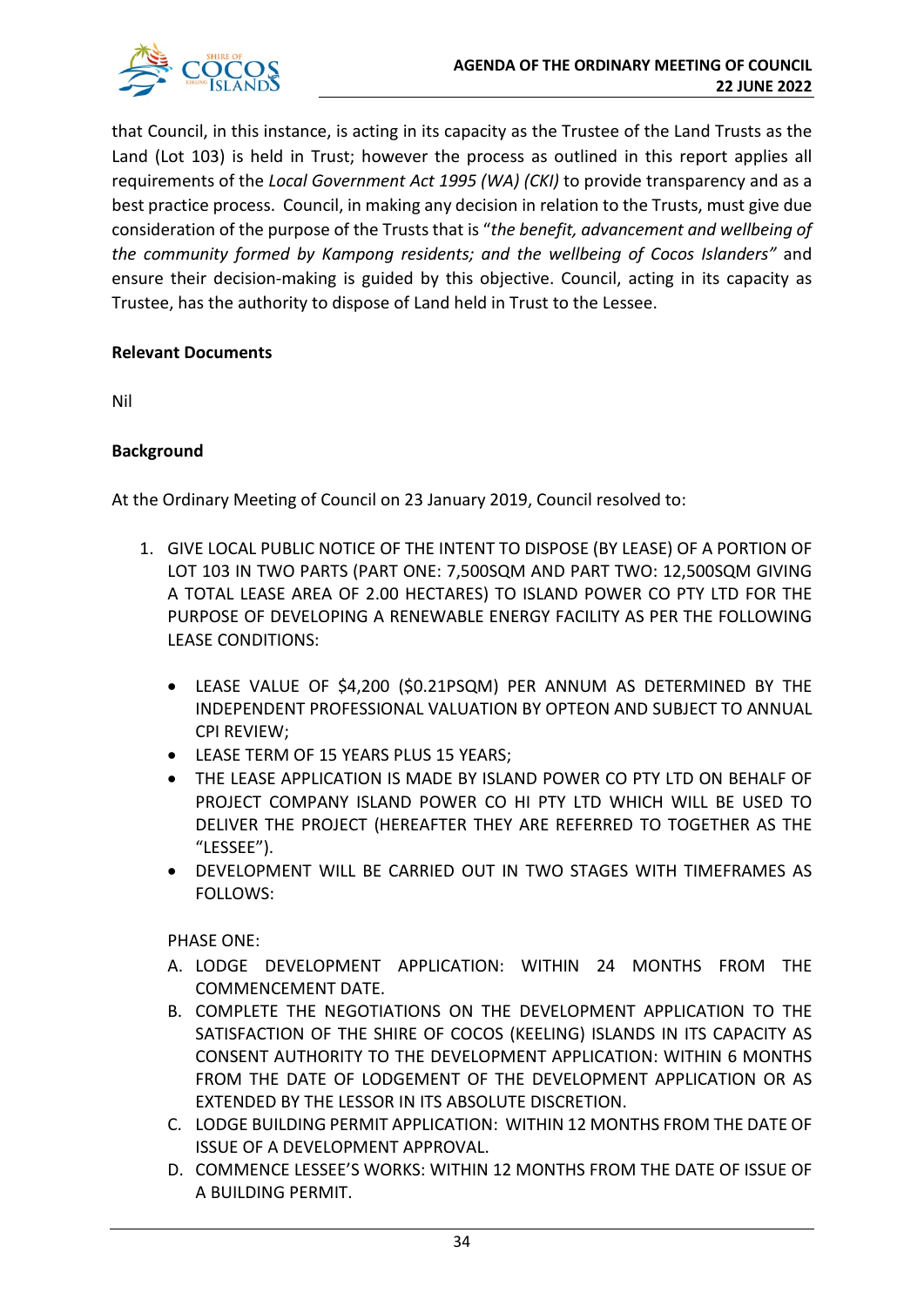

E. PRACTICAL COMPLETION OF LESSEE'S WORKS: WITHIN 24 MONTHS FROM THE DATE OF ISSUE OF COMMENCING LESSEE'S WORKS.

PHASE TWO:

- A. LODGE DEVELOPMENT APPLICATION: WITHIN 5 YEARS AFTER THE COMMENCEMENT DATE.
- B. COMPLETE THE NEGOTIATIONS ON THE DEVELOPMENT APPLICATION TO THE SATISFACTION OF THE SHIRE OF COCOS (KEELING) ISLANDS IN ITS CAPACITY AS CONSENT AUTHORITY TO THE DEVELOPMENT APPLICATION: WITHIN 6 MONTHS FROM THE DATE OF LODGEMENT OF THE DEVELOPMENT APPLICATION OR AS EXTENDED BY THE LESSOR IN ITS ABSOLUTE DISCRETION.
- C. LODGE BUILDING PERMIT APPLICATION: WITHIN 12 MONTHS FROM THE DATE OF ISSUE OF A DEVELOPMENT APPROVAL.
- D. COMMENCE LESSEE'S WORKS: WITHIN 12 MONTHS FROM THE DATE OF ISSUE OF A BUILDING PERMIT.
- E. PRACTICAL COMPLETION OF LESSEE'S WORKS: WITHIN 24 MONTHS FROM THE DATE OF ISSUE OF COMMENCING LESSEE'S WORKS.
- 2. CONCURRENTLY WITH THE STATUTORY REQUIREMENT OF GIVING LOCAL PUBLIC NOTICE, IMPLEMENT THE STAKEHOLDER AND COMMUNITY ENGAGEMENT AS OUTLINED IN ATTACHMENT 10.2.1 AS A VALUE-ADDED PROCESS THAT, IN RECOGNITION OF THE COMPLEXITY AND IMPORTANCE OF THIS PROPOSAL, EXCEEDS STATUTORY REQUIREMENTS.
- 3. CONSIDER THE REPORT ON THE RESULTS OF THE STAKEHOLDER AND COMMUNITY CONSULTATION AND ALL PUBLIC SUBMISSIONS AT AN ORDINARY MEETING OF COUNCIL AS SOON AS POSSIBLE TO DETERMINE WHETHER TO EXECUTE A LEASE WITH ISLAND POWER CO PTY LTD.

At the Ordinary Meeting of Council on 27 March 2019, Council resolved to:

- 1. RECEIVE AND ACKNOWLEDGE THE REPORT ON THE RESULTS OF THE STAKEHOLDER AND COMMUNITY CONSULTATION ON THE INTENT TO LEASE A PORTION OF LOT 103 FOR THE RENEWABLE ENERGY FACILITY;
- 2. AUTHORISE THE CEO TO DISPOSE (BY LEASE) OF A PORTION OF LOT 103 IN TWO PARTS (PART ONE: 7,500SQM AND PART TWO: 12,500SQM GIVING A TOTAL LEASE AREA OF 2.00 HECTARES) TO ISLAND POWER CO PTY LTD FOR THE PURPOSE OF DEVELOPING A RENEWABLE ENERGY FACILITY SUBJECT TO THE FOLLOWING LEASE CONDITIONS:
	- LEASE VALUE OF \$4,200 (\$0.21PSQM) PER ANNUM AS DETERMINED BY THE INDEPENDENT PROFESSIONAL VALUATION BY OPTEON AND SUBJECT TO ANNUAL CPI REVIEW;
	- LEASE TERM OF 15 YEARS PLUS 15 YEARS;
	- THE LEASE APPLICATION IS MADE BY ISLAND POWER CO PTY LTD ON BEHALF OF PROJECT COMPANY ISLAND POWER CO HI PTY LTD WHICH WILL BE USED TO DELIVER THE PROJECT (HEREAFTER THEY ARE REFERRED TO TOGETHER AS THE "LESSEE").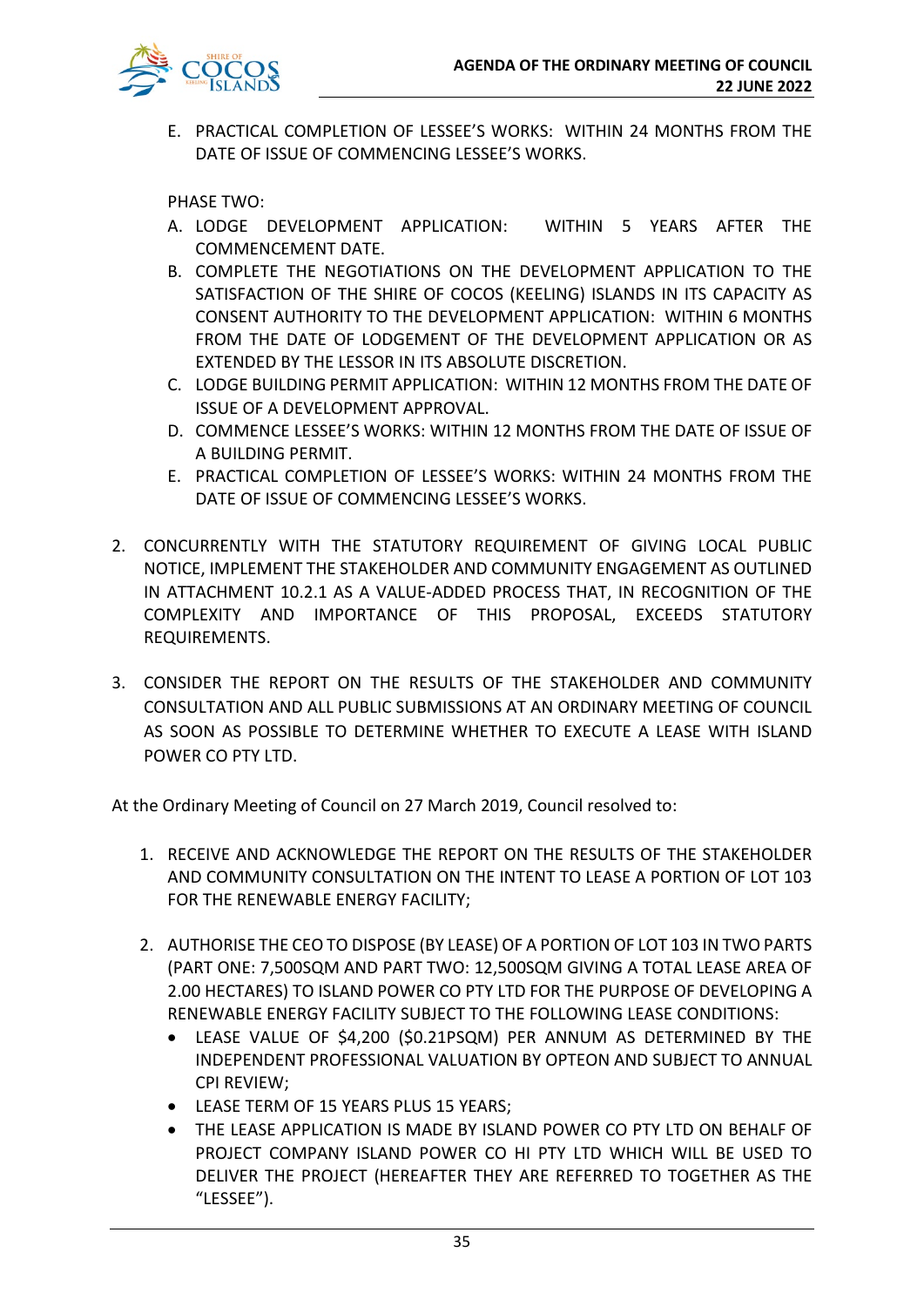

• DEVELOPMENT MAY BE CARRIED OUT IN TWO STAGES WITH TIMEFRAMES AS FOLLOWS:

PHASE ONE:

- A. LODGE DEVELOPMENT APPLICATION: WITHIN 24 MONTHS FROM THE COMMENCEMENT DATE.
- B. COMPLETE THE NEGOTIATIONS ON THE DEVELOPMENT APPLICATION TO THE SATISFACTION OF THE SHIRE OF COCOS (KEELING) ISLANDS IN ITS CAPACITY AS CONSENT AUTHORITY TO THE DEVELOPMENT APPLICATION: WITHIN 6 MONTHS FROM THE DATE OF LODGEMENT OF THE DEVELOPMENT APPLICATION OR AS EXTENDED BY THE LESSOR IN ITS ABSOLUTE DISCRETION.
- C. LODGE BUILDING PERMIT APPLICATION: WITHIN 12 MONTHS FROM THE DATE OF ISSUE OF A DEVELOPMENT APPROVAL.
- D. COMMENCE LESSEE'S WORKS: WITHIN 12 MONTHS FROM THE DATE OF ISSUE OF A BUILDING PERMIT.
- E. PRACTICAL COMPLETION OF LESSEE'S WORKS: WITHIN 24 MONTHS FROM THE DATE OF ISSUE OF COMMENCING LESSEE'S WORKS.

PHASE TWO:

- F. LODGE DEVELOPMENT APPLICATION: WITHIN 5 YEARS AFTER THE COMMENCEMENT DATE.
- G. COMPLETE THE NEGOTIATIONS ON THE DEVELOPMENT APPLICATION TO THE SATISFACTION OF THE SHIRE OF COCOS (KEELING) ISLANDS IN ITS CAPACITY AS CONSENT AUTHORITY TO THE DEVELOPMENT APPLICATION: WITHIN 6 MONTHS FROM THE DATE OF LODGEMENT OF THE DEVELOPMENT APPLICATION OR AS EXTENDED BY THE LESSOR IN ITS ABSOLUTE DISCRETION.
- H. LODGE BUILDING PERMIT APPLICATION: WITHIN 12 MONTHS FROM THE DATE OF ISSUE OF A DEVELOPMENT APPROVAL.
- I. COMMENCE LESSEE'S WORKS: WITHIN 12 MONTHS FROM THE DATE OF ISSUE OF A BUILDING PERMIT.
- J. PRACTICAL COMPLETION OF LESSEE'S WORKS: WITHIN 24 MONTHS FROM THE DATE OF ISSUE OF COMMENCING LESSEE'S WORKS.
- K. MONTHS FROM THE DATE OF ISSUE OF COMMENCING LESSEE'S WORKS.

In accordance with the Council resolution Phase One milestone specifies that the Lessee is to submit a Development Application 24 months from the commencement date by end of June 2022. Due to the complexity surrounding the project, this milestone has not been achieved.

The Lessee has requested for Council to consider extending the due date for this milestone for a further 12 months. The revised date being to lodge the development application within 36 months from the commencement date of this lease.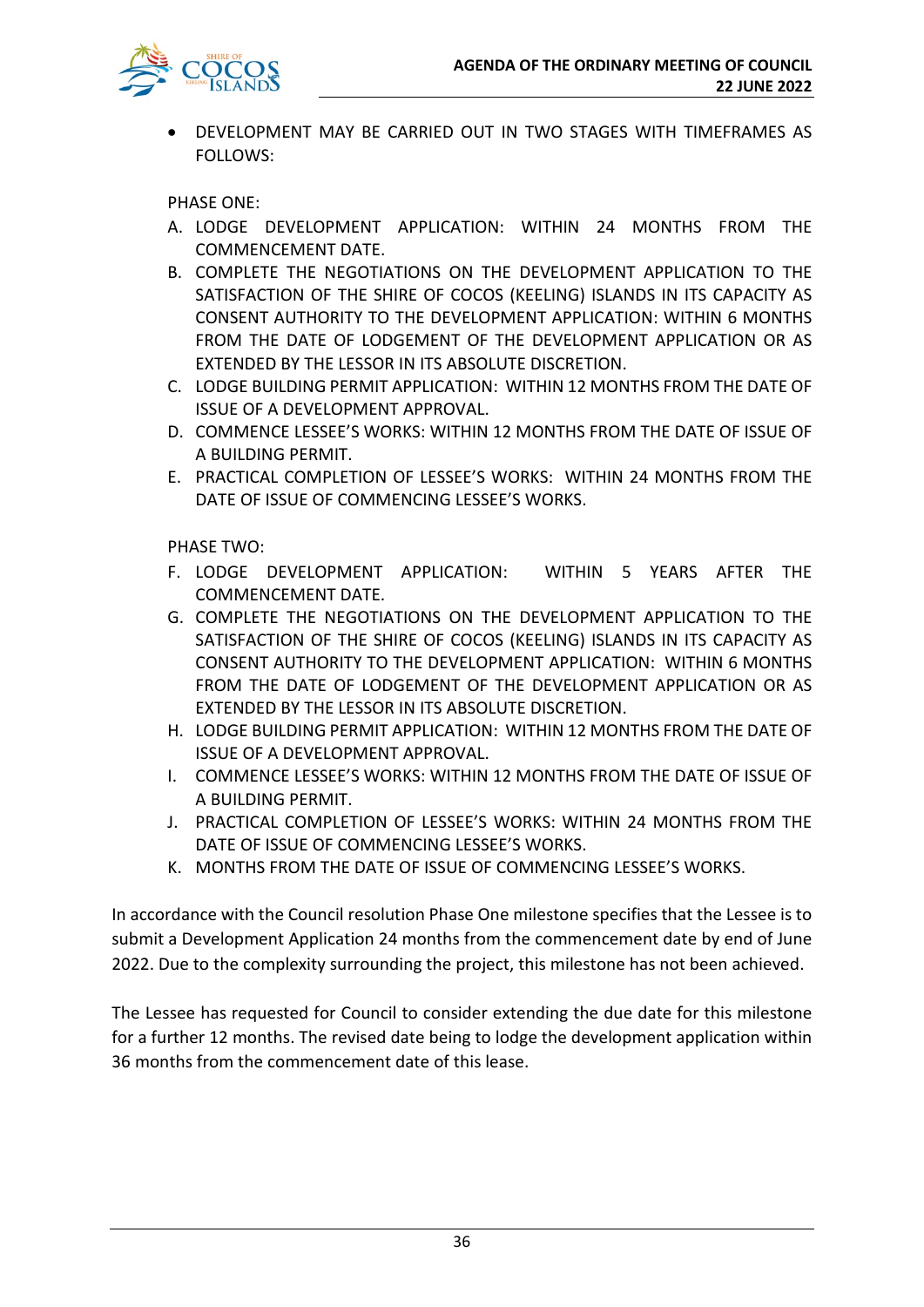

## **Comment**

The proposed project offers significant benefit to the Community and progresses environment, social and economic goals of the Strategic Community Plan whilst putting land that has little, community, commercial or recreational value to good use. As noted above, in determining this matter, Council is acting in its capacity as the Trustee of the Land Trusts as the Land (Lot 103) is Land held in Trust; therefore Council, is required to have due consideration of the purpose of the Trust, that is "*the benefit, advancement and wellbeing of the community formed by Kampong residents; and the wellbeing of Cocos Islanders*" and ensure their decision-making is guided by this objective. The officer's recommendation is based on the proposal's alignment with community goals as articulated in the Strategic Community Plan as this provides a framework for Council (as Trustees) to be confident that the proposed lease is consistent with the purposes of the Trusts, that is, the advancement and well-being of the relevant community via the following:

Benefits to the community include: a cleaner, greener, more sustainable future for the island; specialised training and employment for local workers; lower diesel fuel usage; costs savings to government; and the payment of lease fees to the Shire. There appears to be sound support for this project in the community and no objections to the proposed lease.

## **Policy and Legislative Implications**

Section 3.58 of the *Local Government Act 1995 (WA) (CKI)*.

## **Financial Implications**

The proposed lease fee of \$4,200 per annum would provide an additional revenue stream for the Trusts.

## **Strategic Implications**

Shire of Cocos (Keeling) Islands Strategic Community Plan 2013 – 2023 – Outcome 3.1.1. Increase the environmental credentials of the Islands.

## **Risk Implications**

| <b>Risk Category</b> | <b>Description</b>                                                                                                                                                    | Rating (consequence x<br>likelihood) | <b>Mitigation Action</b>                                                                                                    |
|----------------------|-----------------------------------------------------------------------------------------------------------------------------------------------------------------------|--------------------------------------|-----------------------------------------------------------------------------------------------------------------------------|
| Reputation           | Not progressing with<br>the lease in a timely<br>manner could result in<br>uncertainty for a key<br>stakeholder<br>who<br>provides<br>good<br>a<br>community service. | Moderate (8)                         | This<br>being<br>item<br>İS.<br>progressed as quickly<br>as possible, while still<br>observing legislative<br>requirements. |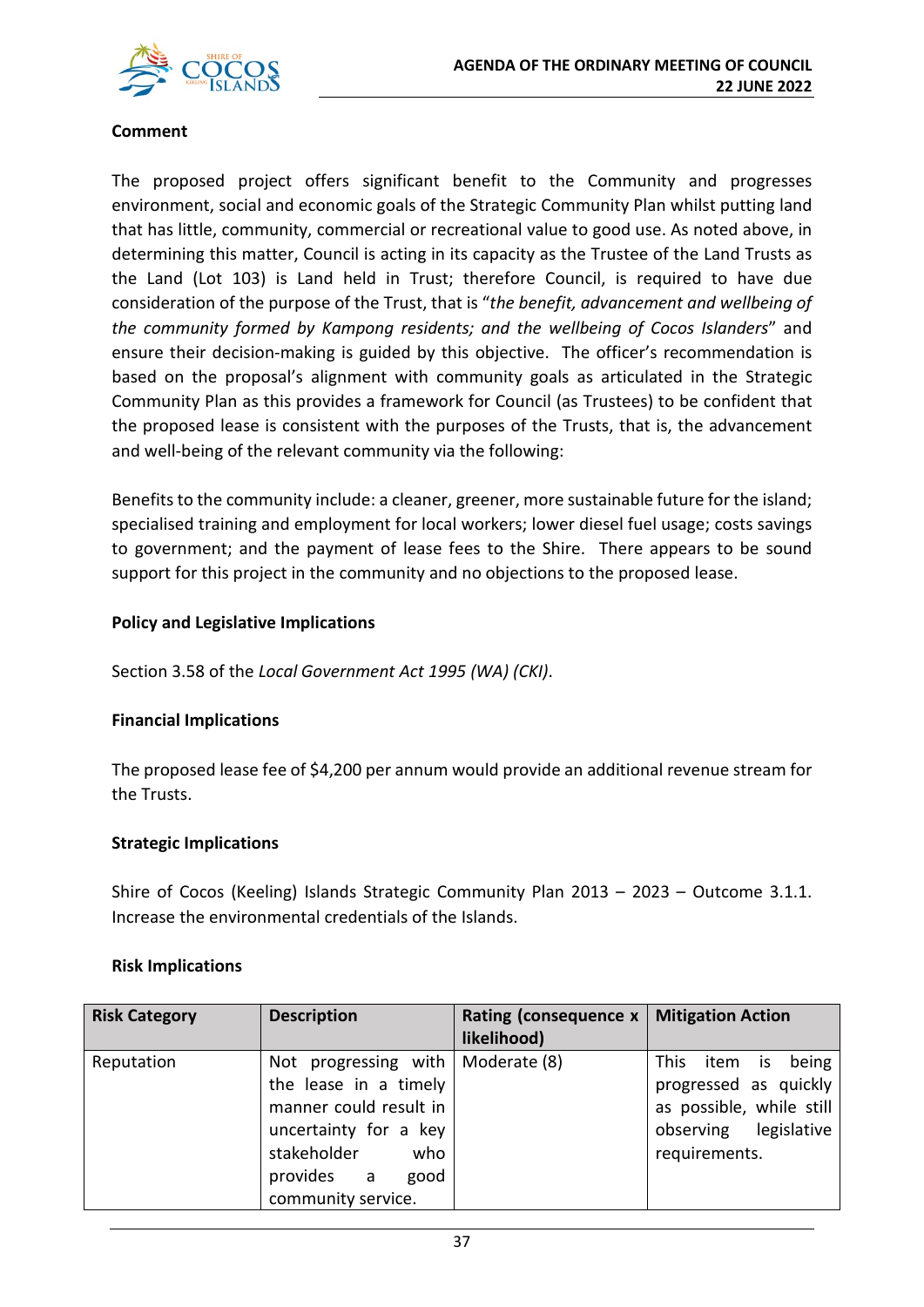

| Compliance | The process for leasing           | $\vert$ Low (3) | The process outlined in   |  |
|------------|-----------------------------------|-----------------|---------------------------|--|
|            | does not comply with              |                 | this report is consistent |  |
|            | legislation.                      |                 | legislative<br>with       |  |
|            |                                   |                 | requirements.             |  |
| Property   | The property is being $ $ Low (3) |                 | Property inspection to    |  |
|            | used other than what it           |                 | be conducted annually.    |  |
|            | has been intended for.            |                 |                           |  |

## **Risk Matrix**

| <b>Consequence /</b><br><b>Likelihood</b> | Insignificant (1) | Minor (2)        | Medium (3)       | Major (4)        | Extreme (5)      |
|-------------------------------------------|-------------------|------------------|------------------|------------------|------------------|
| <b>Almost Certain (5)</b>                 | Moderate (5)      | <b>High (10)</b> | <b>High (15)</b> | Extreme (20)     | Extreme (25)     |
| Likely (4)                                | Low(4)            | Moderate (8)     | <b>High (12)</b> | <b>High (16)</b> | Extreme (20)     |
| Possible (3)                              | Low(3)            | Moderate (6)     | Moderate (9)     | <b>High (12)</b> | <b>High (15)</b> |
| Unlikely (2)                              | Low(2)            | Low $(4)$        | Moderate (6)     | Moderate (8)     | <b>High (10)</b> |
| Rare (1)                                  | Low(1)            | Low $(2)$        | Low(3)           | Low $(4)$        | Moderate (5)     |

## **Voting Requirements**

Simple majority

## **Conclusion**

The officer's recommendation supports the request to allow Island Power Co Pty Ltd to extend Phase One milestone to lodge the development application for a further 12 months from 30 June 2022. The recommendation has been made on the basis that the project offers significant social, environmental and economic benefits, progresses the objectives of the Trusts for the community and provides a financial return on otherwise under-utilised land.

## **OFFICER RECOMMENDATION – ITEM NO 15.2.1**

**THAT COUNCIL, BY SIMPLE MAJORITY, PURSUANT TO SECTION 3.58 OF THE** *LOCAL GOVERNMENT ACT 1995 (WA) (CKI)* **RESOLVES TO:**

**A. EXTEND PHASE ONE MILESTONE FOR A FURTHER 12 MONTHS, WITH REVISED MILESTONE BEING TO LODGE DEVELOPMENT APPLICATION WITHIN 36 MONTHS FROM THE COMMENCEMENT DATE.**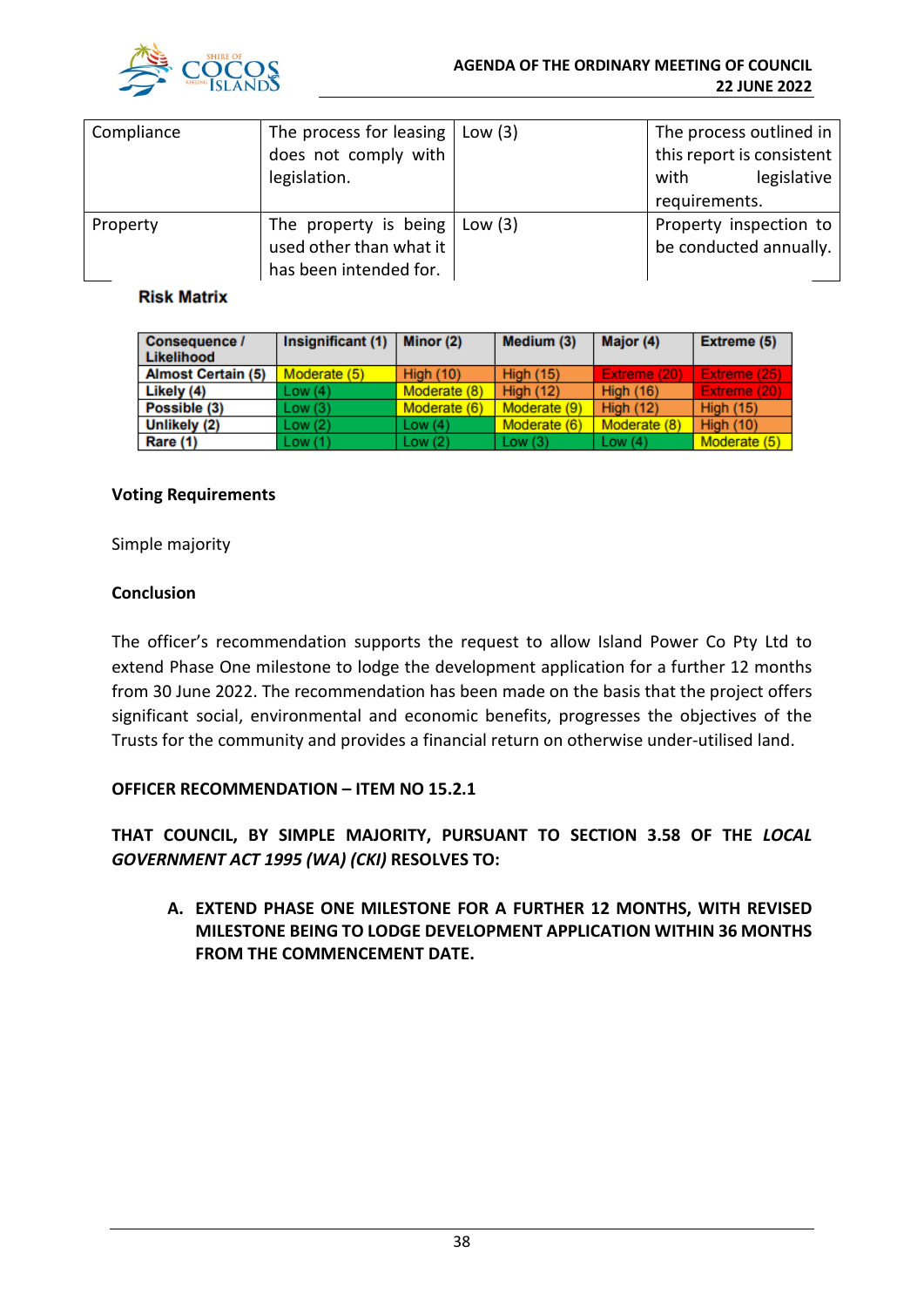

## **15.2.2 APPLICATION FOR NEW LEASE PART LOT 18 HOME ISLAND RETAIL CENTRE – TENANCY 5 – TIDAL ACCENTS**

## **Report Information**

| Date:                     | 20 June 2022                                                    |
|---------------------------|-----------------------------------------------------------------|
| Location:                 | Part Lot 18 Home Island Retail Centre - Tenancy 5 Tidal Accents |
| Applicant:                | Mrs S Yaserie                                                   |
| File Ref:                 |                                                                 |
| Disclosure of Interest:   |                                                                 |
| <b>Reporting Officer:</b> | Leasing Officer                                                 |
| Island:                   | Home Island                                                     |
| Attachments:              | 15.2.2.1 - Leasing Proposal - Tidal Accents                     |

## **Authority / Discretion**

#### **Definition**

|   | Advocacy       | When Council advocates on its own behalf or on behalf of its<br>community to another level of government/body/agency. |
|---|----------------|-----------------------------------------------------------------------------------------------------------------------|
|   |                |                                                                                                                       |
| X | Executive      | The substantial direction setting and oversight role of the                                                           |
|   |                | Council. E.g. adopting plans and reports, accepting tenders,                                                          |
|   |                | directing operations, setting and amending budgets.                                                                   |
|   | Legislative    | Includes adopting local laws, town planning schemes and                                                               |
|   |                | policies. Review when Council reviews decisions made by                                                               |
|   |                | officers.                                                                                                             |
|   | Quasi-Judicial | When Council determines an application / matter that directly                                                         |
|   |                | affects a person's right and interest. The judicial character arises                                                  |
|   |                | from the obligations to abide by the principles of natural justice.                                                   |
|   |                | Examples of Quasi-Judicial authority include town planning                                                            |
|   |                | applications, building licenses, applications for other permits /                                                     |
|   |                | licenses.                                                                                                             |
|   | Information    | Includes items provides to Council for information purposes only                                                      |
|   |                | that do not require a decision of Council (i.e. $-$ for noting).                                                      |

## **Report Purpose**

To present the request and supporting documentation from Mrs Yaserie to enter into a new lease at Part Lot 18 Home Island Retail Centre known as Tenancy 5 Tidal Accents to Council for consideration. It should be noted that Council, in this instance, is acting in its capacity as the Trustee of the 1979 Land Trust as the Land (Part Lot 18) is held in Trust. Council, in making any decision in relation to the Trust, must give due consideration of the purpose of the Trust, that is "for the benefit, advancement and wellbeing of the community formed by the Kampong residents" and ensure their decision-making is guided by this objective. Council, acting in its capacity as Trustee, has the authority to consider matters relating to Land held in Trust.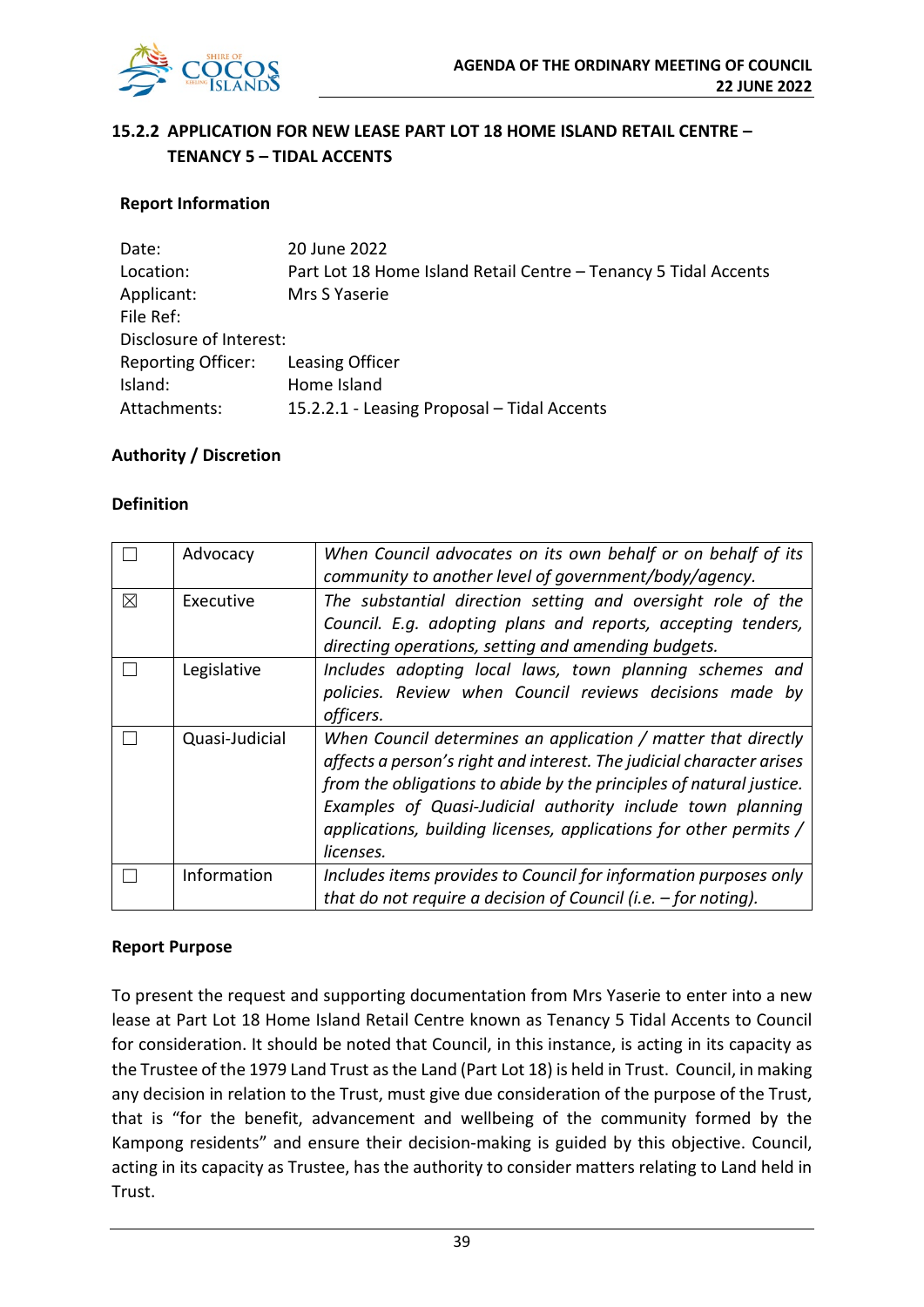

## **Relevant Documents**

#### Available for viewing at the meeting.

## **Background**

The lease at Part Lot 18 Home Island Tenancy 5 commonly known as Tidal Accents is currently in holding over arrangement. To formalise this arrangement the applicant Mrs Yaserie submitted a request to enter into a new lease agreement. See attachment 15.2.2.1.

## **Comment**

The boutique is one of several places on Home Island that offers a range of fashion for all age group that includes traditional and modern apparels. They also offer tailored clothing, beauty and gifts, home living products that are often very popular in the market. A new service product they will offer is customised (on-demand) t-shirt and label printing soon to commence in mid-2022. The boutique in collaboration with Subtle Elegance and Seafront Restaurant will offer the community a one stop shop for their special occasion. Tourism will also benefit with local souvenirs (t-shirts, hats, towels and local carving) available at the boutique. The proponents have proven to be a successful small business and have extensive experience and knowledge in managing a business.

Local staff are employed to ensure this brings a positive economic outcome for the Community as per the Trust requirements.

In the new leasing policy shorty to be adopted by Council, an EOI is required where an occupancy agreement has reached the expiry date. In accordance with this upcoming new requirement, Officer's recommended the lease is extended on a periodic lease until the renovations to this retail space is complete. Only then an EOI is released to the public. The proponents have accepted this proposal.

The Shire have also imposed the following special condition for all new lease requests moving forward to ensure we receive the most benefit for the community:

*"Should the lessee not maintain the openings hours to the Lessor's satisfaction the Lessor may terminate the lease. Minimum opening hours are as follows except where express authorisation has been provided by the Chief Executive Officer:"*

The proponent has proposed the following opening hours with intentions to increase on demand:

3 days a week – Monday, Thursday and Saturday with a minimum of 5 hours per day.

Milestones have not been requested however the lease will stipulate that the lease purpose continues to be met.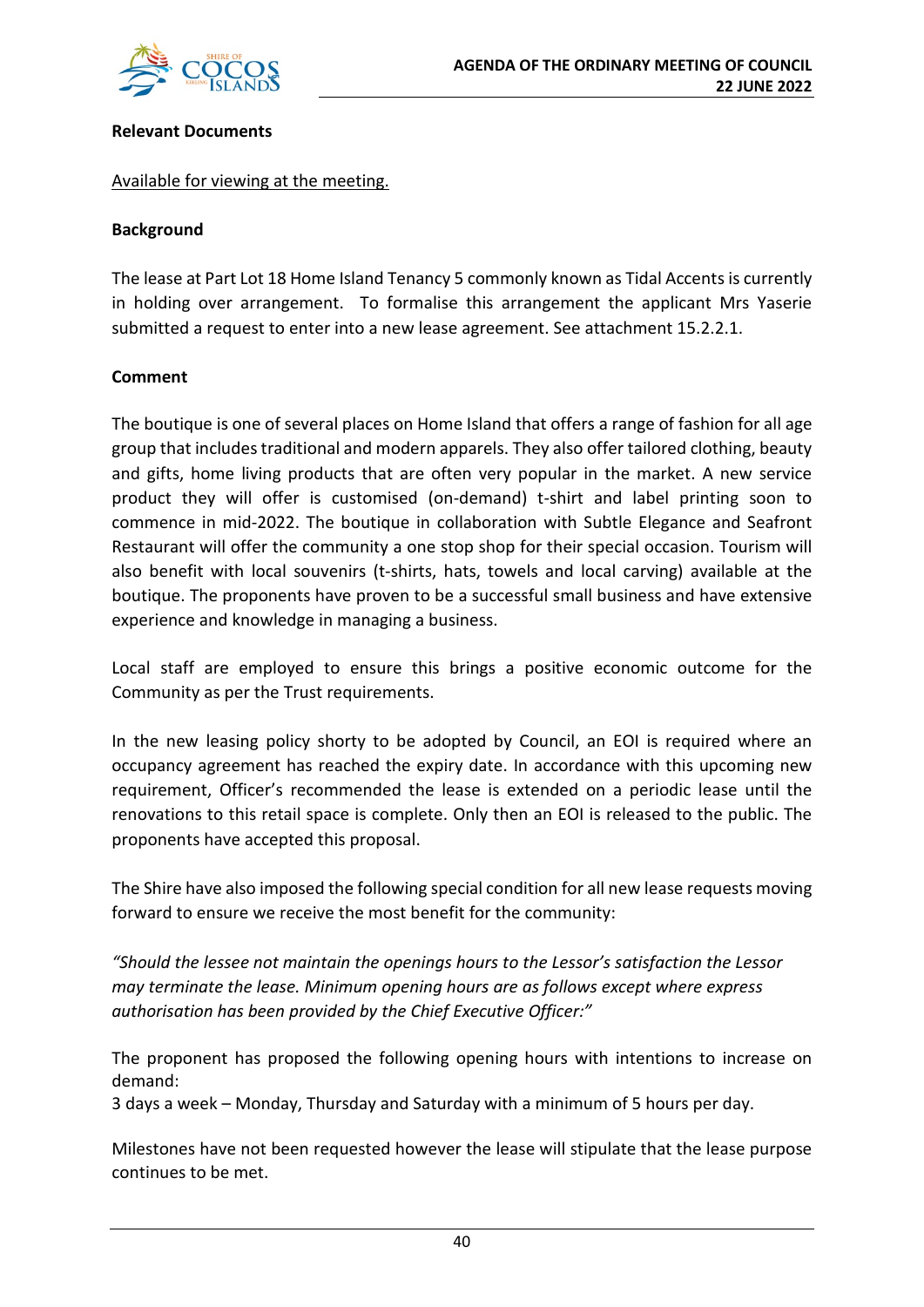

## **Policy and Legislative Implications**

Section 3.58 of the *Local Government Act 1995 (WA) (CKI)*.

## **Financial Implications**

Whilst Officers recognise that a market valuation should be sought for a new lease, the Shire recommends that for the interim period, prior to renovation works being completed at the Retail Centre, the current lease amount of \$1,942.60 per annum continues for the new lease, subject to an annual CPI increase.

It is also to be noted that the Shire has received a valuation on an 'as completed' basis for the new renovated shop with the new rent to become effective once the retail precinct works have been completed. The proponents acknowledge the annual fee will be reviewed once works are completed at Tenancy 5.

## **Strategic Implications**

Shire of Strategic Community Plan 2016-2026: *Outcome 1.1 Encourage economic stability for the Islands. 1.1.1 Increase employment opportunities for local residents.*

#### **Risk Implications**

| <b>Risk Category</b> | <b>Description</b>                                                                                                                                                 | Rating (consequence x<br>likelihood) | <b>Mitigation Action</b>                                                                                                  |  |
|----------------------|--------------------------------------------------------------------------------------------------------------------------------------------------------------------|--------------------------------------|---------------------------------------------------------------------------------------------------------------------------|--|
| Reputation           | Not progressing with<br>the lease in a timely<br>manner could result in<br>uncertainty for a key<br>stakeholder<br>who<br>provides a<br>good<br>community service. | Moderate (8)                         | This l<br>item is<br>being<br>progressed as quickly<br>as possible, while still<br>observing legislative<br>requirements. |  |
| Compliance           | The process for leasing<br>does not comply with<br>legislation.                                                                                                    | Low $(3)$                            | The process outlined in<br>this report is consistent<br>legislative<br>with<br>requirements.                              |  |
| Property             | The property is being<br>used other than what it<br>has been intended for.                                                                                         | Low $(3)$                            | Property inspection to<br>be conducted annually.                                                                          |  |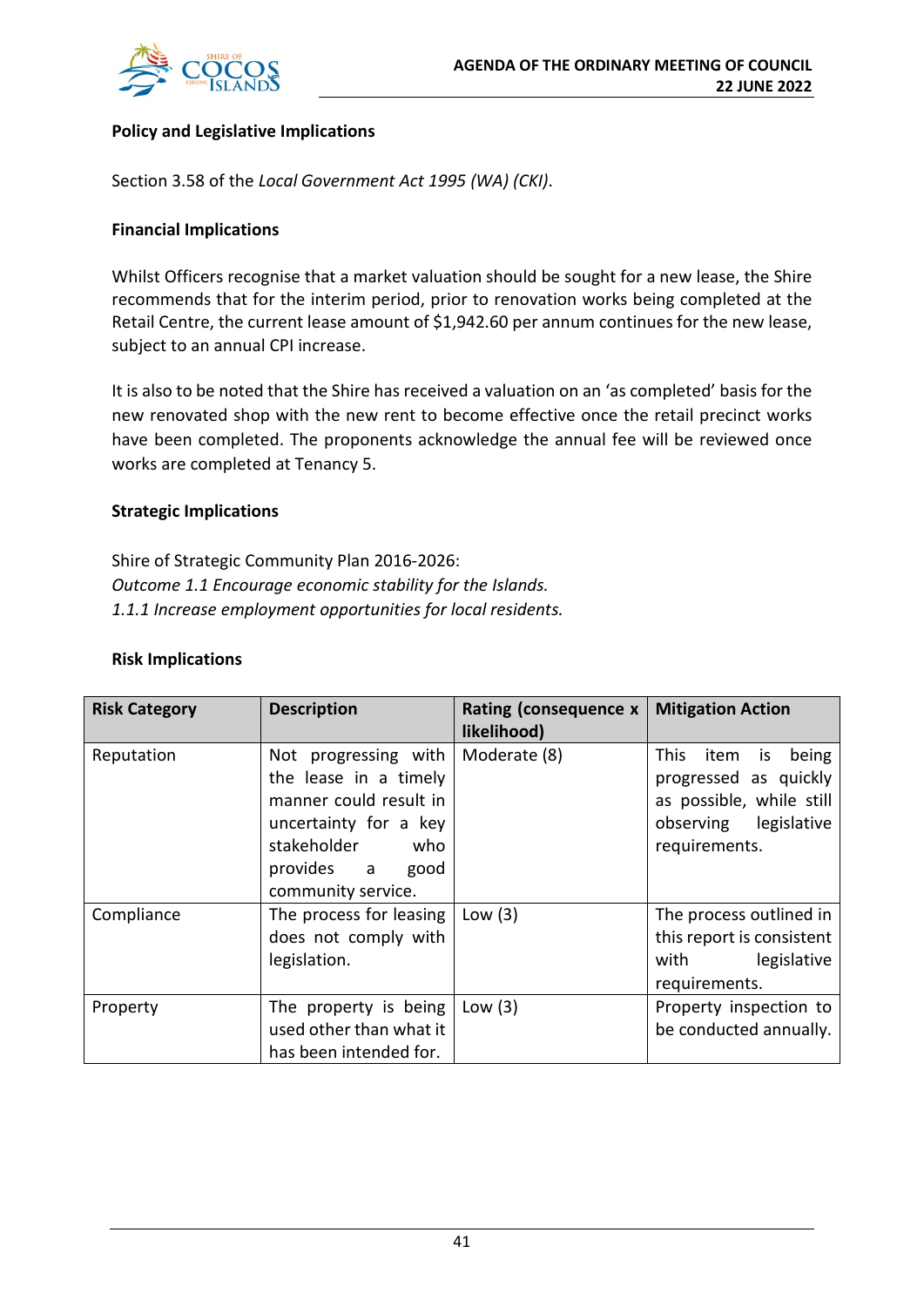

## **Risk Matrix**

| <b>Consequence /</b><br>Likelihood | Insignificant (1) | Minor (2)    | Medium (3)       | Major (4)        | Extreme (5)      |
|------------------------------------|-------------------|--------------|------------------|------------------|------------------|
| <b>Almost Certain (5)</b>          | Moderate (5)      | High $(10)$  | <b>High (15)</b> | Extreme (20)     | Extreme (25)     |
| Likely (4)                         | Low(4)            | Moderate (8) | <b>High (12)</b> | <b>High (16)</b> | Extreme (20)     |
| Possible (3)                       | Low(3)            | Moderate (6) | Moderate (9)     | High $(12)$      | <b>High (15)</b> |
| Unlikely (2)                       | Low(2)            | Low $(4)$    | Moderate (6)     | Moderate (8)     | <b>High (10)</b> |
| Rare (1)                           | Low(1)            | Low $(2)$    | Low(3)           | Low $(4)$        | Moderate (5)     |

## **Voting Requirements**

Simple majority

## **Conclusion**

The request for a new lease is presented to the Trust for consideration and the officer's recommendation is that the request is approved as it provides additional products and services to the Community.

## **OFFICER RECOMMENDATION – ITEM NO 15.2.2.1**

**THAT COUNCIL ACTING IN ITS CAPACITY AS TRUSTEE OF THE 1979 LAND TRUST DEED, BY SIMPLE MAJORITY, PURSUANT TO SECTION 3.58 OF THE** *LOCAL GOVERNMENT ACT 1995 (WA) (CKI)* **RESOLVES:**

- **1. TO GIVE LOCAL PUBLIC NOTICE OF THE INTENT (INCLUDING INVITING PUBLIC SUBMISSIONS) TO DISPOSE BY WAY OF LEASE A PORTION OF PART LOT 18 HOME ISLAND RETAIL CENTRE TENANCY 5 TO MRS YASERIE AS PER THE SHIRE'S STANDARD COMMERCIAL LEASE TEMPLATE, SUBJECT TO THE FOLLOWING CONDITIONS:**
	- **a. THAT THE LEASE FEE BE SET AT THE CURRENT ANNUAL RENT AND A ONE-OFF LEASE PREPARATION FEE OF \$257;**
	- **b. THE LEASE TERM IS EXTENDED ON A PERIODIC AGREEMENT UNTIL SUCH TIME THE RENOVATIONS TO TENANCY 5 IS COMPLETE WHICH WILL BE RELEASED TO PUBLIC AS AN EOI;**
	- **c. SHOULD THE RENOVATIONS CONTINUE TO THE FURTHER TERM THE LEASE IS SUBJECT TO AN ANNUAL CPI REVIEW;**
- **2. THE PURPOSE OF THE LEASE IS TO OPERATE A RETAIL SHOP KNOWN AS TIDAL ACCENTS;**
- **3. THAT SHOULD NO OBJECTIONS BE RECEIVED DURING THE PUBLIC NOTICE PERIOD; THE CHIEF EXECUTIVE OFFICER IS AUTHORISED TO ENTER INTO THE LEASE AS PER THE SHIRE'S STANDARD COMMERCIAL LEASE TEMPLATE AND WITH THE CONDITIONS AS OUTLINED ABOVE.**
- **4. THAT IF OBJECTIONS ARE RECEIVED, TO CONSIDER ALL PUBLIC SUBMISSIONS AT THE FIRST ORDINARY MEETING OF COUNCIL FOLLOWING THE CLOSE OF THE PUBLIC SUBMISSION PERIOD;**
- **5. THAT REGULAR INSPECTIONS OF COMMERCIAL TENANCY BE UNDERTAKEN;**
- **6. THE APPLICANT HAS NO OUTSTANDING DEBT AND;**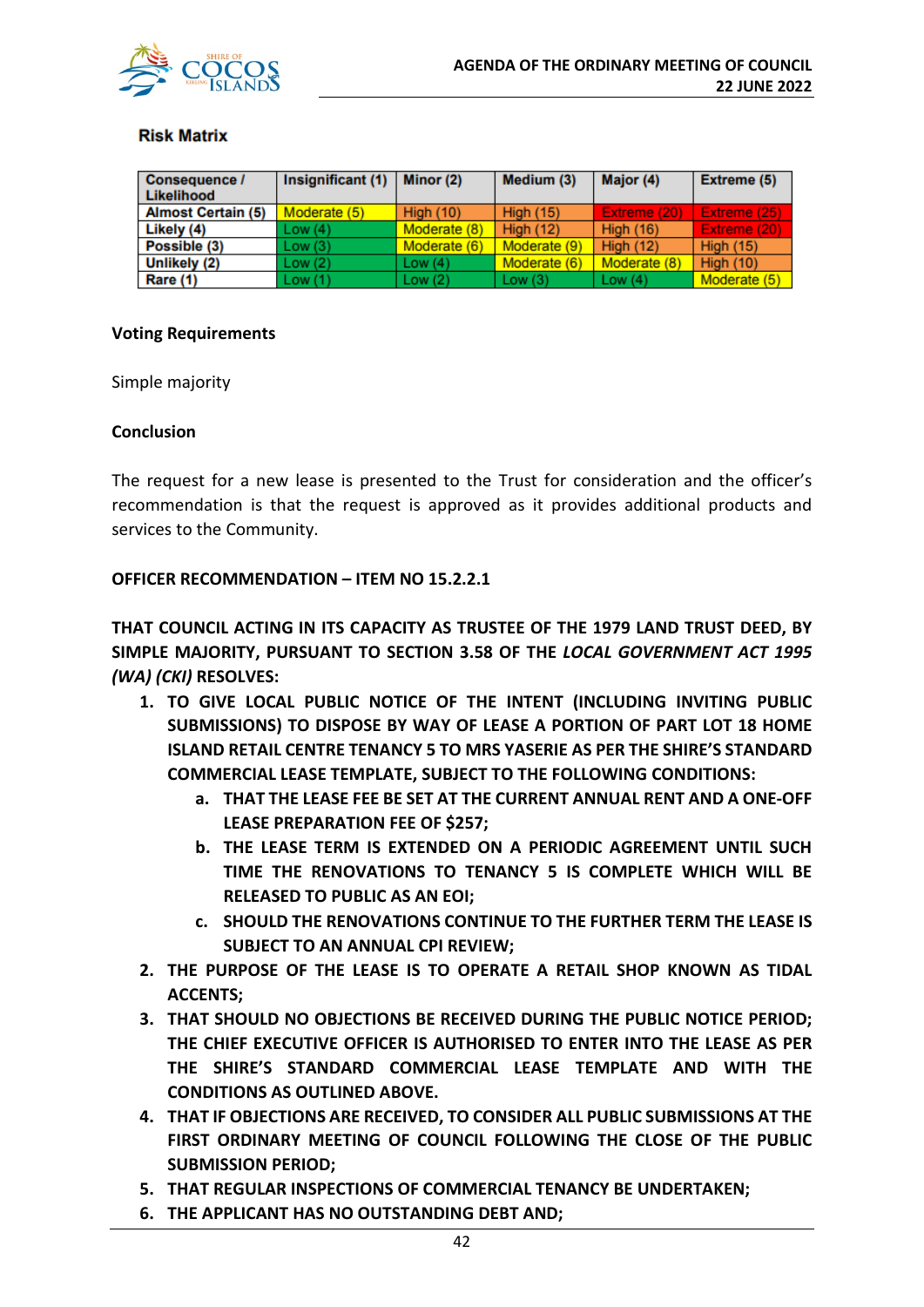

- **7. SHOULD THE LESSEE NOT MAINTAIN THE OPENING HOURS TO THE LESSOR'S SATISFACTION, THE LESSOR MAY TERMINATE THE LEASE. MINIMUM OPENING HOURS OPENING HOURS ARE AS FOLLOWS EXCEPT WHERE EXPRESS AUTHORISATION HAS BEEN PROVIDED BY THE CEO: 3 DAYS A WEEK BEING MONDAY, THURSDAY AND SATURDAY WITH A MINIMUM OF 5 HOURS PER WEEK;**
- **8. NEW RENT WILL COMMENCE ONCE THE RENOVATIONS TO TENANCY 5 ARE COMPLETED.**